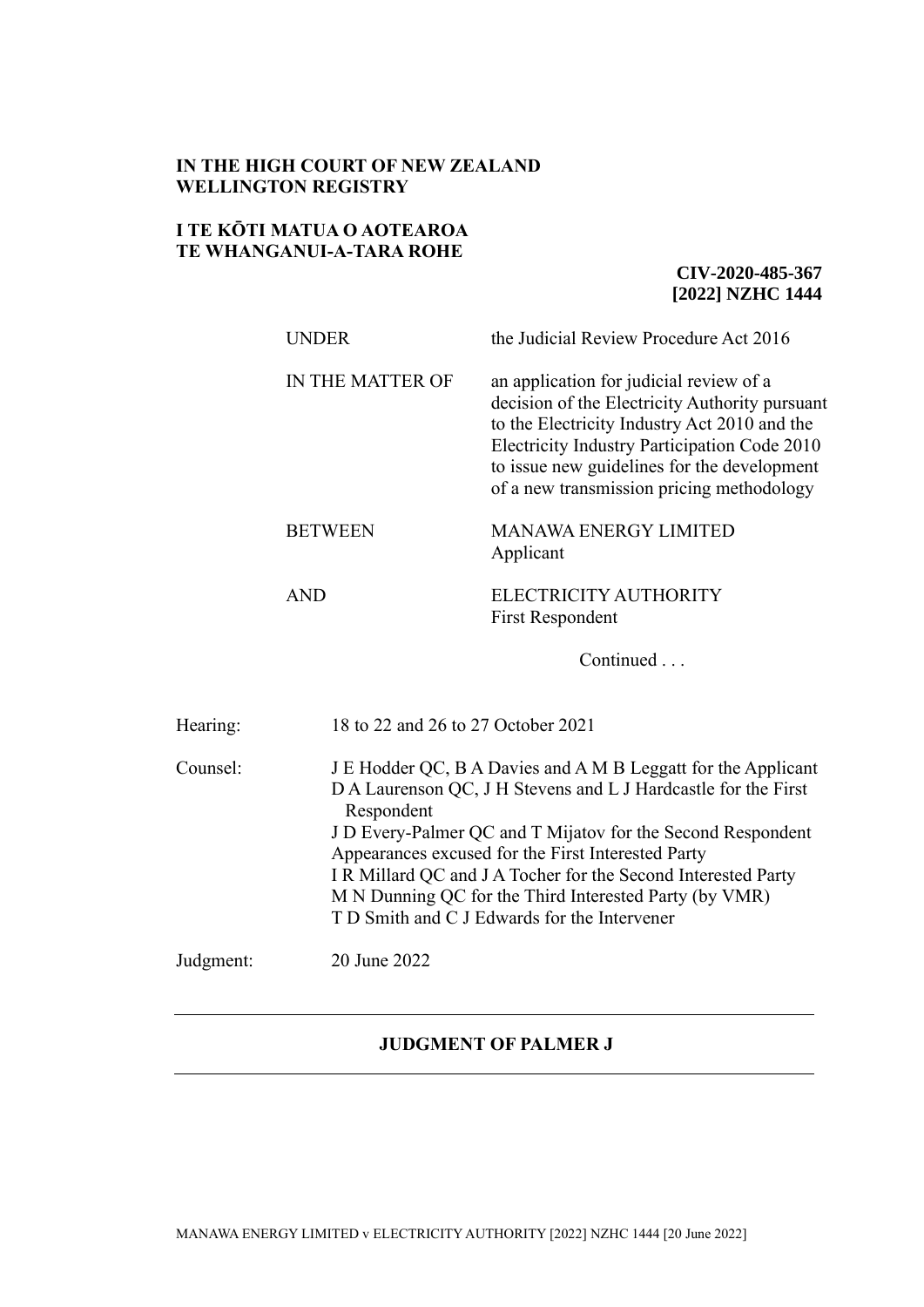# Continued . . .

|            | <b>MERIDIAN ENERGY LIMITED</b><br>Second Respondent           |
|------------|---------------------------------------------------------------|
| <b>AND</b> | NEW ZEALAND STEEL LIMITED<br><b>First Interested Party</b>    |
|            | <b>NOVA ENERGY LIMITED</b><br><b>Second Interested Party</b>  |
|            | FONTERRA CO-OPERATIVE GROUP LIMITED<br>Third Interested Party |
| <b>AND</b> | <b>TRANSPOWER NEW ZEALAND</b><br>Intervener                   |

*Solicitors:*  MinterEllisonRuddWatts, Wellington Bell Gully, Wellington Meridian Energy Ltd, Wellington Franks Ogilvie, Wellington Fonterra Co-operative Ltd, Auckland Nova Energy Limited, Wellington Chapman Tripp, Wellington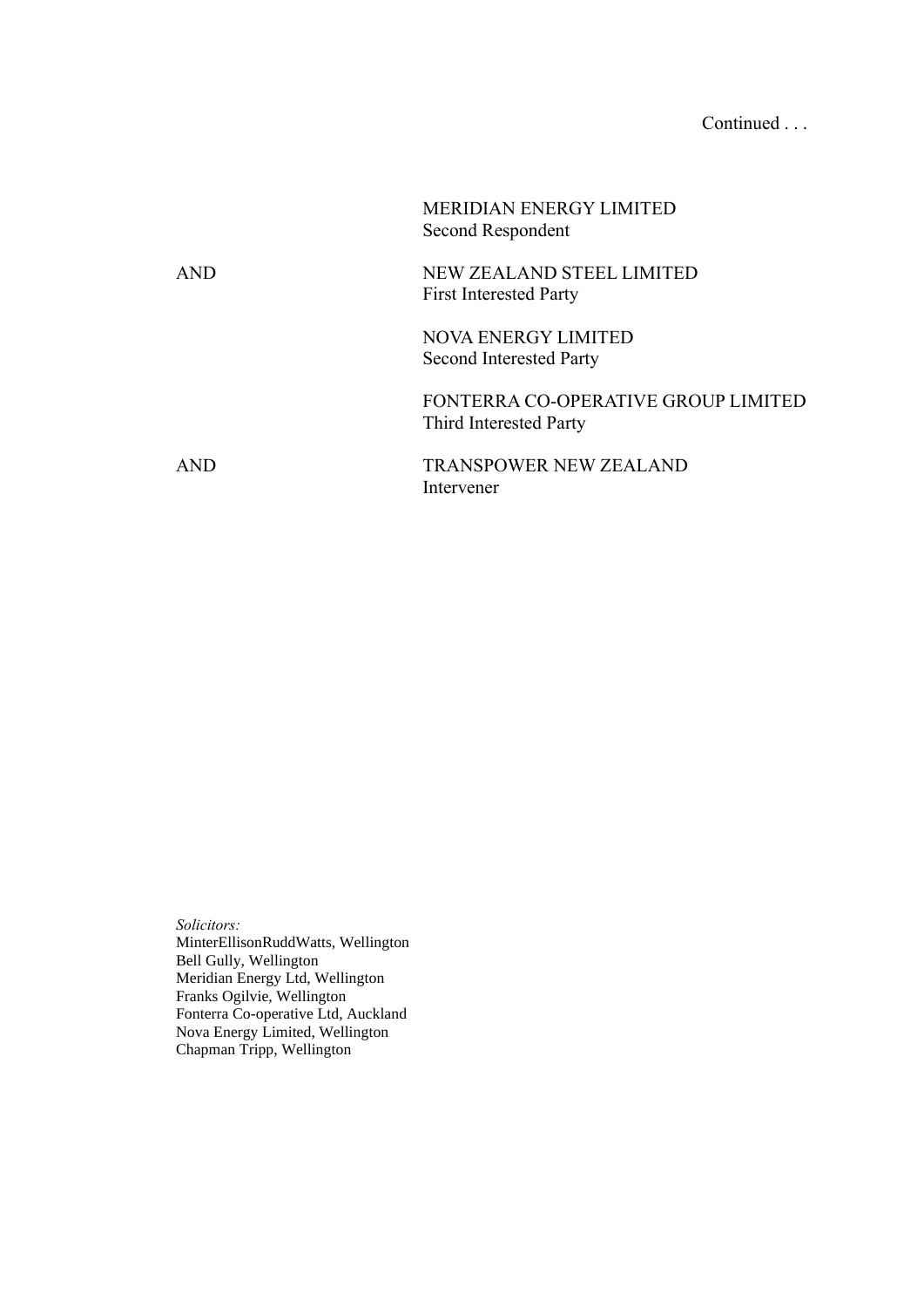# **Contents**

| Phases of regulation                                                    | $\overline{2}$ |
|-------------------------------------------------------------------------|----------------|
| Electricity Industry Act 2010                                           | 6              |
| Empowering framework for the Code                                       | $8\,$          |
| The Electricity Industry Participation Code 2010                        | 10             |
| The 2020 Guidelines                                                     | 12             |
|                                                                         | .15            |
| The parties                                                             | 15             |
| Approach to judicial review                                             | 17             |
|                                                                         | 22             |
| Relevant provisions                                                     | 22             |
| Submissions                                                             | 23             |
| The Authority's statutory objective and role                            | 26             |
|                                                                         | 39             |
| Relevant law of pre-determination and bias                              | 39             |
| Submissions                                                             | 40             |
| Was the 2020 Decision biased or pre-determined?                         | 42             |
|                                                                         | 46             |
| The use of cost-benefit analyses                                        | 46             |
| Relevant law of cost-benefit analysis                                   | 47             |
| Submissions                                                             | 48             |
| Cost-Benefit Analysis                                                   | 51             |
|                                                                         | .58            |
| The residual charge                                                     | 59             |
| Relevant considerations, irrelevant considerations and unreasonableness | 63             |
| An unlawful tax                                                         | 66             |
| Material error of fact                                                  | 67             |
|                                                                         |                |
|                                                                         |                |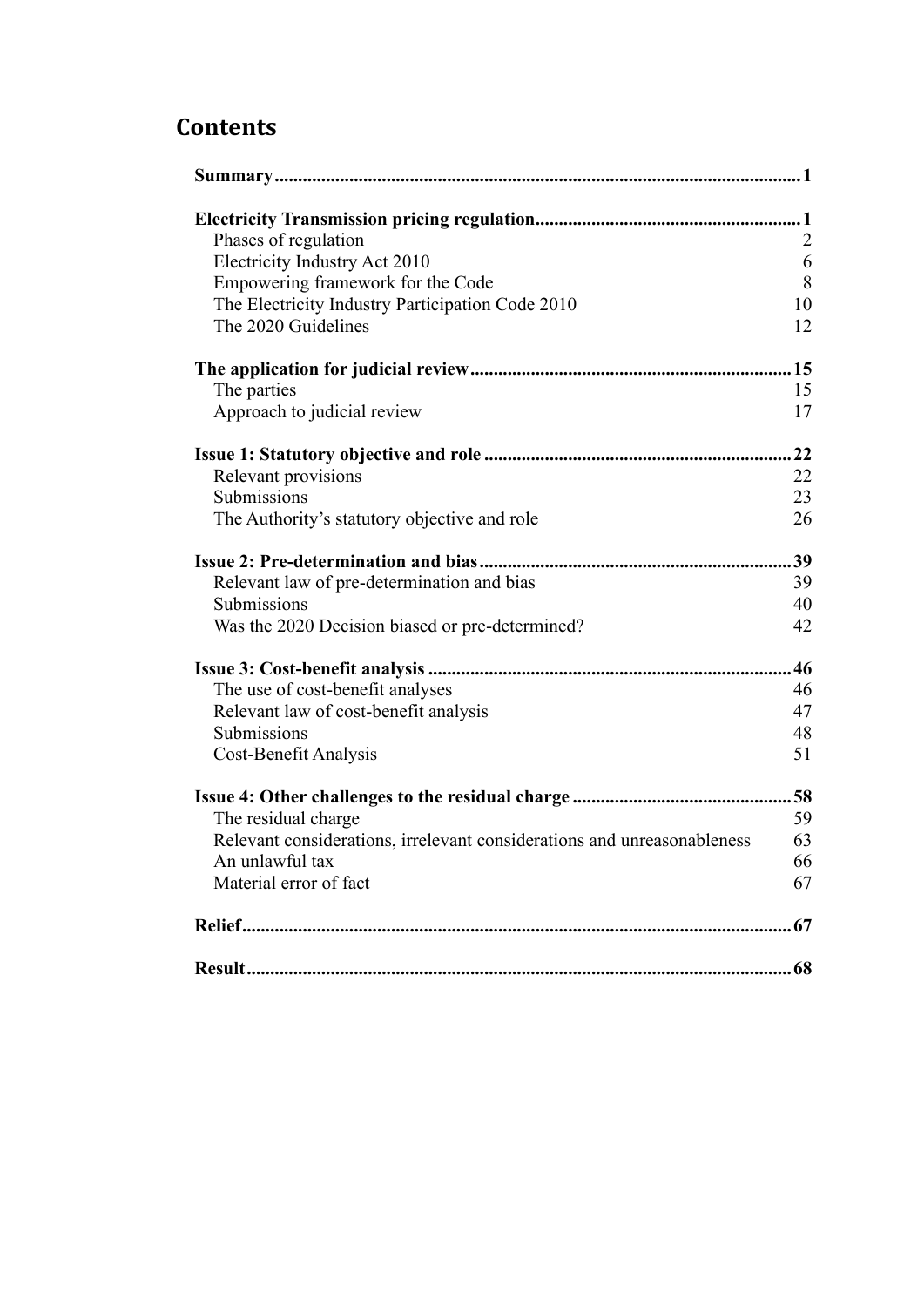#### <span id="page-3-0"></span>**Summary**

[1] Virtually all New Zealanders use electricity. Most electricity in New Zealand is transmitted by Transpower New Zealand Ltd (Transpower) from its point of generation to wholesale suppliers, who then transmit it to retail suppliers. As a natural monopoly, Transpower's pricing affects the whole electricity industry and the allocation of some \$800 million of charges each year. It is accordingly subject to regulation by the Electricity Authority (the Authority). In 2020, the Authority issued guidelines (the Guidelines) under the Electricity Industry Act 2010 (the Act) for Transpower to develop a Transmission Pricing Methodology (TPM). Different entities are affected differently by the Guidelines.

[2] Manawa Energy Ltd (Manawa), formerly known as Trustpower Ltd, applies for judicial review of the Authority's decision on the Guidelines (2020 Decision) in imposing a benefit-based charge. It submits the Authority misconceived its statutory objective or role, was biased and pre-determined, and erred in law in conducting its cost-benefit analysis (CBA). New Zealand Steel Ltd supports the challenge but does not appear. Nova Energy Ltd (Nova) and Fonterra Co-Operative Group Ltd (Fonterra) support the challenge in relation to the residual charge. They also submit the residual charge is unlawful on a number of additional grounds. Transpower abides the Court's decision. The Authority opposes the challenge. Meridian Energy Ltd (Meridian) supports the Authority's 2020 Decision.

- <span id="page-3-1"></span>[3] I hold that:
	- (a) The Authority did not err in its interpretation of its statutory objective or role. It has a broad objective to regulate the electricity industry for the long-term benefit of consumers. It did not issue Guidelines that usurp or unlawfully fetter Transpower's role in developing the TPM and it did not trespass on the role of the Commerce Commission.
	- (b) There is no evidence the Authority's decision was biased or pre-determined. If the Authority considers that a proposal best meets its statutory objective, it is obliged to pursue it.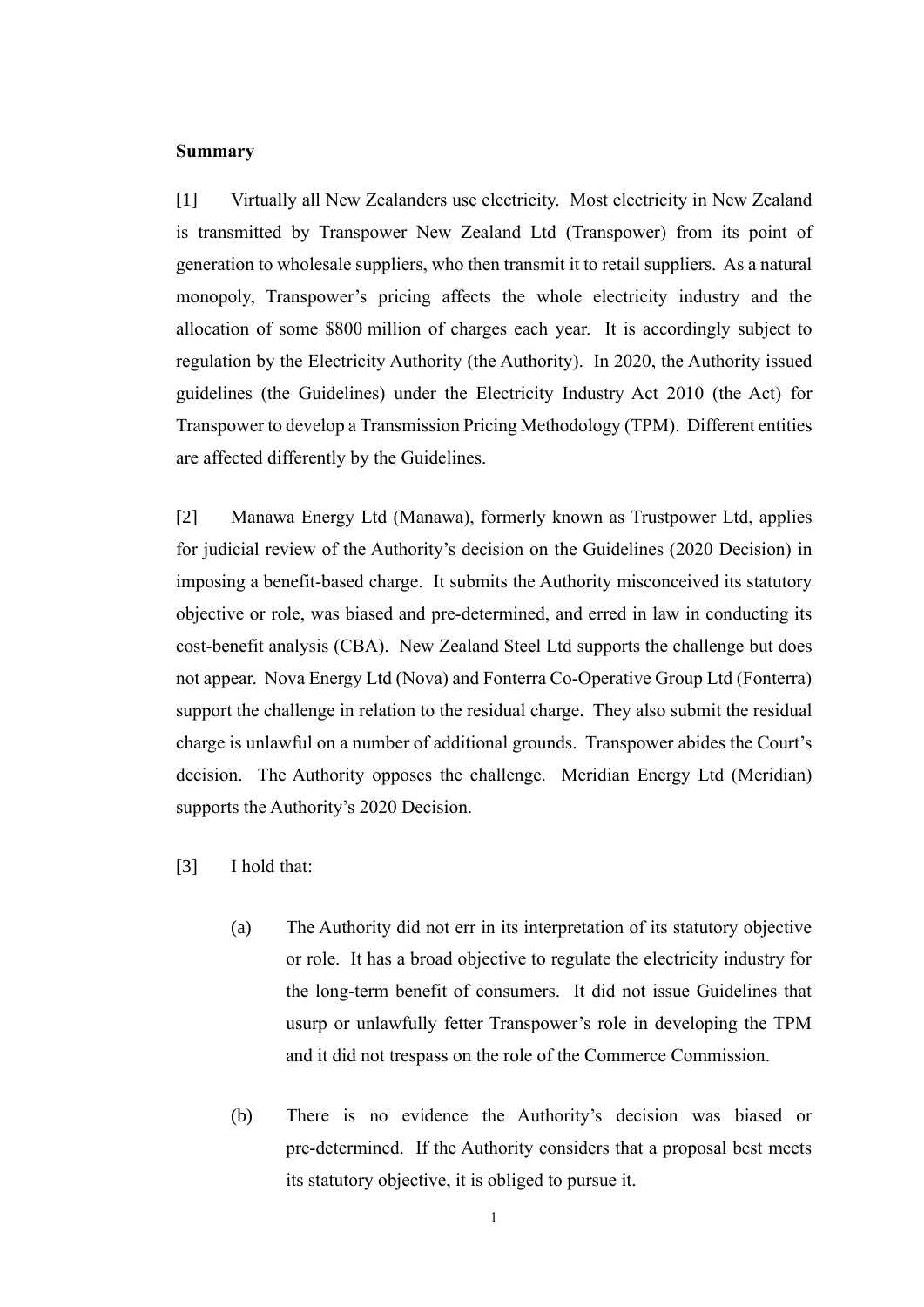- (c) The Authority's use of CBA was not unlawful. The Act does not require quantification at all, let alone quantification to a particular standard, or quantification of each element of the Guidelines. It is not the Court's role to imply such requirements into the legislation. The Act delegates the evaluative decision to the Authority. None of the challenges to the CBA persuade me the 2020 Decision is close to unreasonable.
- (d) The Authority's 2020 Decision in relation to the residual charge does not take into account irrelevant considerations or fail to take into account relevant considerations, does not impose an unlawful tax, is not based on a material error of fact, and is not unreasonable.

[4] Overall, the challenges to the Authority's 2020 Decision largely reflect the challengers' disagreement with it and seek to draw the Court into the economic merits of the 2020 Decision. But it is the Authority's role, not the Court's, to assess the merits of the competing policy arguments. The application for judicial review is dismissed.

## **Electricity Transmission pricing regulation**

## <span id="page-4-0"></span>*Phases of regulation*

[5] Electricity is generated in New Zealand by more than 100 power stations owned by 34 generating companies.<sup>1</sup> Almost all wholesale electricity is bought and sold on a spot electricity market. The price at each of around 260 points of connection to the national grid (called nodes) is set at the marginal cost of the final unit of supply that meets demand (called the locational marginal price or LMP). These markets face a degree of disruption from technological change associated with distributed energy sources such as solar panels, batteries and demand side management.<sup>2</sup>

[6] Transpower owns the high voltage transmission grid, or national grid, which transmits 93 per cent of all electricity around New Zealand.<sup>3</sup> The national grid links electricity generators to electricity distribution businesses, which convey electricity to

<sup>&</sup>lt;sup>1</sup> Affidavit of Peter Calderwood, 9 April 2021 [Calderwood Affidavit] at [20]–[24].

 $\frac{2}{3}$  At [49].

At  $\overline{[30]}$ .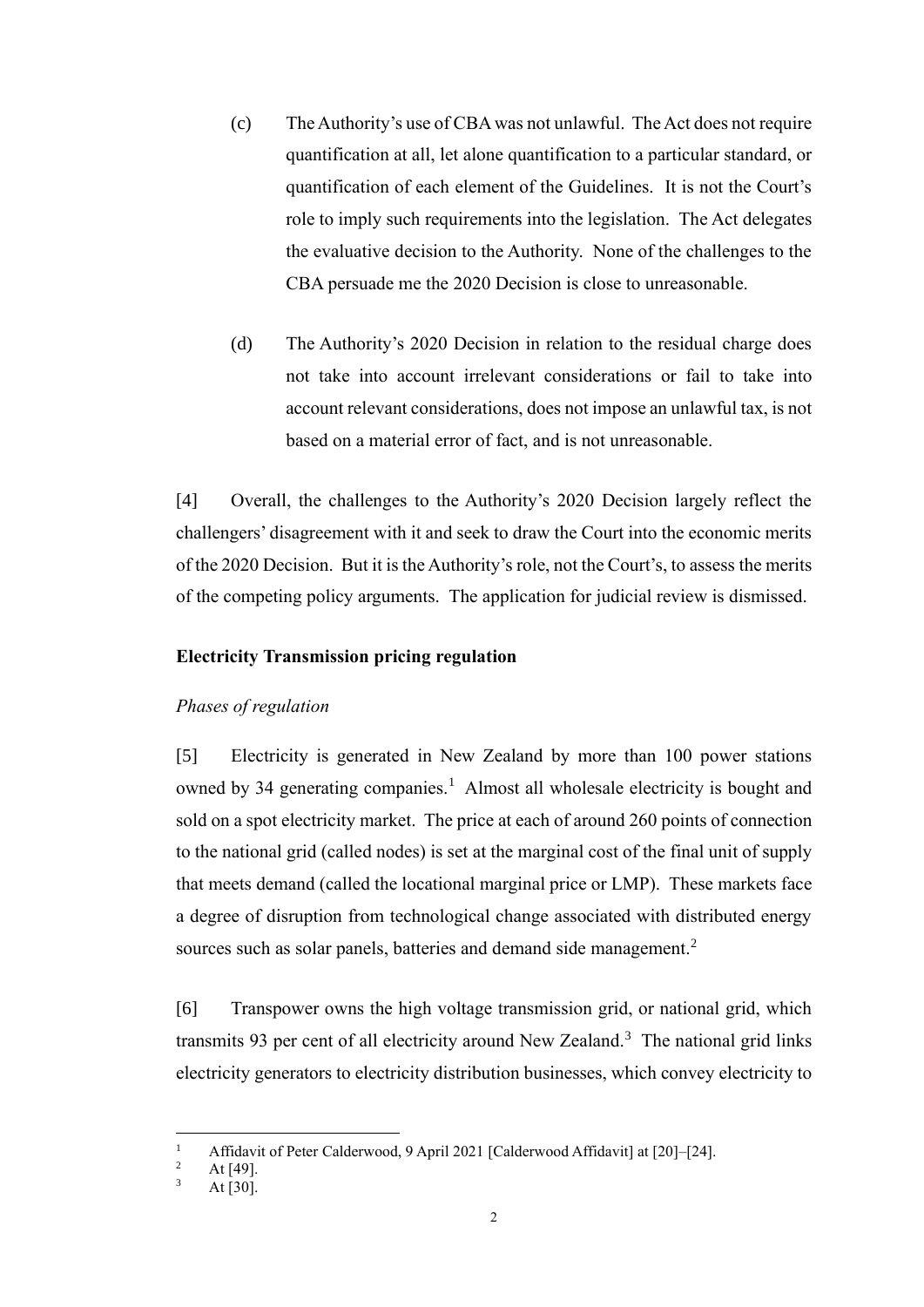consumers and some industrial users. Transpower's regulated asset base was valued at around \$4.9 billion as at 30 June 2020. Transpower has a natural monopoly over the services it provides using the national grid. Accordingly, its pricing has long been the subject of contention and different phases of regulation. The overall costs of transmission allocated by transmission pricing are currently around \$800 million each year.<sup>4</sup> That accounts for about 10.5 per cent of the average residential customer's power bill.<sup>5</sup> How they are allocated between generators, distributors and directly connected industrial end users has a significant impact on consumption and investment decisions in the industry. The cost allocation is determined by the TPM which is at the heart of these proceedings.

[7] Mr Calderwood's evidence for Manawa, and Transpower's and Meridian's submissions, outline the development of electricity supply and transmission in New Zealand. In broad summary, there have been several phases of regulation of transmission charges since the corporatisation of the national grid:<sup>6</sup>

- (a) In 1988, the transmission assets were transferred to Transpower, which was established as a wholly-owned subsidiary of the Electricity Corporation of New Zealand (ECNZ), a State-Owned Enterprise (SOE). From 1988 until 1996, there was a progressive unbundling of charges from the bulk supply tariff which covered wholesale electricity including transmission. In 1994, Transpower was separated out from ECNZ to be an SOE itself, under the State-Owned Enterprises Act 1986.
- (b) From 1996 until 1999, Transpower enjoyed a period of self-regulation while being subject to the market power provisions of the Commerce Act 1986, information disclosure requirements and the threat of regulation. In 1996, Transpower developed a TPM that allocated costs to beneficiaries using load-flow methodology. In 1998, ECNZ was

<sup>4</sup> Electricity Authority *Transmission pricing methodology 2020 Guidelines and process for development of a proposed TPM* (10 June 2020) [2020 Decision Document] at vi.

 $5$  Calderwood Affidavit at [19].

<sup>6</sup> Calderwood Affidavit at [60]–[94]; Manawa Synopsis of submissions, 6 August 2021 [Manawa Submissions] at Appendix 1.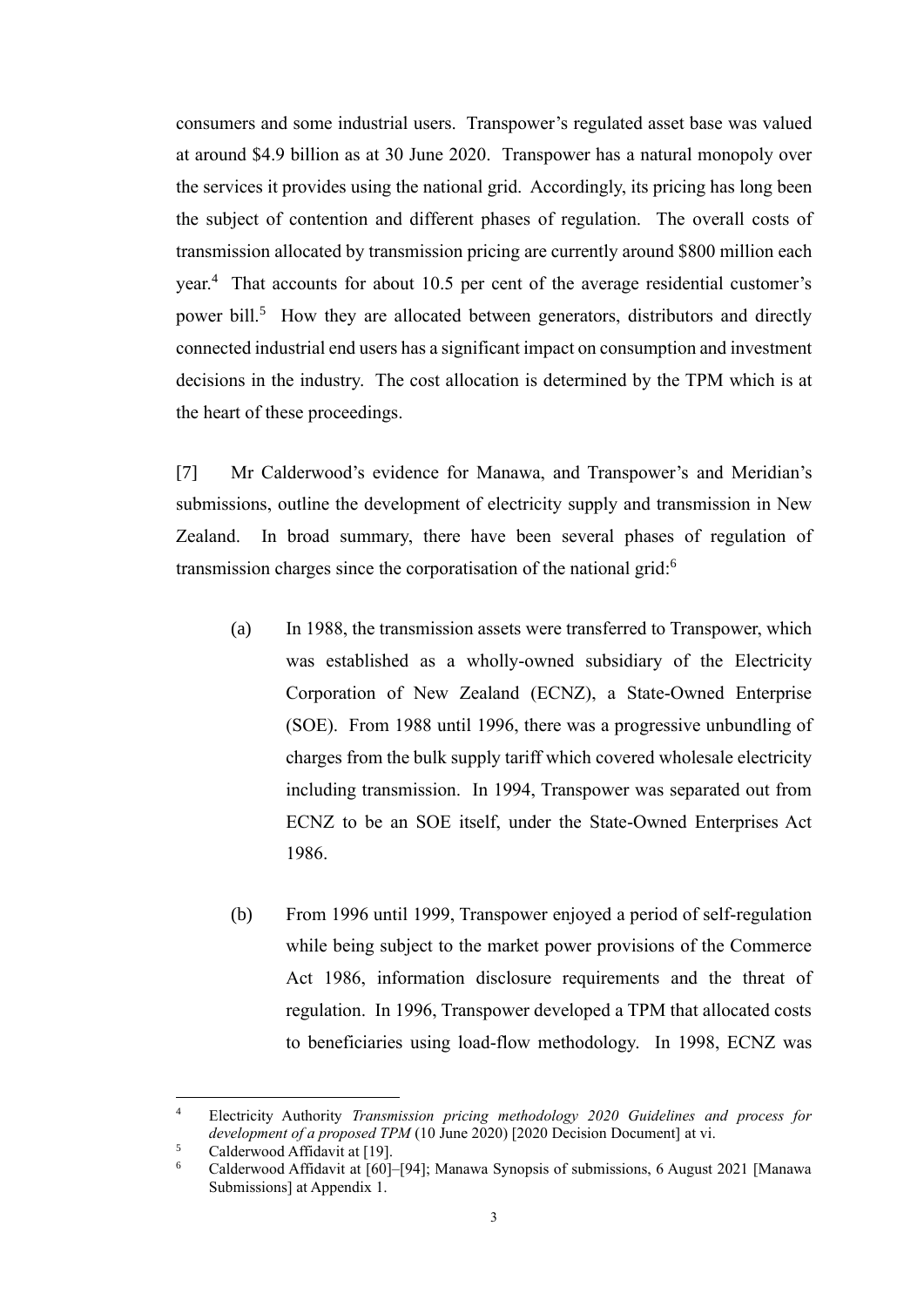separated into competing generator-retailing companies including Meridian.

- (c) Prior to 2001, Transpower relied on industry participants to enter bilateral contracts to recover its transmission costs. There were disputes over this, as might be expected. In 2000, a Ministerial Inquiry, chaired by the Hon David Caygill, recommended Transpower be brought into the market as a participant and for the industry to have input into the TPM. 7
- (d) Electricity Governance Rules (EGRs), developed by an industry working group in 2000-2001, did not get sufficient industry support to become operationalised. By 2001, Transpower had developed a TPM with separate charges for connection, interconnection, and use of the High Voltage Direct Current (HVDC) as described below. In 2001, the Electricity Amendment Act 2001 imposed Transpower's TPM on the industry as a transitional requirement. Transpower's TPM was later replaced by transitional regulations which survived until 2008.
- (e) In 2003, the Electricity Commission was established under the Electricity Act 1992 (as amended in 2001). Electricity Governance Regulations were promulgated under pt 14 of that Act. They required Transpower to develop, and the Commission to approve, a TPM in accordance with a process and guidelines published by the Commission. They also required the Commission to approve grid investment or expenditure by Transpower. In 2004, the Commission consulted on new TPM guidelines. In May 2005, the Commission finalised its guidelines and process for Transpower to create a TPM. The Minister approved the resulting TPM in 2007 and it was implemented on 1 April 2008. The Commission initiated a review of the TPM in 2009 and worked on that until it was disestablished in 2010.

<sup>7</sup> David Caygill, Susan Wakefield and Stephen Kelly *Inquiry into the electricity industry: report to the Minister of Energy* (June 2000).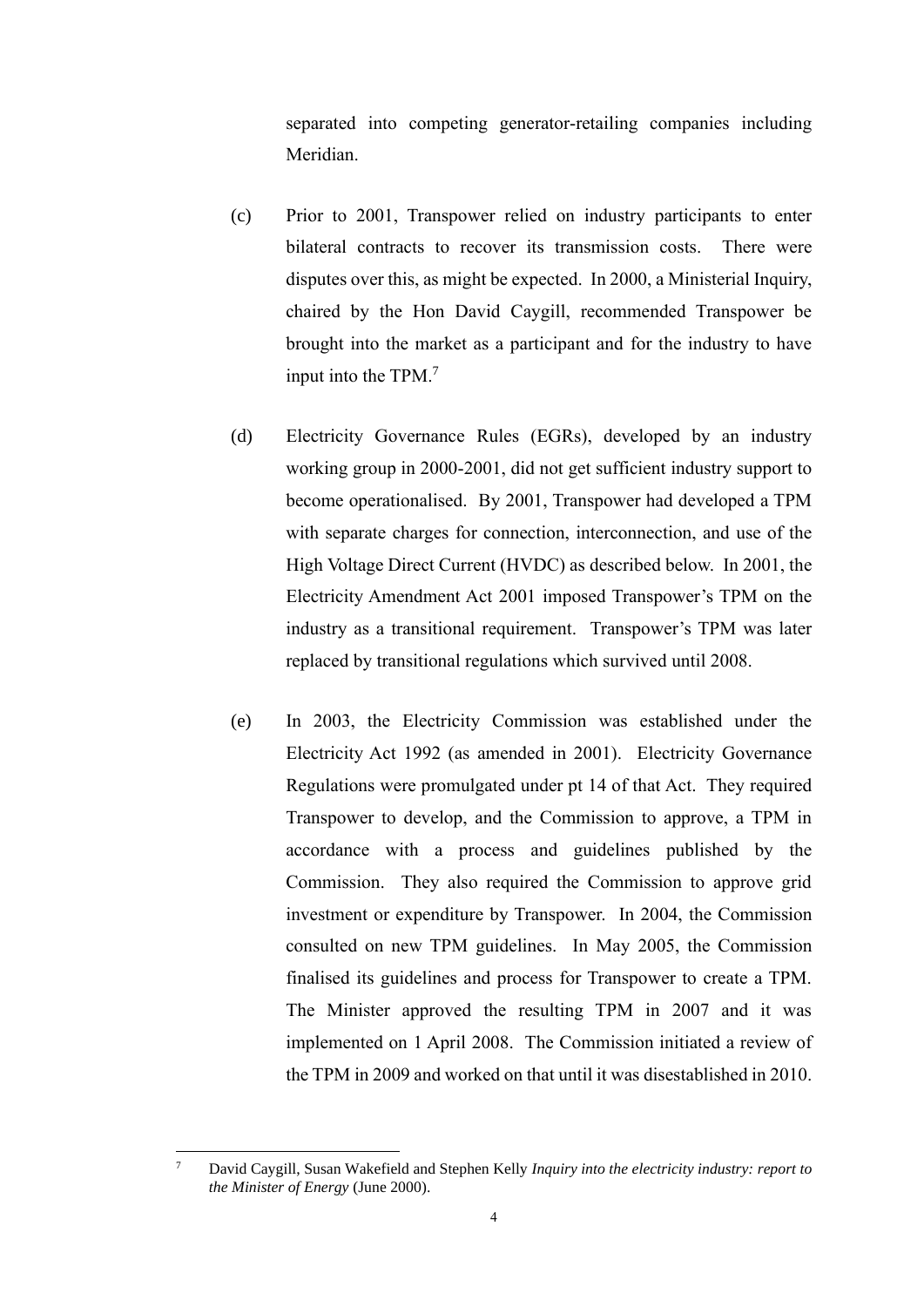- (f) The Commerce Act 1986 always applied to Transpower. In 2001, after a review, pt 4A was inserted, specifically covering the electricity industry. In 2008, pt 4A was repealed and replaced by specific provisions in pt 4 dealing with electricity lines businesses. The purpose of pt 4 is "to promote the long-term benefit of consumers" in markets where there is little or no competition, "by promoting outcomes that are consistent with outcomes produced in competitive markets" in specified ways. Under the Commerce Act, Transpower's services are subject to individual price-quality regulation which caps its allowable revenue, sets quality (including reliability) standards and requires approval of major capital expenditure. Transpower is also subject to information disclosure regulation under s 54F.
- (g) The Electricity Industry Act 2010 replaced the Electricity Commission with the Electricity Authority. The Commerce Commission picked up the Electricity Commission's function of approving major capital expenditure under the Commerce Act. The EGRs were consolidated into the Electricity Industry Participation Code 2010. The Authority continued the review of the TPM.

[8] Transmission pricing in New Zealand over these different regulatory phases has involved several basic components:

- (a) A connection charge is recovered from generators, distributors and others directly connected to the national grid for their access to connection assets. The connection charge has been based on the annualised cost of the relevant assets through all the phases of regulation, including under the Authority's Guidelines.
- (b) An interconnection charge is currently levied for the use of core transmission assets that interconnect generators and distributors or those directly connected to the grid. This charge has varied from a three-part charge to a two-part charge to a one-part charge in previous phases of regulation. It has historically involved a form of peak-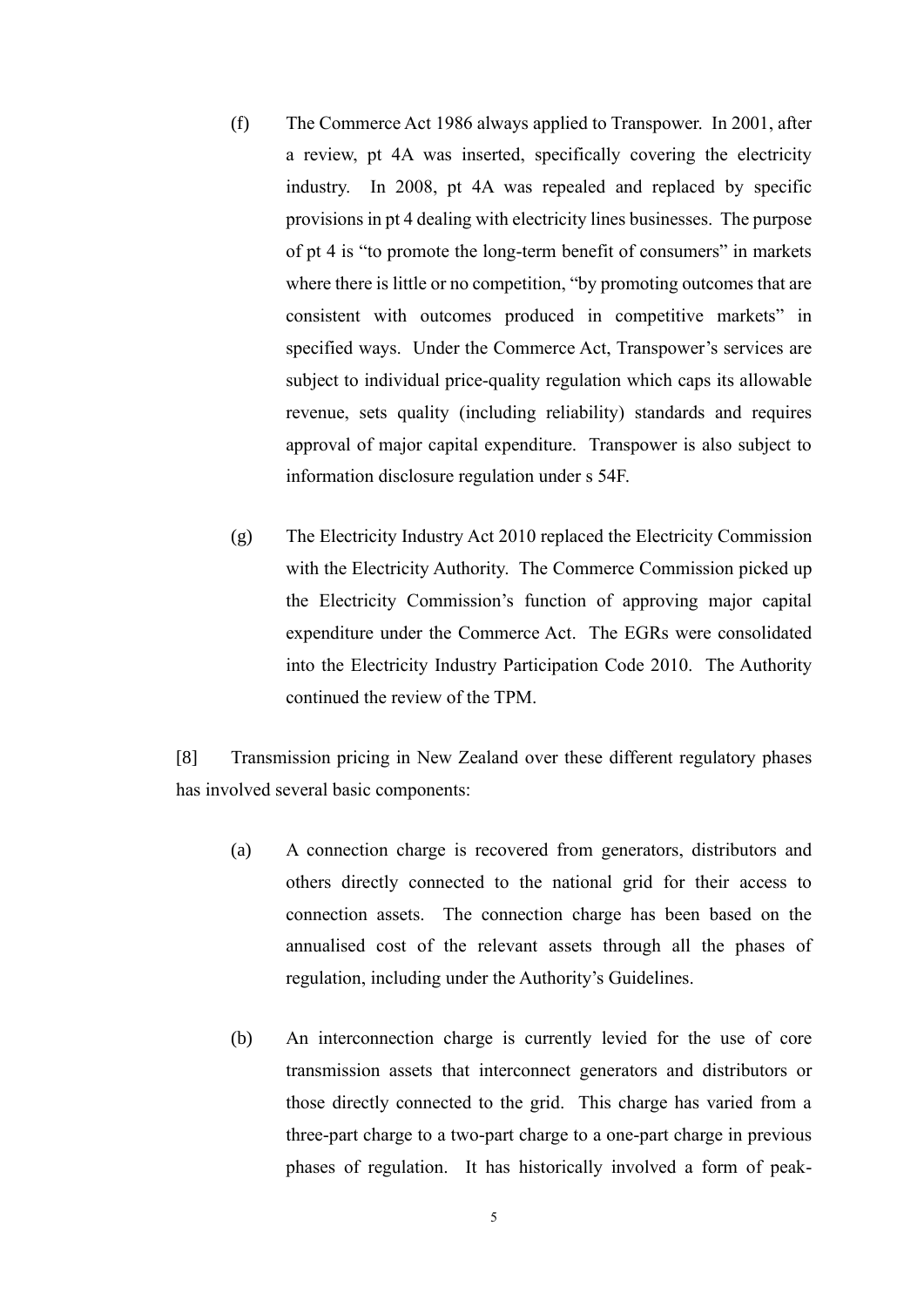pricing, the Regional Coincident Peak Demand (RCPD) charge, to signal the cost of electricity use at peak times. The RCPD uses a "postage stamp" (or geographically averaged) approach, where the costs of interconnecting assets are shared amongst load users depending on their impact on system peak demand.

(c) A charge is also levied for use of the HVDC link which interconnects the national grid between the North and South Islands. Since 1996, this has been paid only by South Island generators who, historically, wanted access to the high demand centres in the North Island.

[9] The current transmission pricing regime, in place since 2008, involves the above three basic components plus a prudent-discount policy (PDP). The PDP allows customers a discount who show they can supply themselves with electricity at a lower cost than it pays in transmission charges, or where transmission charges exceed the cost Transpower would incur if it supplies the customer from the grid. This is to discourage customers from disconnecting from the grid, which would result in increased costs to other parties.

[10] Transpower also receives a loss and constraint excess (LCE) generated by differences between the amounts paid by purchasers to Transpower, and the amounts Transpower pays to generators, in the nodal market.

#### <span id="page-8-0"></span>*Electricity Industry Act 2010*

[11] The Act is the currently applicable legislative regime. I detail the statutory objective and functions of the Authority, and the statutory provision regarding costs and benefits, in relation to Issues 1 and 3 respectively. I provide an overview here.

[12] Section 4 provides that the purpose of the Act "is to provide a framework for the regulation of the electricity industry".

[13] Part 2 of the Act, entitled "Electricity industry governance", sets out the functions of industry participants, Transpower, the Minister and the Authority. In general, and relevantly: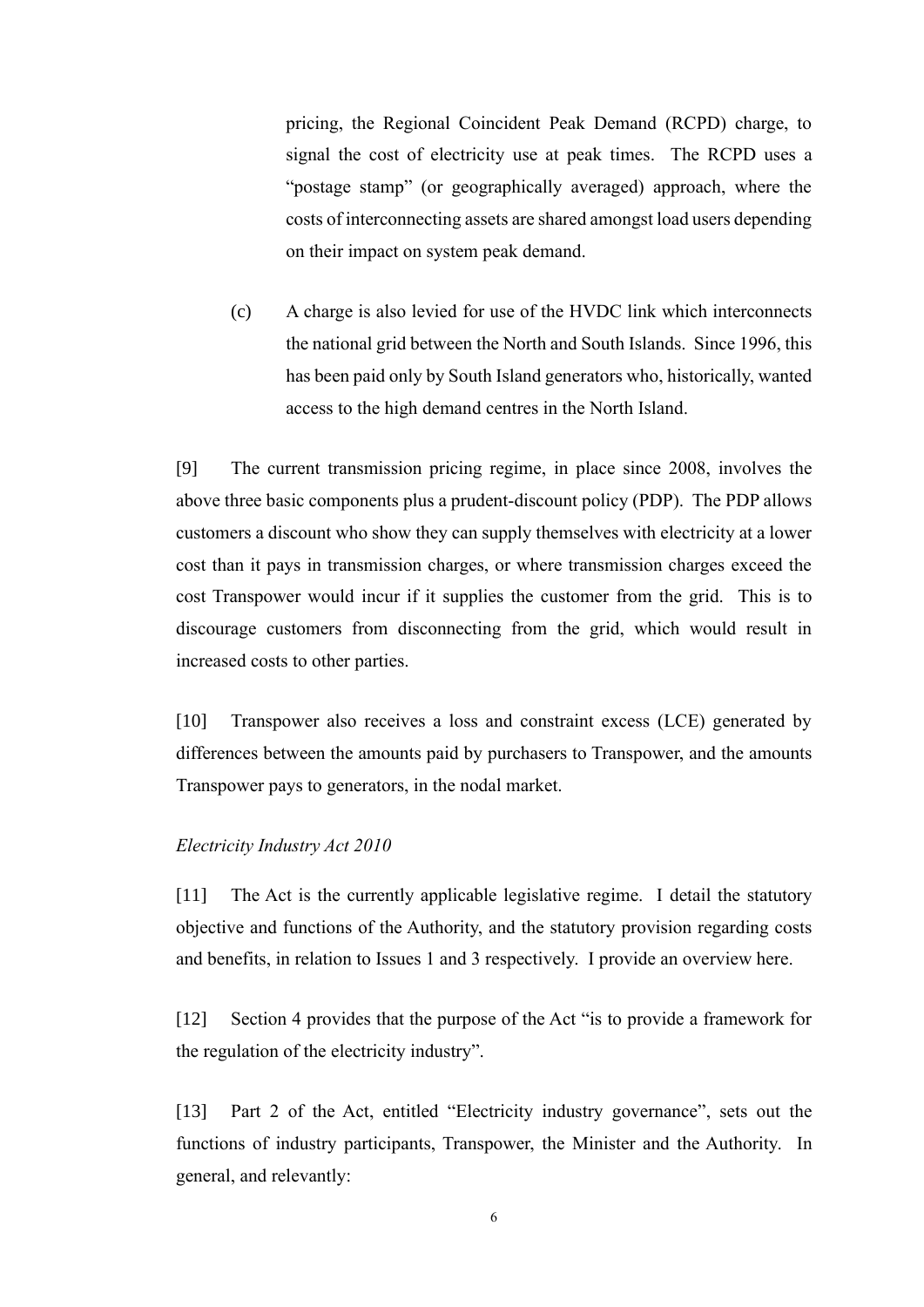- (a) Section 7 defines industry participants to include, for example, generators, Transpower, distributers, retailers, lines-owners, those who consume electricity directly from the national grid, and industry service providers. Section 9 requires industry service providers to register and comply with the Electricity Industry Participation Code (the Code).
- (b) Section 8 provides that Transpower is the "system operator" which is defined to be "the person who ensures the real-time coordination of the electricity system".
- (c) Under s 18 the Minister may request that the Authority review and report on any matter relating to the electricity industry. The Minister must consult with the Authority prior to issuing such a request. Fifteen days after receiving a final report, the Minister must make that report publicly available.
- (d) Section 12 establishes the Authority as an independent Crown entity. Section 7(3) provides it is not an industry participant except to the extent it performs industry service provider functions. The Authority comprises between five and seven members appointed by the responsible Minister who must, under s 13(2):

have regard to the need to ensure that the Authority has amongst its members knowledge and experience of, and capability in:

- (a) the electricity industry:
- (b) consumer issues:
- (c) business generally.
- (e) In addition to the duties on independent Crown entity board members in the Crown Entities Act 2004, s 14(1) provides:

No member of the Authority, when acting as a member, may represent, or promote the interests or views of, any organisation or any particular industry participant or group of industry participants.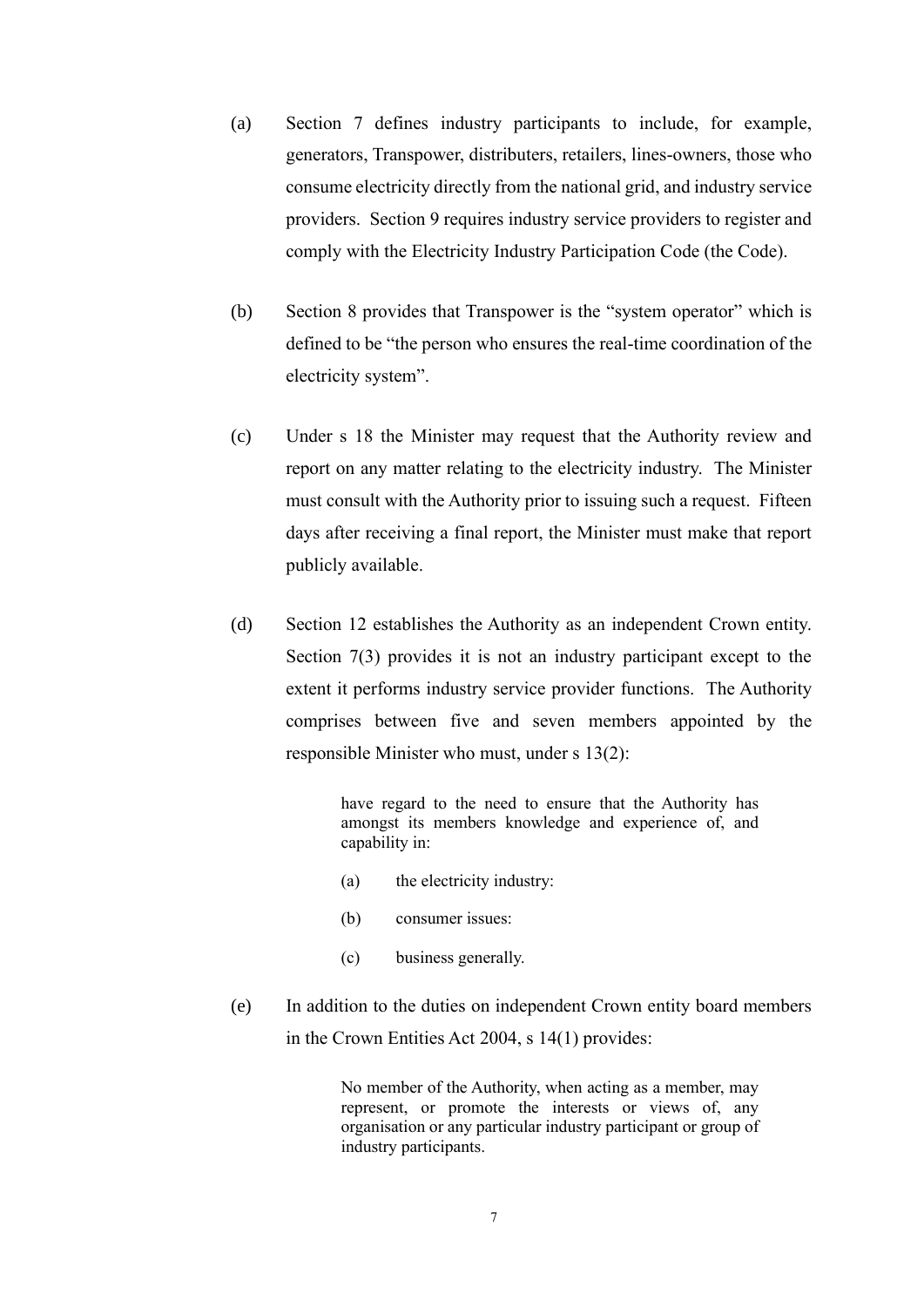[14] Subpart 4 of pt 2 of the Act confers powers on the Authority to carry out its functions by monitoring compliance, monitoring market facilitation measures, monitoring the industry and market, investigating breaches and enforcing the Act, regulations and Code:

- (a) Section 19 requires the Authority to make publicly available a charter about how it will establish, interact and consult with advisory groups established under ss 20 and 21.
- (b) Section 20 requires the Authority to appoint an independent Security and Reliability Council to advise it on the performance of the electricity system and the system operator, and reliability of supply issues.
- (c) Section 21 requires the Authority to establish one or more other advisory groups to provide independent advice on the development of the Code and market facilitation.

[15] The purpose of pt 3 of the Act, as set out in s 72, is "to promote competition" by providing for the separation of electricity distribution from certain generation and retailing activities. Part 4 of the Act relates to industry participants and consumers. It provides for: a dispute resolution scheme regarding disputes with Transpower; regulation of financial statements of customer and community trusts; and electricity supply obligations of distributors.

## <span id="page-10-0"></span>*Empowering framework for the Electricity Industry Participation Code 2010*

[16] Under s 33(2) of the Act, the Code is subject to the Act and any regulation made under the Act. Section 32(1) provides:

- (1) The Code may contain any provisions that are consistent with the objective of the Authority and are necessary or desirable to promote any or all of the following:
	- (a) competition in the electricity industry:
	- (b) the reliable supply of electricity to consumers:
	- (c) the efficient operation of the electricity industry: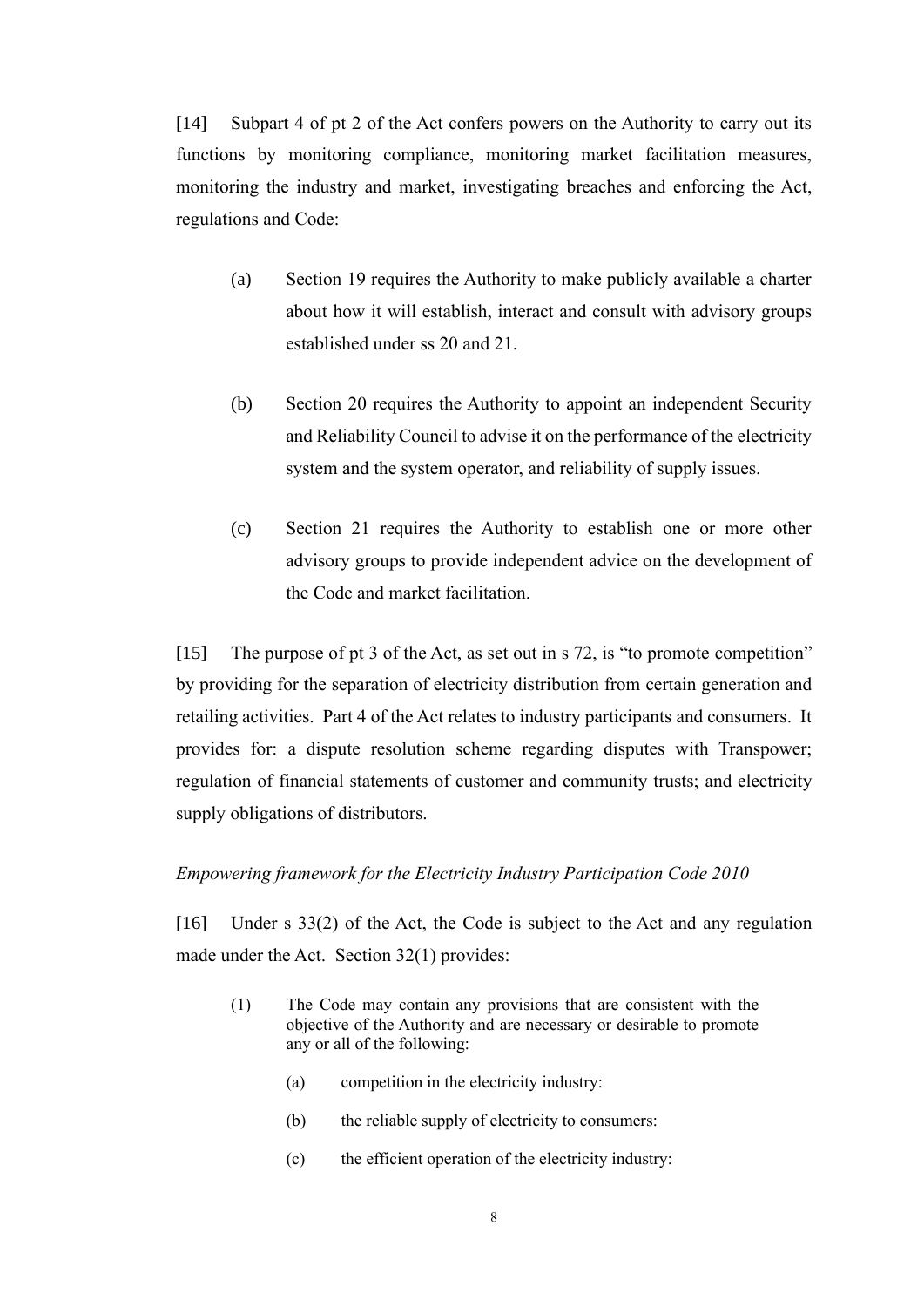- (d) the performance by the Authority of its functions:
- (e) any other matter specifically referred to in this Act as a matter for inclusion in the Code.
- (2) The Code may not—
	- (a) impose obligations on any person other than an industry participant or a person acting on behalf of an industry participant, or the Authority; or
	- (b) purport to do or regulate anything that the Commerce Commission is authorised or required to do or regulate under [Part 3](https://www.legislation.govt.nz/act/public/2010/0116/latest/link.aspx?search=ts_act%40bill%40regulation%40deemedreg_Electricity_resel_25_a&p=1&id=DLM88419#DLM88419) or [4](https://www.legislation.govt.nz/act/public/2010/0116/latest/link.aspx?search=ts_act%40bill%40regulation%40deemedreg_Electricity_resel_25_a&p=1&id=DLM88433#DLM88433) of the Commerce Act 1986 (other than to set quality standards for Transpower and set pricing methodologies (as defined in [section 52C](https://www.legislation.govt.nz/act/public/2010/0116/latest/link.aspx?search=ts_act%40bill%40regulation%40deemedreg_Electricity_resel_25_a&p=1&id=DLM1685406#DLM1685406) of that Act) for Transpower and distributors); or
	- (c) purport to regulate any matter dealt with in or under the [Electricity Act 1992.](https://www.legislation.govt.nz/act/public/2010/0116/latest/link.aspx?search=ts_act%40bill%40regulation%40deemedreg_Electricity_resel_25_a&p=1&id=DLM281857)

[17] Section 34 provides that the initial Code must comprise a consolidation of EGRs and specified regulations. It must not include provisions relating to statements of opportunities or grid planning assumptions. They were within the Electricity Commission's functions but are now incorporated in outputs of the Ministry of Business, Innovation and Employment and of Transpower.

- [18] Section 38 provides that the Authority may amend the Code, subject to:
	- (a) general consultation requirements under s 39 (which are explored further in relation to Issue 3); and
	- (b) a requirement to consult with the Commerce Commission in relation to amendments that are likely to affect its functions or powers, under s 54V of the Commerce Act. Section 54V, as amended by the 2010 Act, requires the Electricity Authority to consult with the Commission before amending the Code "in a manner that will, or is likely to, affect the Commission in the performance of its functions or exercise of its powers" under pt 4 of the Commerce Act.

[19] Section 44 provides that, without limiting s 32, the Code may require Transpower and one or more industry participants to enter into transmission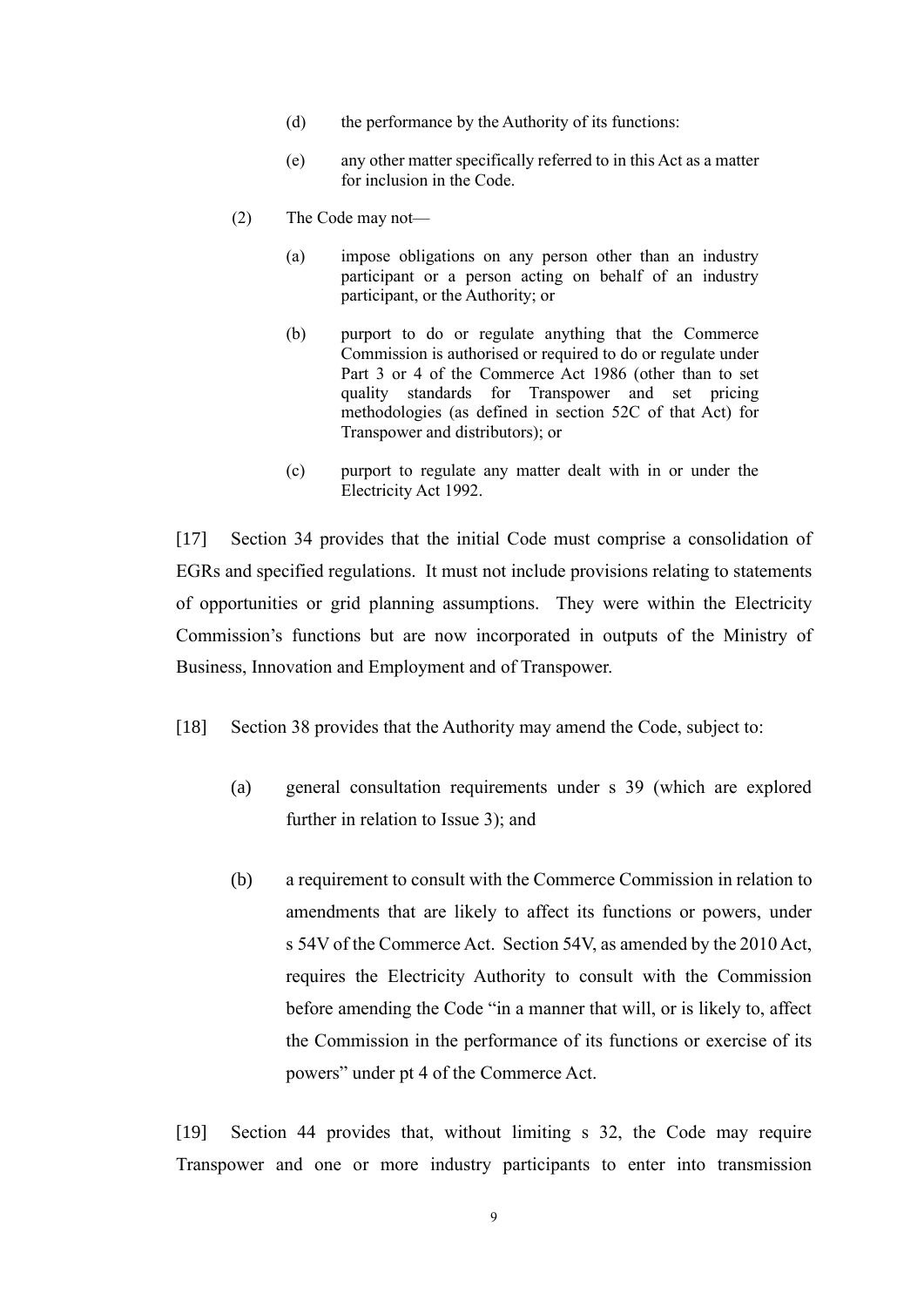agreements for investment in the national grid. The Code may prescribe default terms and conditions required to be included in transmission agreements, which may be modified by mutual consent of the parties if the Code so allows. Section 44(4) deems every transmission agreement to include a provision under which the industry participant pays Transpower any amount Transpower charges in accordance with the TPM. A transmission agreement is binding and enforceable as if it were a contract.

[20] Sections 23 to 26 of the Act provide for an independent Rulings Panel, appointed by the Governor-General. Its function is to assist in the enforcement of the Code by hearing and determining breaches of, appeals under, and disputes about, the Code. Its powers and procedures are also set out in the Act. Appeals on questions of law and specified orders lie to the High Court.

[21] Part 5 of the Act empowers the Governor-General in Council, on the recommendation of the Minister, to make regulations including relating to monitoring, investigating and enforcing the Code.

## <span id="page-12-0"></span>*The Electricity Industry Participation Code 2010*

[22] The Code, particularly in pt 12, provides for the criteria and process for amending the TPM:

- (a) Clauses 12.85–12.86 empower Transpower to submit a proposed variation of the TPM to the Authority or, if it considers there has been a material change in circumstances, the Authority to review an approved TPM. That is what the Authority has done here.
- (b) Clause 12.77 provides that Transpower's costs in relation to an approved investment are recoverable from designated transmission customers on the basis of the TPM and must be paid accordingly.
- (c) Clause 12.78 provides that the purpose of the TPM "is to ensure that, subject to pt 4 of the Commerce Act, the full economic costs of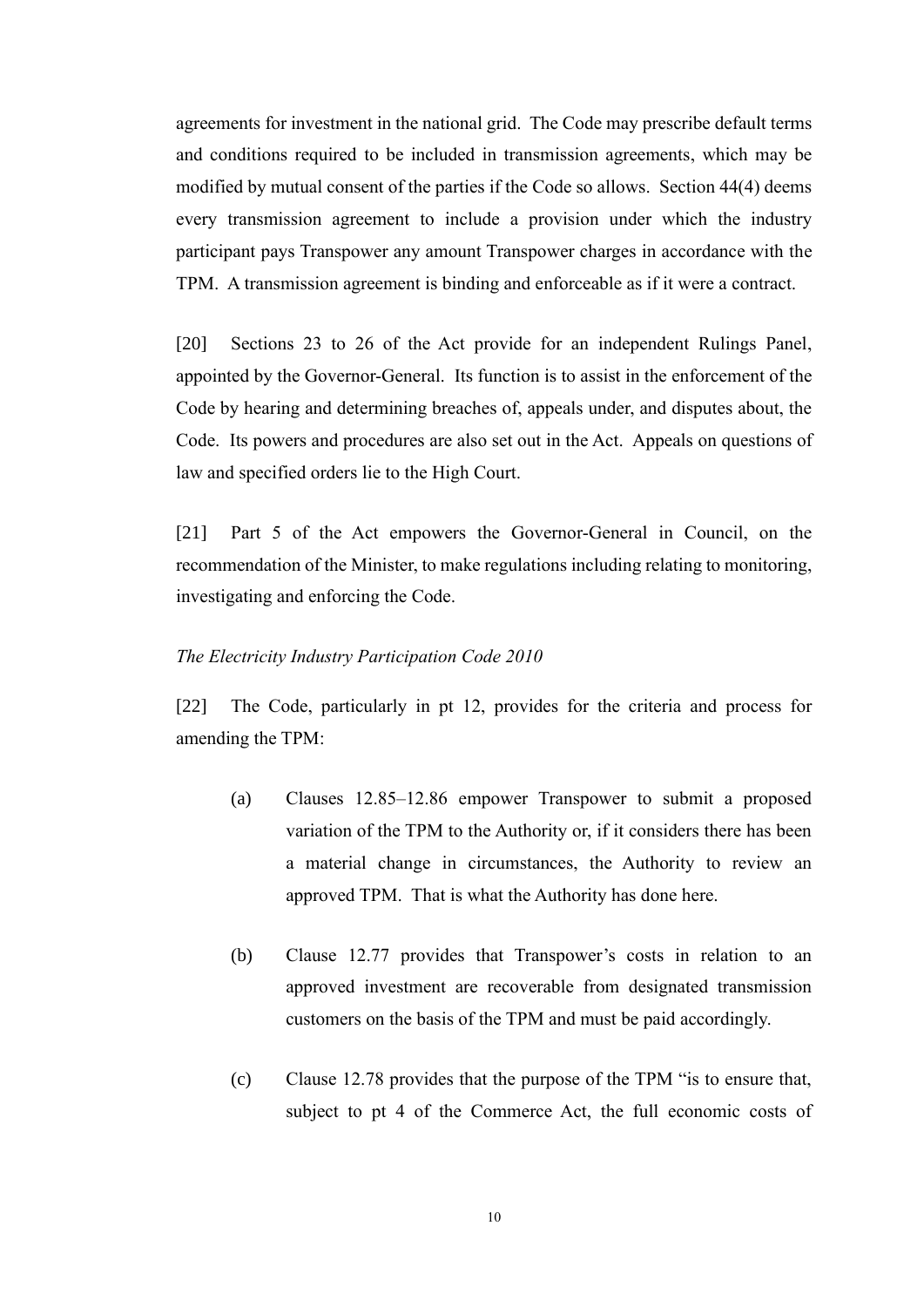Transpower's services are allocated in accordance with the Authority's objective in section 15 of the Act".<sup>8</sup>

- (d) Clause 12.79 requires Transpower and the Authority, in developing and approving the TPM respectively, to assess it against the Authority's s 15 objective.<sup>9</sup>
- (e) Clauses 12.81–12.83 require the Authority to prepare an issues paper, and consult on the process for developing and approving the TPM and the guidelines Transpower is required to follow in preparing a TPM, in accordance with the Authority's s 15 objective.
- (f) Clause 12.83 of the Code states:

After consideration of submissions in clause 12.82(3), the Authority must, as soon as reasonably practicable, publish–

- (a) The process for the development of the transmission pricing methodology; and
- (b) any guidelines that Transpower must follow in developing the transmission pricing methodology.
- (g) Clause 12.89 requires Transpower to "develop its proposed [TPM] consistent with" any determination under pt 4 of the Commerce Act, the Authority's s 15 objective, and any guidelines published under cl 12.83(b).
- (h) Clause 12.88 requires Transpower to submit a proposed TPM to the Authority within 90 days of the Authority's request for it, unless the Authority extends the period. Here, the Authority extended the period to just over one year. The Guidelines were released on 10 June 2020.
- (i) Under cl 12.90, if the Authority considers Transpower has not provided sufficient information for the Authority to assess the proposed TPM, it

<sup>&</sup>lt;sup>8</sup> This provision was amended in 2011 to substitute the reference to the Authority's objective for principles that were specified in cl 12.79.

<sup>&</sup>lt;sup>9</sup> This provision was also amended in 2011 to substitute the reference to the Authority's objective for specified principles.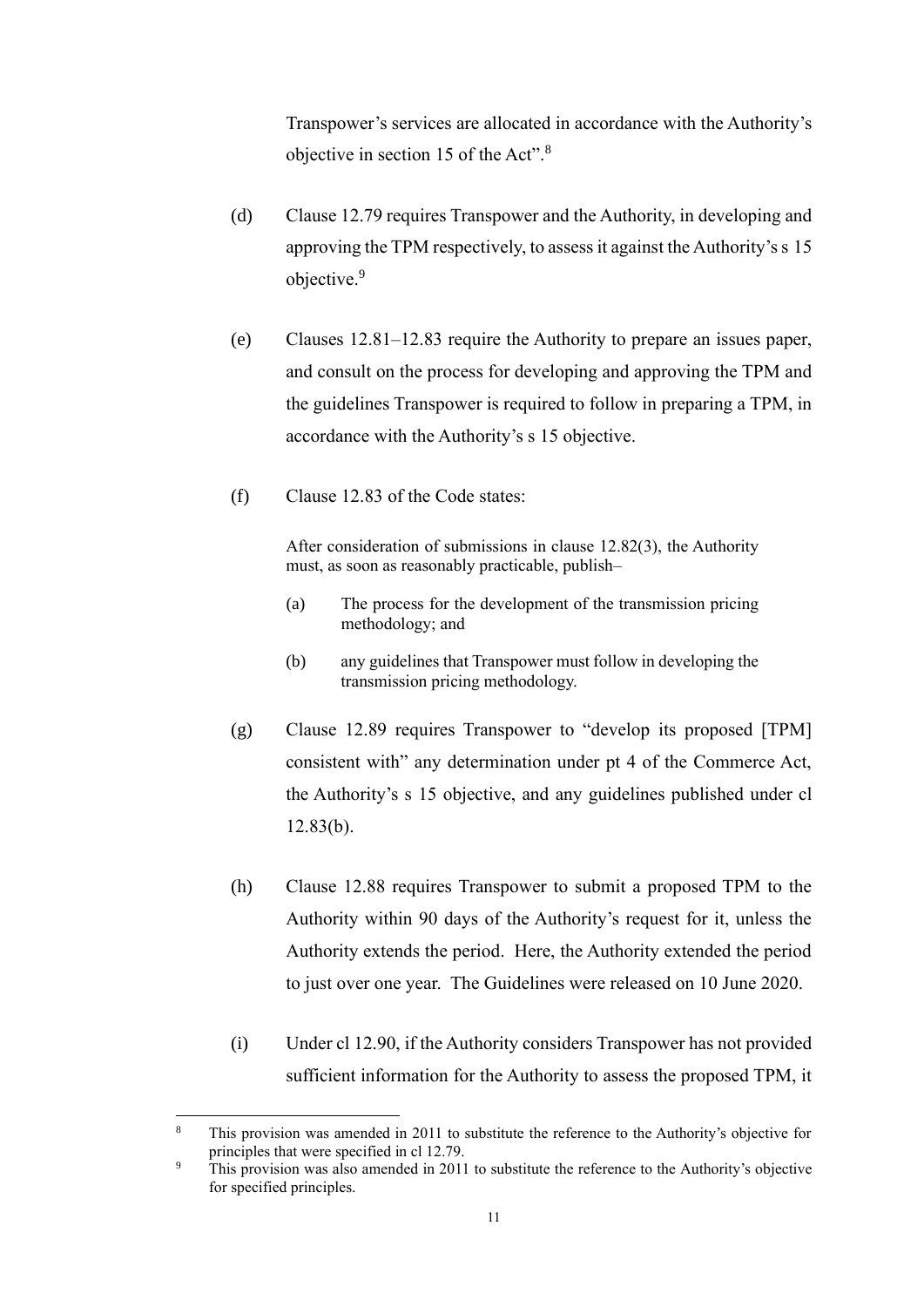may decline to consider it and Transpower must provide a revised TPM. Otherwise, under cl 12.91(1), the Authority may approve the TPM or refer it back to Transpower if it considers the TPM does not adequately conform to the requirements of pt 4 of the Commerce Act, the s 15 objective or the Guidelines. If a resubmitted TPM does not comply with those requirements, the Authority may make any amendments it considers necessary to ensure it does, under cl 12.91(2).

(j) Under cl 12.92–12.94, the Authority must publish a proposed TPM and receive submissions on it, must consider the submissions and determine when it will take effect. After the TPM has been approved, under cl 12.96, Transpower must then develop and publish transmission prices and demonstrate to the Authority that they are consistent with the TPM. Clause 12.102 requires transmission customers to pay for transmission services in accordance with the TPM.

[23] These steps have all been followed. They are not challenged in these proceedings. At the time of the hearing, the Authority was satisfied in principle with the TPM developed by Transpower on the basis of the Guidelines and was consulting on the proposed TPM itself. Since then, from 28 April 2022 to 18 May 2022 according to the Authority's website, the Authority has consulted on proposed Code amendments relating primarily to implementation of the TPM.

[24] Part 12 of the Code also requires the Authority to determine which assets comprise the core grid and what service levels and grid reliability standards Transpower must meet.

## <span id="page-14-0"></span>*The 2020 Guidelines*

[25] The Authority issued and consulted on a first proposal for the TPM Guidelines in 2012, a second proposal in 2016 and a third proposal in 2019. The Authority points out that it produced a total of 21 papers, including three detailed issues papers, for 16 consultation processes. It held workshops and other engagements and received over 1,000 submissions. On 10 June 2020, under cl 12.83 of the Code, the Authority published a decision document regarding the Guidelines (the Decision document), of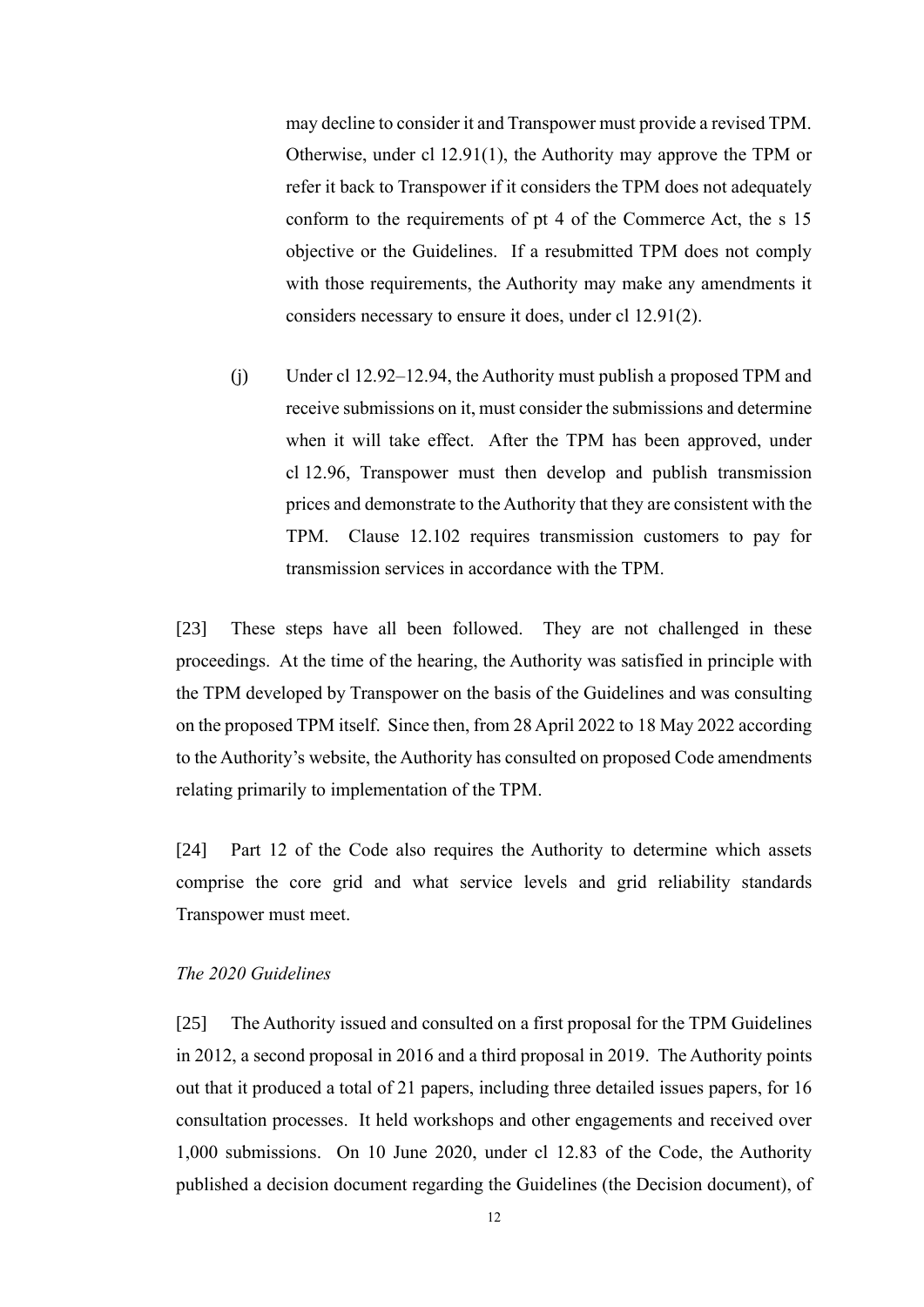some 144 pages in length, and the Guidelines themselves. That is the decision under challenge.

[26] Mr Laurenson QC, for the Authority, says the Authority considers the current TPM is no longer fit for purpose. The Authority considers the current TPM creates significant distortions which are becoming more acute as new technologies emerge and which ultimately increase the overall cost of consuming electricity in New Zealand, in that it:

- (i) inefficiently discourages consumption at peak times, even where there is capacity on the transmission grid. In so doing, it also encourages parties to invest and act specifically to avoid paying transmission charges, thereby forcing others to contribute more in order for costs to be recovered in full;
- (ii) creates significant volatility in transmission charges which in turn encourages further avoidance behaviours;
- (iii) discourages investment in South Island generation due to imposition of an additional charge without good reason, while otherwise failing to signal to users the costs of their locational decisions, thus encouraging decisions which might increase costs overall; and
- (iv) fails to incentivise customers to scrutinise grid investments or otherwise participate in grid investment processes, since costs are socialised nationwide.

[27] At the beginning of the six-page Executive Summary of its Decision document, the Authority states: $10$ 

We expect the new approach to paying for transmission assets will deliver significant benefits to consumers. The 2020 guidelines will give electricity consumers and generators much-improved signals of the cost and value of using the transmission grid. They will stop overly high transmission charges for using electricity at times when consumers most want it and will stop rewarding parties that shift costs on to other consumers for no overall benefit.

The guidelines will also promote the right investment at the right time in renewable generation, transmission and electrification of industrial processes and transport, as we transition to meet New Zealand's low-emissions challenge at least cost to consumers.

The Authority estimates the new approach to transmission pricing will deliver consumers a net quantified benefit of \$1.3 billion (within a range of \$0.3b– \$2.2b) over the next 30 years. This estimate is conservative.

 $10 \quad 2020$  Decision document at i.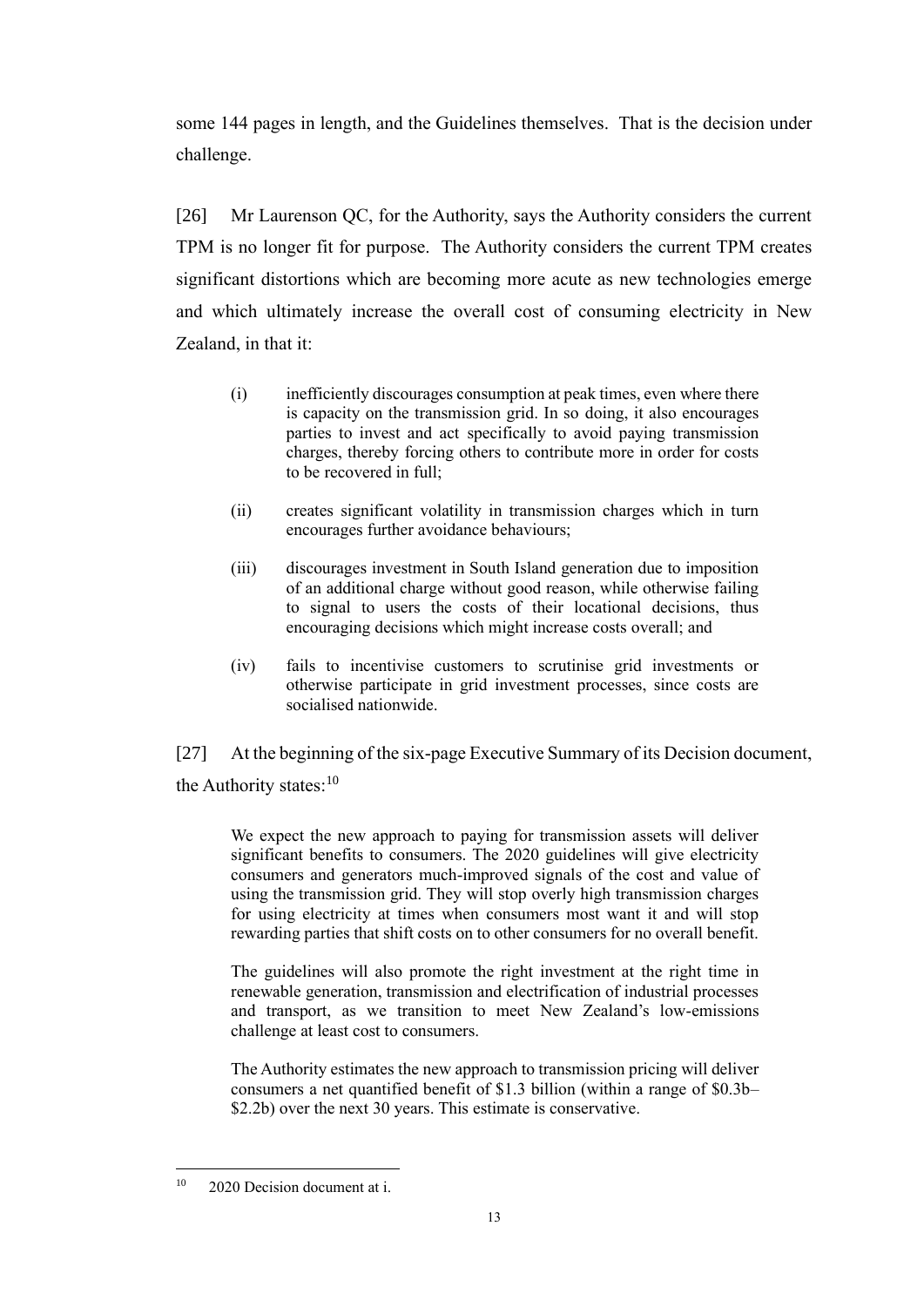- [28] The Decision document states:
	- 1.4 In broad outline, the main features of the 2020 guidelines are that they require a TPM to include the following:
		- a connection charge to recover the cost of assets that connect customers to the grid
		- a benefit-based charge to recover the costs of grid investments from parties who benefit from those specific investments
		- a residual charge to recover remaining transmission costs
		- a prudent discount policy to allow Transpower to discount charges for a customer whose charges would otherwise be inefficiently high or who may otherwise inefficiently bypass the grid (raising costs for all other customers)
		- a cap that protects consumers (including directly connected businesses) from price shocks from the initial rebalancing of transmission charges
			- seven additional components that Transpower must include in the proposed TPM if that would, in Transpower's reasonable opinion, better meet the Authority's statutory objective, including an optional transitional congestion charge where market and regulatory settings are not yet sufficiently developed to be able to rely on nodal prices and other available tools to efficiently manage congestion on the grid.
	- 1.5 The main consequence of the new guidelines will be to replace the current RCPD and HVDC charges.

[29] So the Guidelines retain the connection charge, abolish the RCPD and HVDC charges and instead institute:

- (a) a benefit-based charge for at least seven existing, and future new, interconnection and HVDC assets, in proportion to the benefits received from those assets over their remaining life; and
- (b) a residual charge on distributed suppliers and those directly connected to the grid based on gross "anytime maximum demand" (AMD), not on peak demand. This is the main charge in the initial years of the new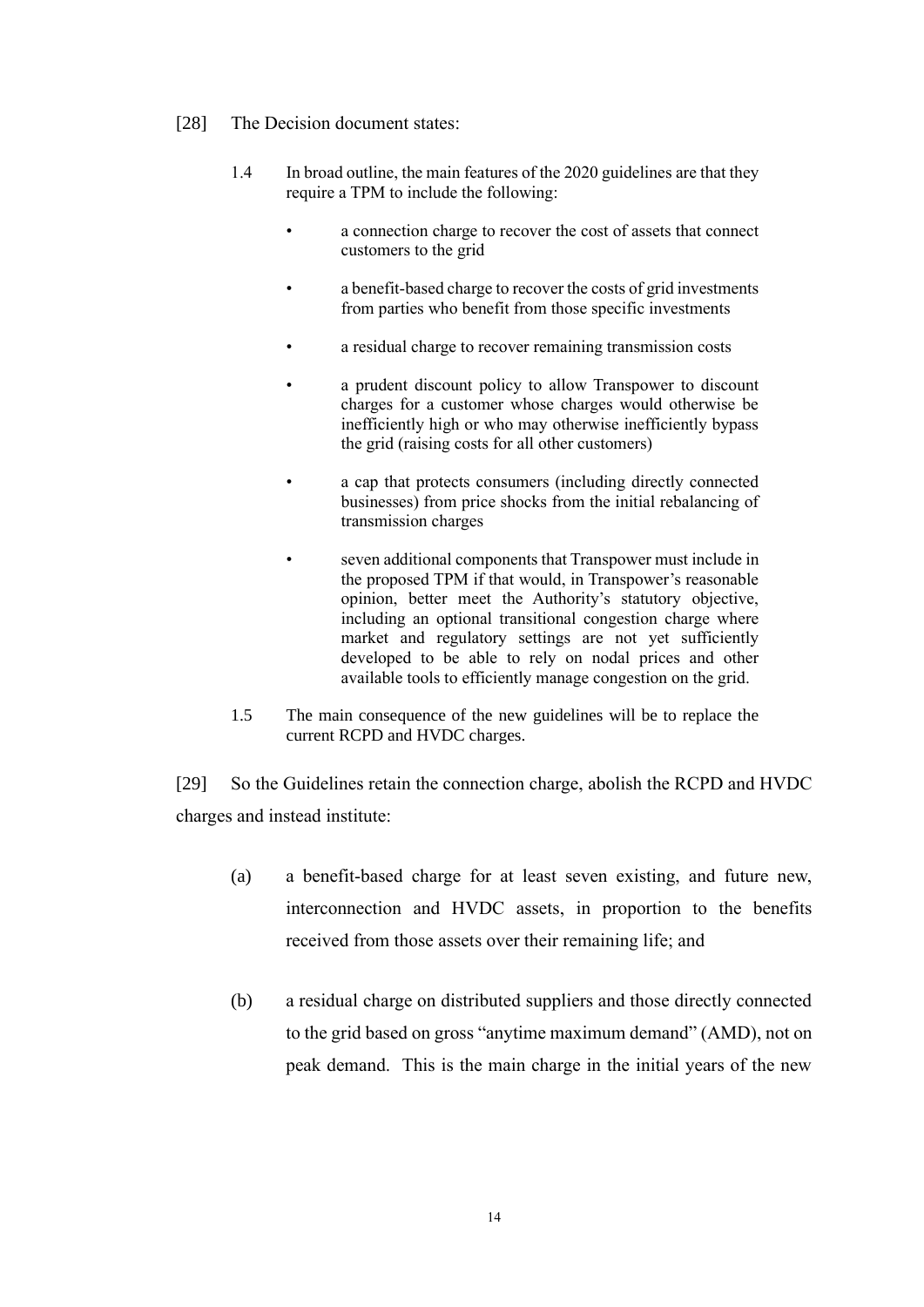regime, with the Authority's models predicting the residual charge would initially comprise 70 per cent of all interconnection charges.<sup>11</sup>

## <span id="page-17-0"></span>**The application for judicial review**

#### <span id="page-17-1"></span>*The parties*

[30] The applicant, Manawa, was known as Trustpower until May 2022. It started life as the Tauranga Electric Power Board. It is now a private generator and retailer of electricity in both the North and South Islands. It owns and operates 19 hydroelectric generation schemes, one diesel peaking unit and co-owns another five hydroelectric schemes.<sup>12</sup> Manawa's power stations are primarily connected to local electricity distribution networks. But several of its larger power schemes are connected directly to the national grid.

[31] Manawa has about eight per cent of the generation market and 12 per cent of the retail market.<sup>13</sup> It stands to lose revenue over \$20 million of revenue each year from the Guidelines' removal of RCPD charges.<sup>14</sup> That is revenue Manawa currently earns under joint venture agreements with distributors for operating its generation plant so as to lower the distributors' RCPD charges. Manawa applies for judicial review of the Authority's decision to replace the RCPD charges with the benefit-based charge for interconnection. Manawa files affidavits by:

- (a) Peter Calderwood, General Manager of Strategy and Growth for Manawa.
- (b) Expert economists: Professor George Yarrow from Oxford University and previous Chair of the Council of Management of the Regulatory Policy Institute; and Daniel Young of HoustonKemp Economists.

<sup>11</sup> Houston Kemp Economists *Review of the Electricity Authority's TPM Third Issues Paper*  (September 2019) at fn 24.

<sup>&</sup>lt;sup>12</sup> Calderwood Affidavit at [42].

<sup>&</sup>lt;sup>13</sup> Calderwood Affidavit at [27].<br><sup>14</sup> Calderwood Affidavit at [47]

Calderwood Affidavit at [47].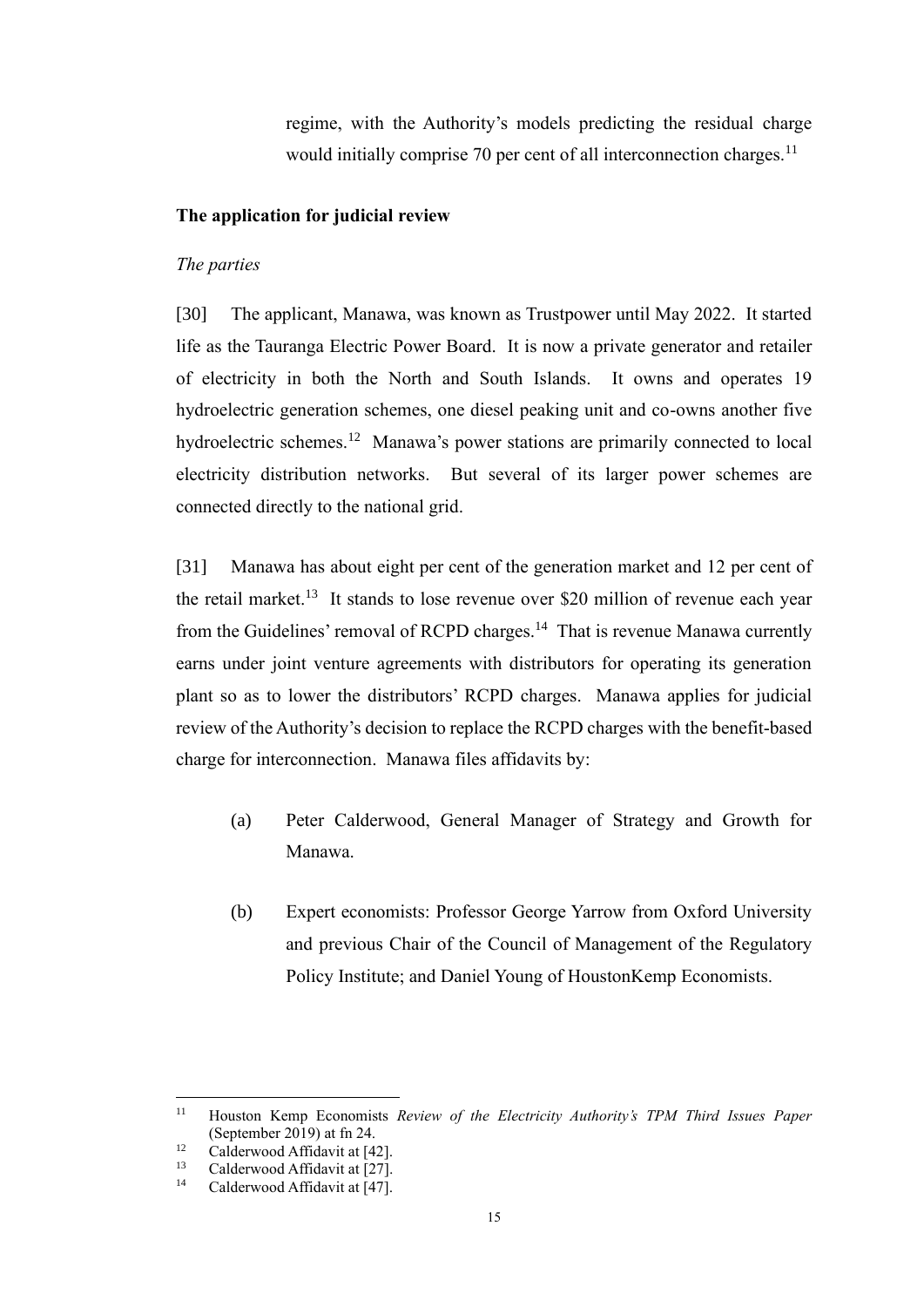(c) Professors of Law expert in law and psychology: Professor Jeffrey Rachlinski of Cornell Law School; and Professor Mark Seidenfeld of Florida State University College of Law.

[32] New Zealand Steel Ltd supports Manawa's challenge. It is an industrial customer with a direct connection to the grid. Significant electricity, 60 per cent of their energy needs, is co-generated on-site at its Glenbrook site, fuelled from off-gases and waste heat. It filed an affidavit by Alan Eyes, Energy Manager at New Zealand Steel. It did not file submissions and I excused its appearance at the hearing.

[33] Nova owns the largest co-generation portfolio in New Zealand. Its two biggest plants are directly connected to the national grid and, except during maintenance periods, it exports electricity to the grid. Its co-generation plants were constructed primarily to supply, and are located beside, particular industrial plants: Fonterra's factory at Whareroa; the Kapuni gas treatment plant; a Fonterra lactose factory near Kaponga, South Taranaki; and within Fonterra's dairy factory at Edgecumbe. These supply electricity and steam simultaneously, with steam demand determining the size of the plant and excess electricity being exported to the grid. Nova challenges the Authority's decision in basing the residual charge on the grossed-up AMD, including loads supplied by co-generation behind the point of connection with the national grid. Nova estimates this will impose on it charges of several million dollars each year (depending on how much is passed on).<sup>15</sup> Nova files affidavits by Mahadevan Bahirathan, Chief Executive of Nova, and Charles Teichert, a General Manager of Todd Corporation (which includes Nova).

[34] Fonterra supports Nova's challenge and also challenges the determination of the residual charge and its imposition on load customers. It files an affidavit by Glenn Sullivan, the senior electrical technical manager at Fonterra.

[35] I have explained the Authority already. It files affidavits by:

(a) Authority Board members: Lana Stockman; Susan Paterson; Allan Dawson;

<sup>&</sup>lt;sup>15</sup> Affidavit of Mahadevan Bahirathan, 23 April 2021, at [74] and [78].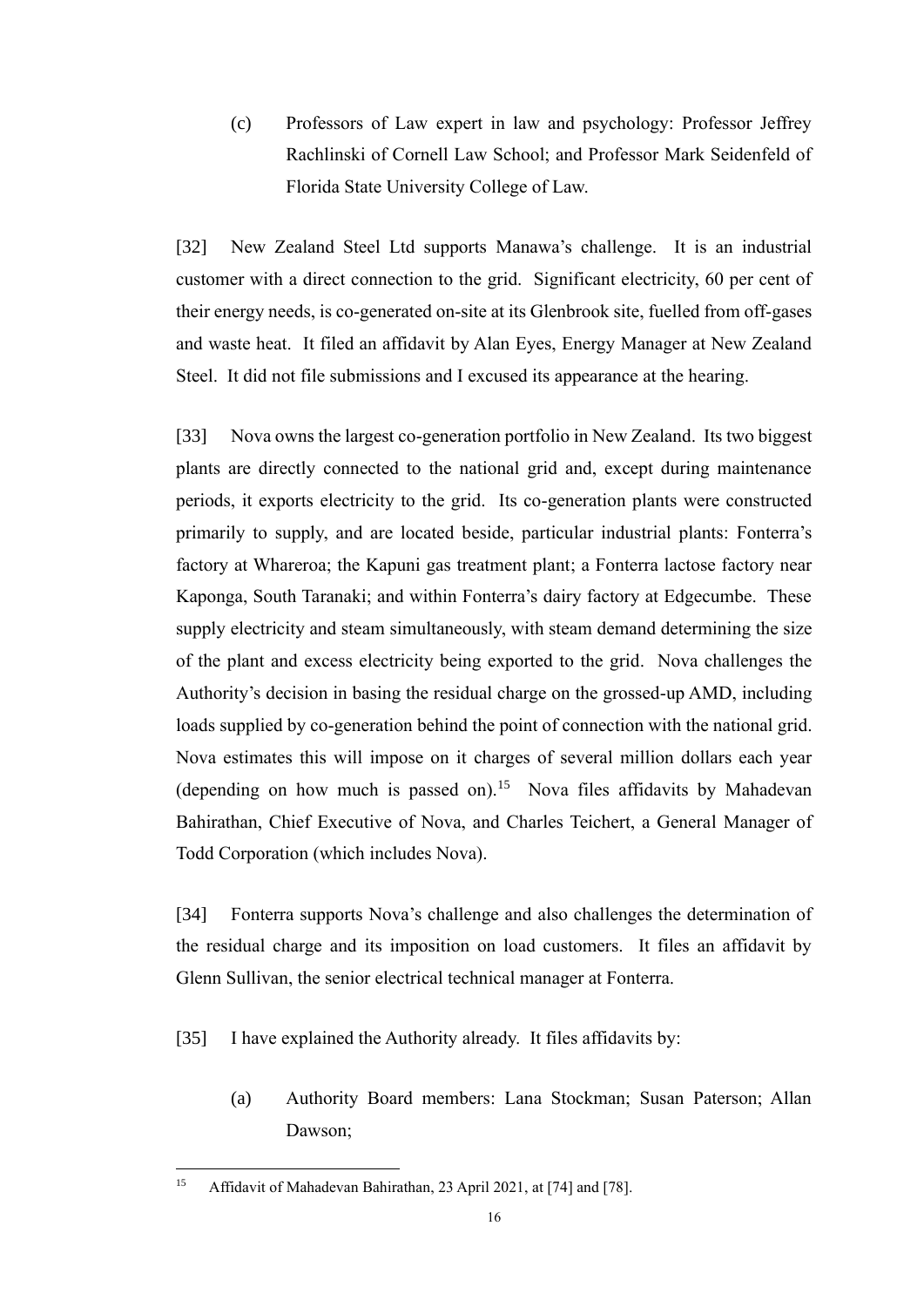- (b) An economist seconded to the Authority, Jean-Pierre de Raad of Sense Partners Ltd;
- (c) Expert economists: Jason Mann of FTI Consulting; Professor James Cooper from George Mason University Antonin Scalia Law School; and Professor William Hogan from the John F Kennedy School of Government at Harvard University and the Research Director of the Harvard Electricity Policy Group.

[36] Meridian, the second respondent, is a Mixed-Ownership Model company with the largest single share (31 per cent) of the generation market and 15 per cent of the retail market.<sup>16</sup> Meridian benefits financially from the Authority's decision, though it does not agree with the Authority on all major aspects of the proposed Guidelines. But it supports the Authority's decisions. It files an affidavit by expert economist James Mellsop, Managing Director of NERA Economic Consulting.

[37] Transpower appears as intervener to assist the Court and abides the Court's decision. It does not resile from the strong views it expressed in its submissions to the Authority about the TPM. But it accepts those views were heard by the Authority and Transpower's role is to give effect to the Guidelines in good faith. Transpower limits its submissions to issues that give rise to the potential for adverse consequences for Transpower and any technical matters concerning the TPM that may assist the Court.

[38] Originally, the applicants for judicial review also appealed the Authority's decision under s 64 of the Act. However, the appeal was discontinued on the basis that no party would take issue with the appeal not being pursued.

## <span id="page-19-0"></span>*Approach to judicial review*

[39] As Mr Hodder QC submits, for Manawa, various grounds of judicial review challenge commonly overlap. Elsewhere, they have been analogised to the ingredients of Mexican food, which can be similar but arranged in different combinations to

<sup>&</sup>lt;sup>16</sup> Calderwood Affidavit at [27].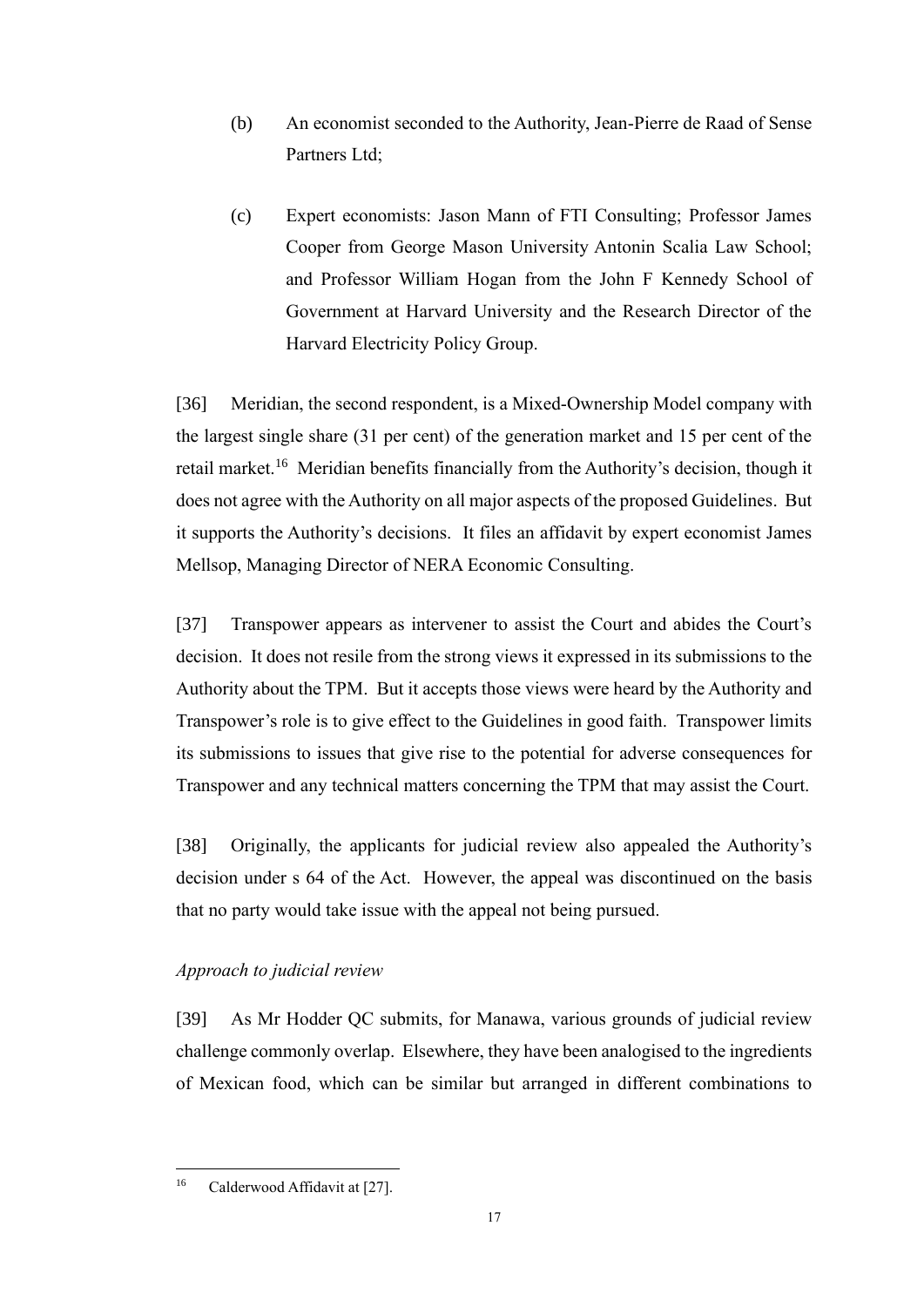constitute different dishes.<sup>17</sup> Here, the grounds of review include unlawfulness; predetermination and bias; taking into account irrelevant considerations; failing to take into account relevant considerations; and unreasonableness. They are brought to bear by different parties on different aspects of the Authority's 2020 Decision. Manawa challenges the imposition of a benefit-based charge on a variety of grounds. Nova and Fonterra challenge different aspects of the residual charge on the basis of some grounds that are similar to those advanced by Manawa and some that are different.

[40] I have found it easiest to address this smorgasbord by dealing first with two grounds of review, then with a challenge to a substantive aspect of the Decision, and then with the other grounds of review of the residual charge:

- (a) whether the Authority erred in interpreting its statutory objective and role in making its decision in relation to the benefit-based charge and the residual charge;
- (b) whether the Authority's decision was pre-determined or biased;
- (c) whether the Authority erred in law in its CBA of the benefit-based charge and the residual charge; and
- (d) whether the Authority's decision in relation to the residual charge was unlawful on other grounds.

[41] In relation to each issue, with one exception, the nature of the grounds of judicial review are relatively straightforward and uncontested. Before starting on the menu of four issues, I address, as an appetiser, the spicy ground of unreasonableness.

[42] Mr Hodder, for Manawa, submits that unreasonableness "may be established where a decision is untenable such that proper application of the law requires a different answer, including on the inadequacy of the evidential foundation or the lack

<sup>&</sup>lt;sup>17</sup> Matthew S R Palmer "Indigenous Rights, Judges and Judicial Review in New Zealand" in Jason N E Varuhas and Shona Wilson Stark (eds) *The Frontiers of Public Law* (Hart Publishing, Oxford, 2019) at 145, citing submissions by Mr Isaac Hikaka.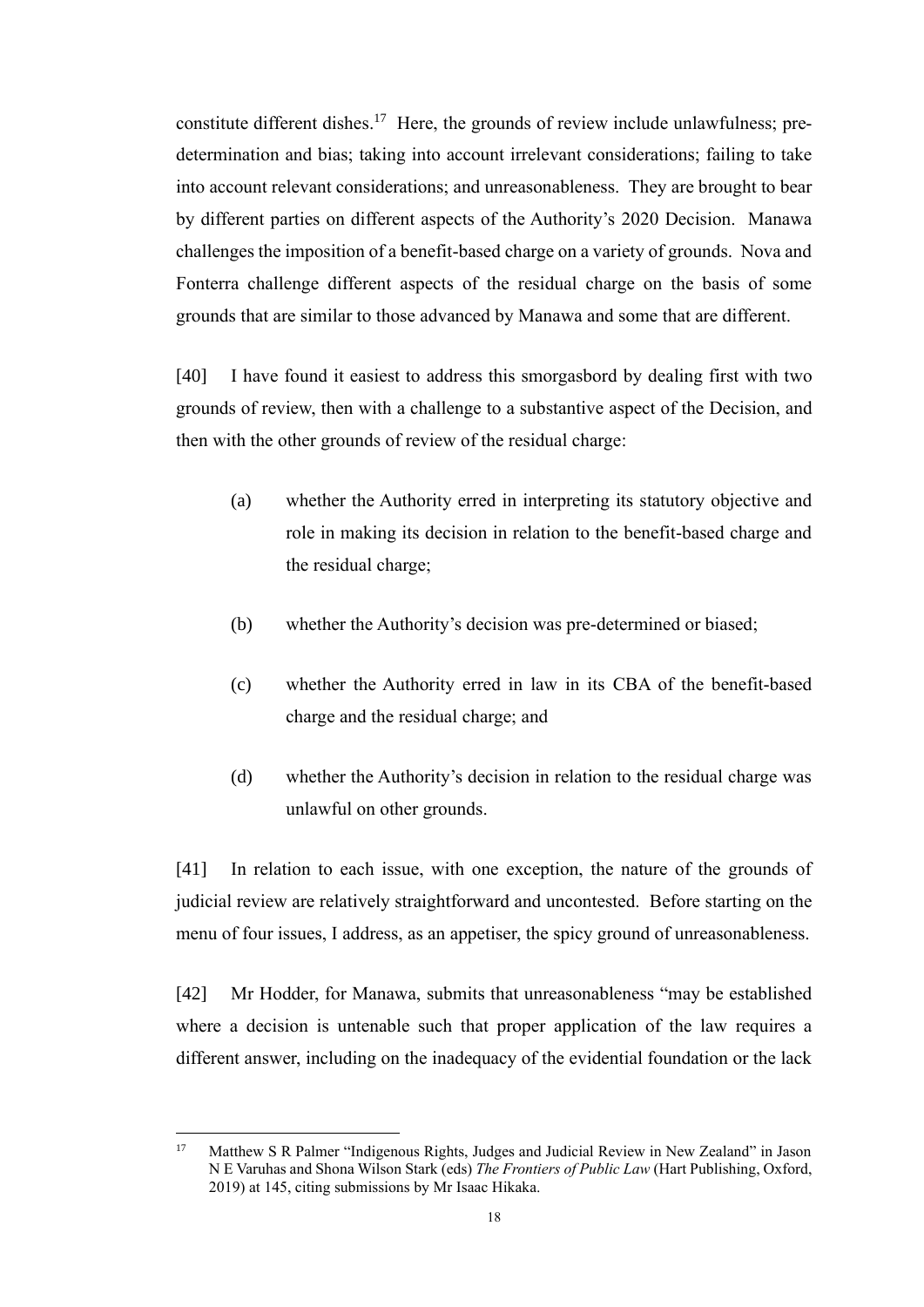of logic in the reasoning".<sup>18</sup> He cites New Zealand cases such as *Vodafone New Zealand Ltd v Telecom New Zealand Ltd, Hu v Immigration and Protection Tribunal* and *New Zealand Council of Licensed Firearms Owners v Minister of Police.* 19

<span id="page-21-0"></span>[43] Mr Hodder puts more emphasis on the Supreme Court of Canada's decision in *Canada (Minister of Citizenship and Immigration) v Vavilov* as cogent and more recent.<sup>20</sup> He emphasises the Court there asking whether the decision "bears the hallmarks of reasonableness – justification, transparency and intelligibility – and whether it is justified in relation to the relevant factual and legal constraints that bear on the decision", as well as the Court's requirements for addressing and resolving central issues with internally coherent reasoning.<sup>21</sup> Mr Hodder submits that *Vavilov* resonates with the culture of justification referred to in the last three editions of De Smith's English text on Judicial Review. Mr Millard QC, for Nova, supports these submissions.

[44] Mr Laurenson, for the Authority, submits that *Hu v Immigration and Protection Tribunal* is an appropriate formulation of how unreasonableness should be applied. He submits the approach of adopting a lower threshold for reasonableness review based on the culture of justification was roundly rejected by the minority in the Supreme Court of Canada and has been resoundingly rejected by the New Zealand courts. Dr Every-Palmer QC, for Meridian, agrees and adds that the Canadian emphasis on justification appears to be a quid pro quo for a high degree of deference in the interpretation and application of empowering legislation.

[45] Mr Hodder's proposed formulation of unreasonableness reflects the formulation in *Hu* which went on to identify three scenarios which assist in identifying what constitutes unreasonableness: $^{22}$ 

<sup>&</sup>lt;sup>18</sup> Manawa Submissions at [67].<br><sup>19</sup> *Vodatone New Zealand Ltd.v.* 

<sup>19</sup> *Vodafone New Zealand Ltd v Telecom New Zealand Ltd* [2011] NZSC 138, [2012] 3 NZLR 153 at [52]; *Hu v Immigration and Protection Tribunal* [2017] NZHC 41, [2017] NZAR 508 at [28]-[31]; and *New Zealand Council of Licensed Firearms Owners Inc.v Minister of Police* [2020] NZHC 1456 at [81]-[85].

<sup>20</sup> *Canada (Minister of Citizenship and Immigration) v Vavilov* 2019 SCC 65, (2019) 441 DLR (4th) 1.

 $21$  At [99].

<sup>22</sup> *Sweeney v The Prison Manager, Spring Hill Corrections Facility* [2021] NZHC 181 at [57]; citing *Hu v Immigration and Protection Tribunal*, above n 19, at [30].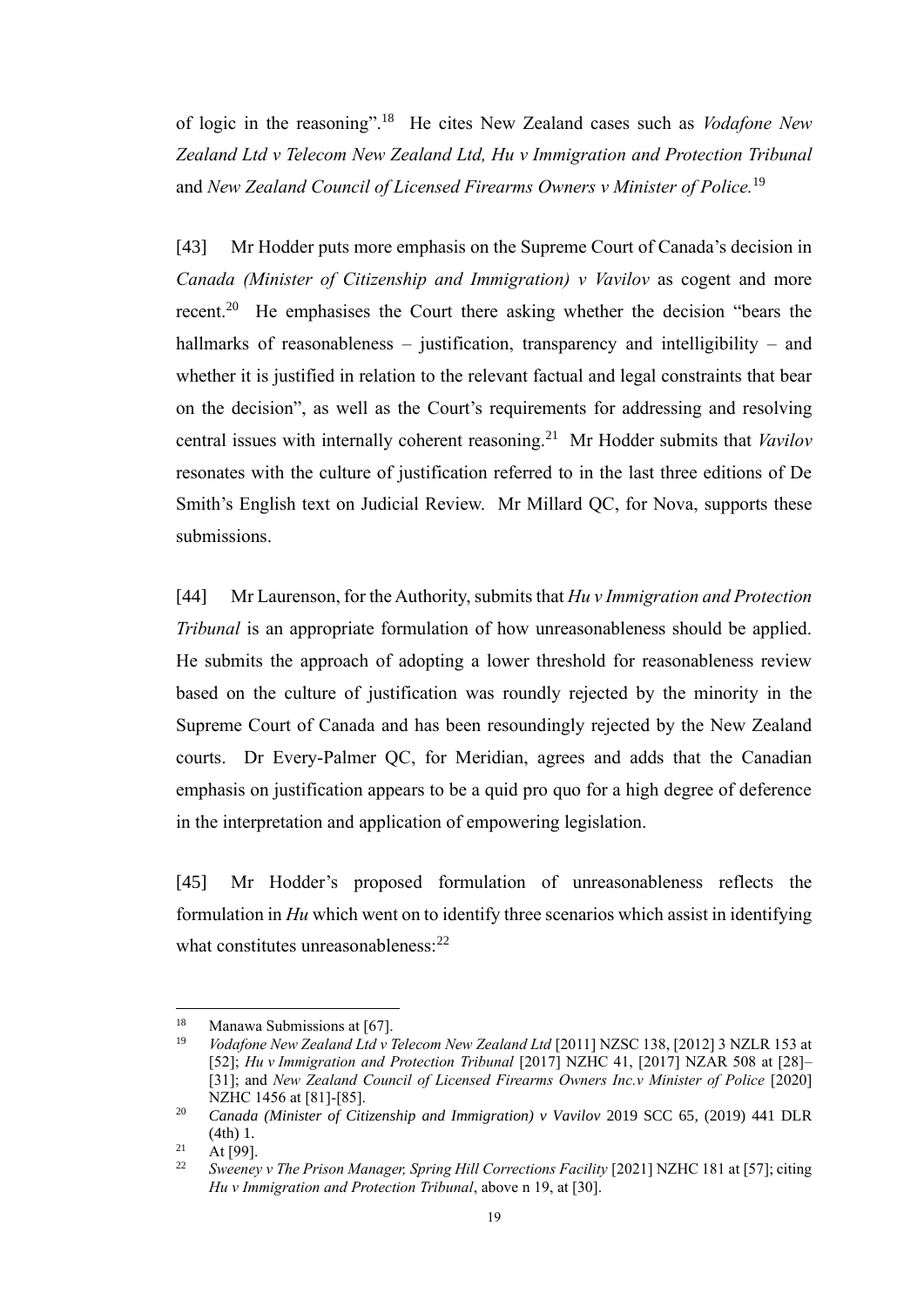- (a) if the decision is not supported by any evidence;
- (b) if the evidence is inconsistent with, or contradictory to, the decision; or
- (c) if the only reasonable conclusion contradicts the decision ("if there is a material disconnect in the chain of logic from a fact or a legal proposition to a conclusion, a decision may be unreasonable and therefore unlawful").

[46] The approach to unreasonableness set out in *Hu* has been cited in at least 35 senior court cases to date. It has been adopted by the High Court in several cases, including: *Galani v Chief Executive of the Ministry of Business, Innovation and Employment*; *Jiang v Immigration Advisers Complaints and Disciplinary Tribunal*; and *Zhang v Minister of Immigration*. <sup>23</sup> Unreasonableness challenges were upheld based on the *Hu* formulation in the last two of these. In 2021, the New Zealand Court of Appeal endorsed the *Hu* conception of unreasonableness as a "useful formulation".<sup>24</sup>

[47] Mr Hodder submits that the *Vavilov* concept of unreasonableness fits comfortably within New Zealand jurisprudence, in that a decision must be based on reasoning that is both rational and logical. As Mr Millard quotes, from the eighth edition of De Smith:<sup>25</sup>

Less extreme examples of the irrational decision include those in which there is an absence of logical connection between the evidence and the ostensible reasons for the decision, where the reasons display no adequate justification for the decision, or where there is absence of evidence in support of the decision.

[48] I agree that these statements, and others in *Vavilov*, are consistent with the *Hu*  approach to unreasonableness in New Zealand, as far as they go. I also accept Mr Hodder's characterisation, in reply, of *Hu* as an elegant version of a narrow view of unreasonableness. But I do not accept the wholesale importation to New Zealand of the *Vavilov* approach to judicial review.

<sup>&</sup>lt;sup>23</sup> *Galani v Chief Executive of the Ministry of Business, Innovation and Employment* [2018] NZHC 383 at [19]; *Jiang v Immigration Advisers Complaints and Disciplinary Tribunal* [2018] NZHC 3152 at [57], [59] and [80]–[88]; and *Zhang v Minister of Immigration* [2020] NZHC 568 at [86]– [93].

<sup>&</sup>lt;sup>24</sup> *C P Group Ltd v Auckland Council* [2021] NZCA 587 at [135].

<sup>25</sup> Lord Woolf and others *De Smith's Judicial Review* (8th ed, Sweet & Maxwell, London, 2018) at [11-033].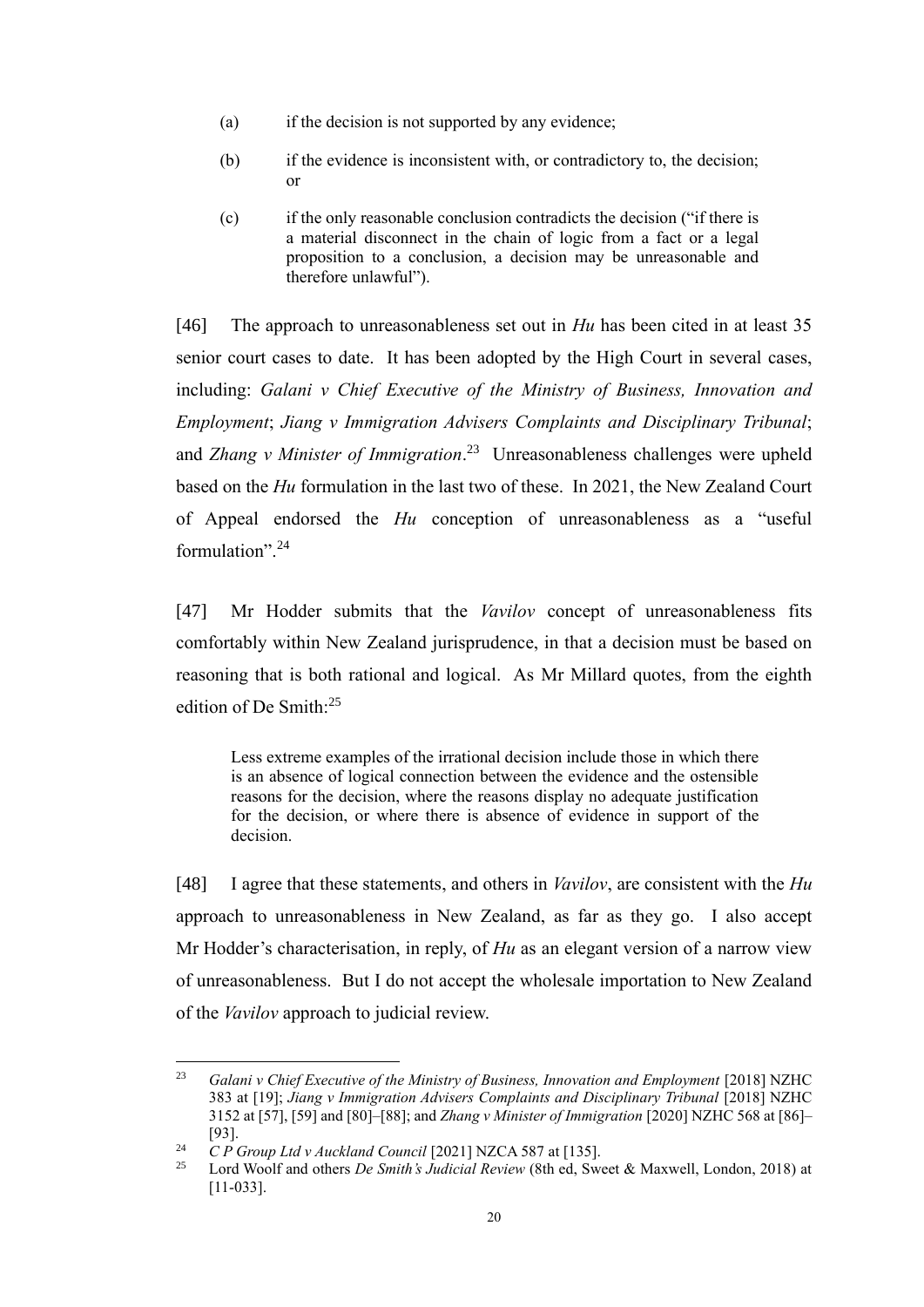[49] Canada's traditional contextual approach to judicial review has been quite different to that in New Zealand.<sup>26</sup> Its approach to deference to administrative decision-makers in particular, influenced by United States jurisprudence, has not been consistent with the New Zealand approach. In *Vavilov* and its accompanying cases, assisted by 27 interveners, the Canadian Supreme Court offers a new framework for judicial review of administrative action, with a new form of robust but inherently deferential "reasonableness review" as the starting point.<sup>27</sup> It encompasses what New Zealand courts regard as separate, and more routinely used, grounds of review, including judicial review of regulations. Canada also does not distinguish between judicial review of legislative and non-legislative decisions to the extent New Zealand does. *Vavilov* comes out of a different tradition of constitutional and administrative law.

[50] Accordingly perhaps, while Mr Laurenson overstates the rejection of Mr Hodder's advocacy of *Vavilov* in other cases, it has certainly not been embraced by the New Zealand courts, as Grice J stated in *New Zealand Steel Limited v Minister of Commerce and Consumer Affairs*. 28 In *New Zealand Council of Licensed Firearms Owners Inc v Minister of Police*, Cooke J put Mr Hodder's submission about *Vavilov*  to one side in the course of resisting varying intensity of review and characterising *Wednesbury* unreasonableness as a residual ground of review.<sup>29</sup>

[51] The *Hu* line of authority is one available approach to unreasonableness as a ground of review in New Zealand law. It is all that is required in this case. Other approaches would not give a different result.

<sup>26</sup> Dean Knight *Vigilance and Restraint in the Common Law of Judicial Review* (Cambridge University Press, 2018) at 204–205 and 233.

<sup>&</sup>lt;sup>27</sup> Paul Daly "The Supreme Court of Canada's administrative law trilogy" [2020] Public Law 408 at 414.

<sup>28</sup> *New Zealand Steel Limited v Minister of Commerce and Consumer Affairs* [2021] NZHC 966 at [72].

<sup>29</sup> *New Zealand Council of Licensed Firearms Owners Inc v Minister of Police,* above n [19,](#page-21-0) at [81]– [84].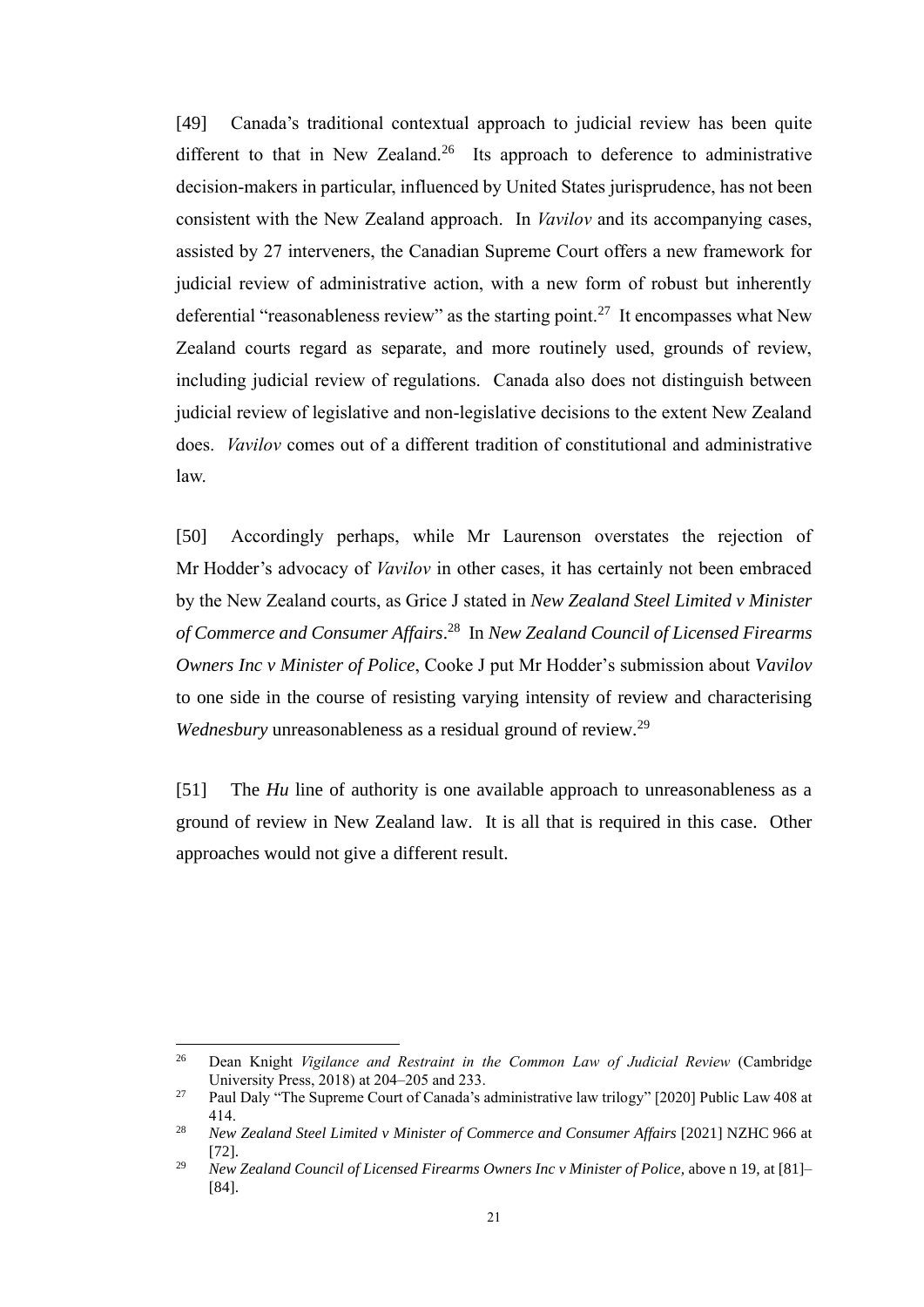## <span id="page-24-0"></span>**Issue 1: Statutory objective and role**

#### <span id="page-24-1"></span>*Relevant provisions*

[52] Sections 15 and 16 of the Act set out the objective and functions of the Authority:

#### **15 Objective of Authority**

The objective of the Authority is to promote competition in, reliable supply by, and the efficient operation of, the electricity industry for the long-term benefit of consumers.

#### **16 Functions of Authority**

- (1) The Authority's functions are as follows:
	- (a) to maintain a register of industry participants in accordance with [subpart 2,](https://www.legislation.govt.nz/act/public/2010/0116/latest/whole.html?search=ts_act%40bill%40regulation%40deemedreg_Electricity_resel_25_a&p=1#DLM2634354) and to exempt individual industry participants from the obligation to be registered:
	- (b) to make and administer the Electricity Industry Participation Code in accordance with [subpart 3:](https://www.legislation.govt.nz/act/public/2010/0116/latest/whole.html?search=ts_act%40bill%40regulation%40deemedreg_Electricity_resel_25_a&p=1#DLM2634362)
	- (c) to monitor compliance with the Act, the regulations, and the Code, and to exempt individual industry participants from the obligation to comply with the Code or specific provisions of the Code:
	- (d) to investigate and enforce compliance with this Part, [Part 4,](https://www.legislation.govt.nz/act/public/2010/0116/latest/whole.html?search=ts_act%40bill%40regulation%40deemedreg_Electricity_resel_25_a&p=1#DLM2634493) the regulations, and the Code (*see* [subpart 4](https://www.legislation.govt.nz/act/public/2010/0116/latest/whole.html?search=ts_act%40bill%40regulation%40deemedreg_Electricity_resel_25_a&p=1#DLM2634383) of this Part):
	- (e) to investigate and enforce compliance with [Part 3](https://www.legislation.govt.nz/act/public/2010/0116/latest/whole.html?search=ts_act%40bill%40regulation%40deemedreg_Electricity_resel_25_a&p=1#DLM2634413) (*see* [subpart](https://www.legislation.govt.nz/act/public/2010/0116/latest/whole.html?search=ts_act%40bill%40regulation%40deemedreg_Electricity_resel_25_a&p=1#DLM2634472)  [2](https://www.legislation.govt.nz/act/public/2010/0116/latest/whole.html?search=ts_act%40bill%40regulation%40deemedreg_Electricity_resel_25_a&p=1#DLM2634472) of Part 3):
	- (f) to undertake market-facilitation measures (such as providing education, guidelines, information, and model arrangements), and to monitor the operation and effectiveness of market facilitation measures:
	- (g) to undertake industry and market monitoring, and carry out and make publicly available reviews, studies, and inquiries into any matter relating to the electricity industry:
	- (h) to contract for market operation services (but *see* subsection (2)) and system operator services:
	- (i) to promote to consumers the benefits of comparing and switching retailers:
	- (j) to perform any other specific functions imposed on it under this or any other Act.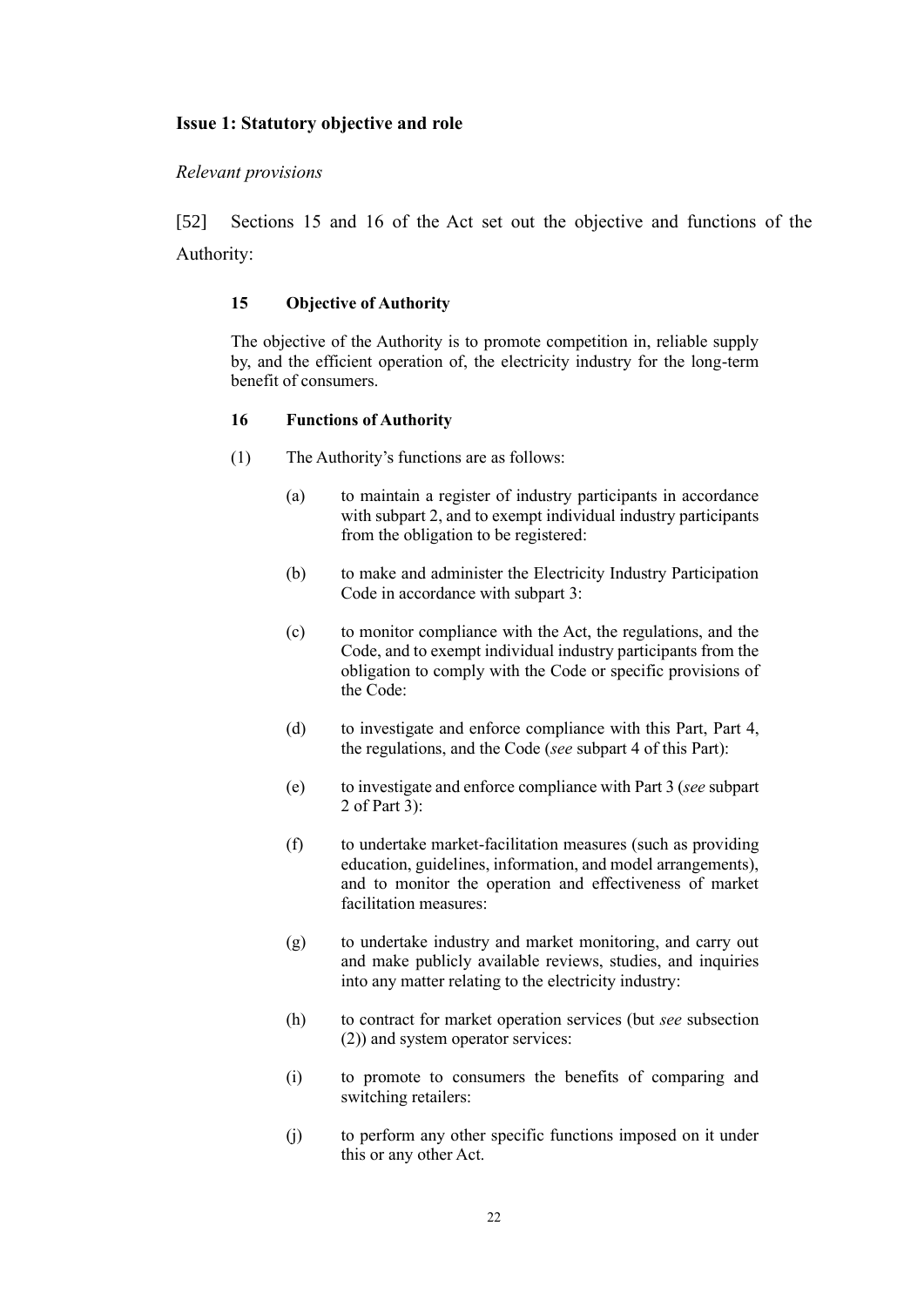- (2) Instead of, or as well as, contracting for market operation services, the Authority may itself perform—
	- (a) the functions of the market administrator, if the Authority considers it desirable to do so; and
	- (b) any other market operation service, but only on a temporary basis (such as when there is no current contract, or the contractor is unable or unwilling to perform the service).

#### <span id="page-25-0"></span>*Submissions*

- [53] Mr Hodder, for Manawa, submits that:
	- (a) The Authority misunderstands its objective; it does not have a general power to pursue its view of overall economic efficiency. Its belief that it does collapses the three limbs of s 15 into one and taints every aspect of its decision on the Guidelines. Instead, "promoting competition" is the most relevant of the three limbs, because the focus is on the long-term benefit to consumers which is provided by competition.
	- (b) In pursuing its misconceived objective, the Authority has taken on a larger role in regulating the industry than Parliament intended. The Act establishes a more subtle tripartite regulatory structure with the Commerce Commission, Transpower and the Authority. The Authority has trespassed on the more expert role of the Commerce Commission to set price-quality settings, including ensuring efficient transmission investment. The Authority has also usurped Transpower's role to "develop" the TPM by providing highly restrictive guidelines, that cl 2 means are more akin to rules than guidelines, and limiting the time Transpower had to engage with customers and develop the TPM. Instead, the Authority has a specific and relatively confined role in ensuring Transpower's TPM aligns with the right policy objectives for competitive markets.
	- (c) Accordingly, the Authority did not act reasonably and/or failed to take into account all relevant considerations. The Guidelines are so detailed and prescriptive that they fetter Transpower's discretion to "develop"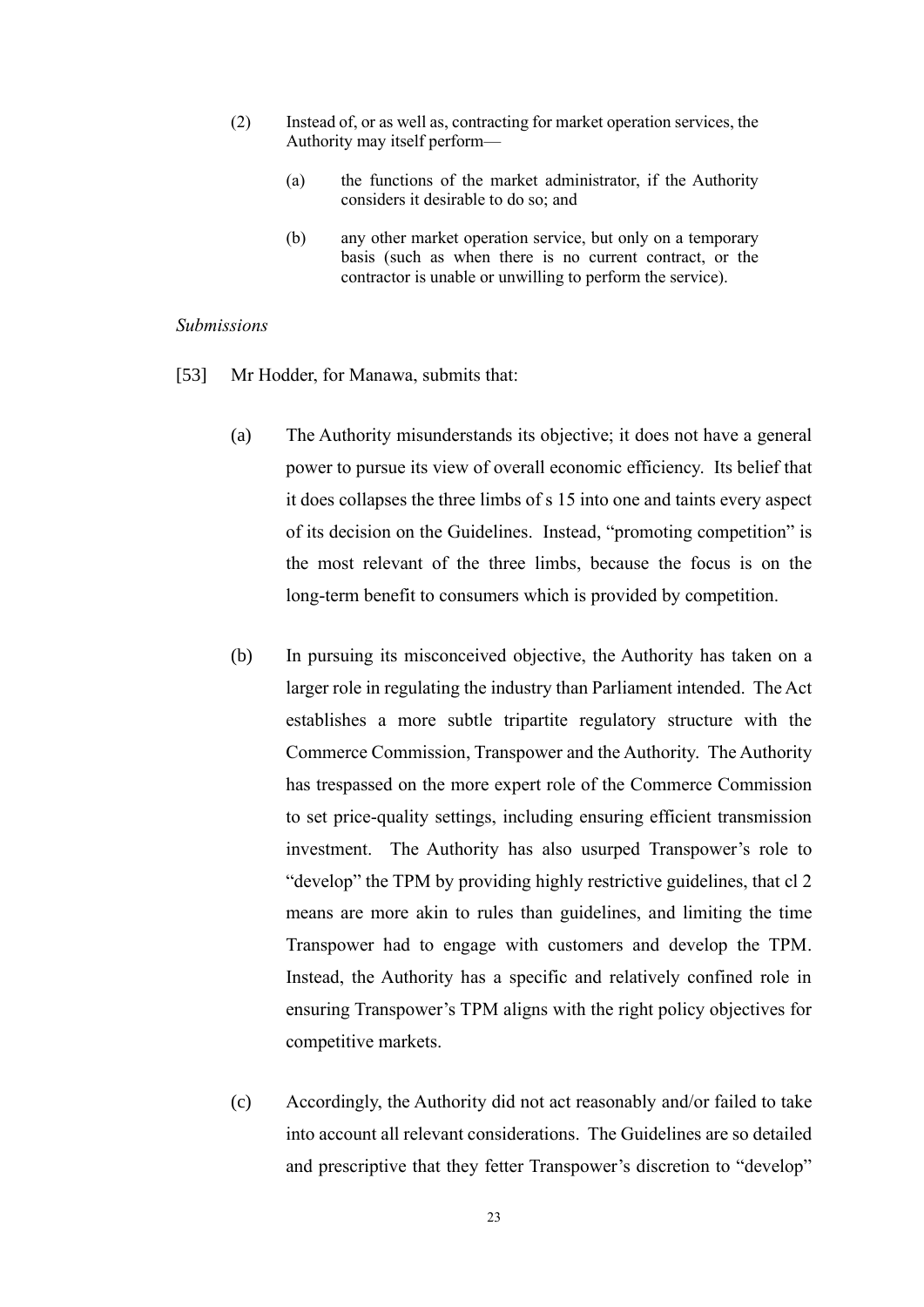the TPM. Alternatively, Mr Hodder submits that, because any new TPM is a Code change, the Authority is effectively pre-empting or paralleling a Code change process as part of its decision on the Guidelines.

[54] Mr Millard, for Nova, supports Manawa's submissions in relation to the statutory objective. He submits that the Authority does not have a role in promoting general economic efficiency, general competition or general reliability. Each of the three limbs of s 15 is a mandatory relevant consideration. He submits the residual charge decision is contrary to all three limbs of the Authority's statutory objective and is not necessary or desirable to meet that objective. He submits the charge:

- (a) distorts the competitive process to the disadvantage of co-generation which is a form of generation the Authority acknowledges is beneficial;
- (b) reduces reliability of supply to the extent it leads to early exit or "islanding" of embedded co-generation plants; and
- (c) will also reduce the efficient operation of the electricity industry.

[55] Mr Dunning QC, for Fonterra, makes similar arguments to Manawa regarding the statutory objective: efficiency does not satisfy the statutory objective; and the approach is more reflective of a command economy than the promotion of competition. He submits the Authority's decision was really about pragmatically identifying how to collect revenue in the administratively easiest manner, which does not conform with the statutory objective.

[56] Mr Smith, for Transpower, agrees that, on some topics, the Guidelines are highly detailed and afford little meaningful discretion. However, Transpower accepts that on some topics the Guidelines are materially less detailed and, over them, it has retained a significant degree of discretion over the development of the TPM. Transpower accepts the approach to determining the benefit-based charge is not prescribed in detail, though there is some prescription in cl 22(c) of the Guidelines. Transpower takes no view on whether the degree of prescription is inconsistent with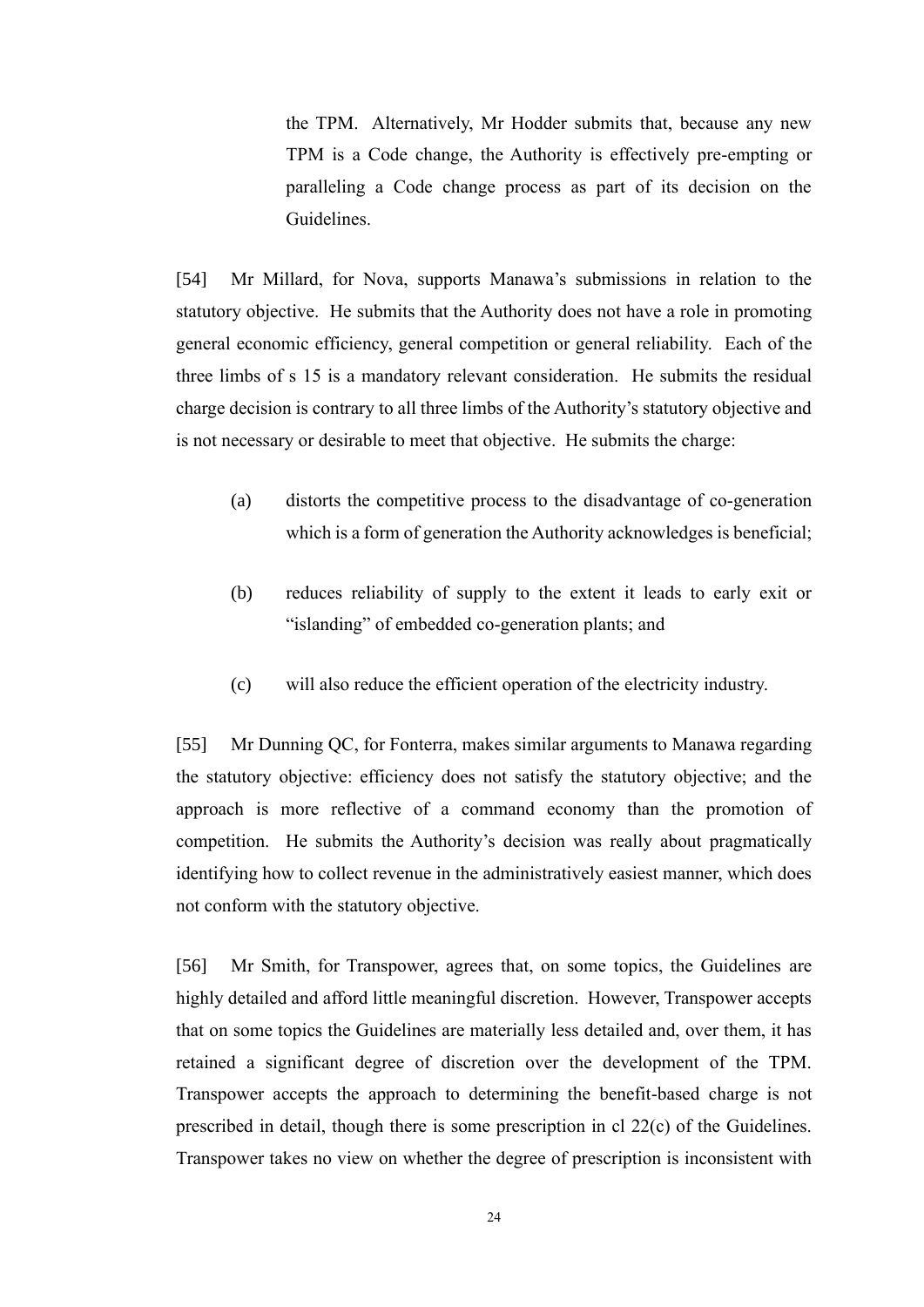the statutory framework. In making its own decisions Transpower submits that cl 1 of the Guidelines, primarily robustness, simplicity and certainty, provide the framework for having regard to the statutory objective in s 15.

- [57] Mr Laurenson, for the Authority, submits:
	- (a) The Authority did not interpret its statutory objective as a single economic efficiency objective. While it considered the efficiency limb was the most relevant, it considered each limb separately and recognised the inevitable relationships between them. The "efficient operation" limb of s 15 is not limited to operational efficiencies, nor is this consistent with the Act's focus on the long-term benefit of consumers. If Parliament had wanted to provide a narrower objective it could have made that clear. But the legislative history shows s 15 was intended to capture wider efficiencies, consistent with case law on similar provisions. A narrow interpretation would leave a significant gap in the regulatory regime. There was nothing to prevent the Authority from considering efficiency, as it did, to remove costly distortions from the current transmission pricing.
	- (b) The Guidelines do not exceed the function of the Authority which has appropriately considered Transpower's role and expertise and has not usurped the distinct role of the Commerce Commission. The Authority is the independent expert regulator and has the ultimate say on the proposed TPM for consultation and whether it is incorporated into the Code. The Code's reference to "guidelines" does not preclude more detailed provisions where the Authority considers that appropriate to promote its statutory objective. The Guidelines provide Transpower with appropriate flexibility to develop a proposed TPM that implements the changes the Authority considers necessary to promote its statutory objective.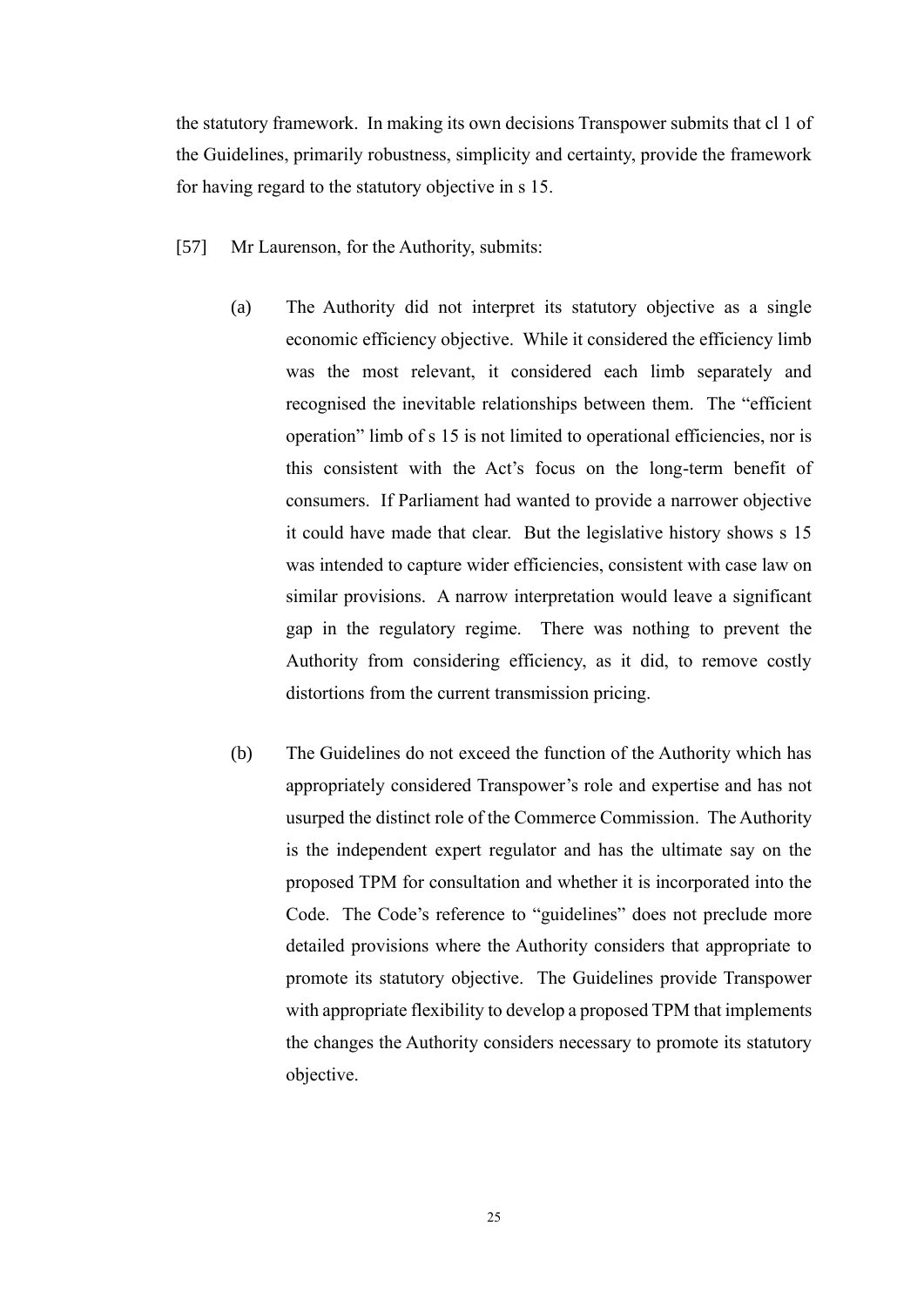#### <span id="page-28-0"></span>*The Authority's statutory objective and role*

[58] In *Unison Networks Ltd v Commerce Commission*, the Supreme Court stated:<sup>30</sup>

<span id="page-28-1"></span>[51] Public bodies must exercise their statutory powers in accordance with the statutes which confer them. If they make decisions that are outside the limits of their powers they abuse them. The courts control any misuse of public power through judicial review.

..

[53] A statutory power is subject to limits even if it is conferred in unqualified terms. Parliament must have intended that a broadly framed discretion should always be exercised to promote the policy and objects of the Act. These are ascertained from reading the Act as a whole. The exercise of the power will be invalid if the decision maker "so uses his discretion as to thwart or run counter to the policy and objects of the Act". A power granted for a particular purpose must be used for that purpose but the pursuit of other purposes does not necessarily invalidate the exercise of public power. There will not be invalidity if the statutory purpose is being pursued and the statutory policy is not compromised by the other purpose.

[54] Ascertaining the purpose for which a power is given is an exercise in statutory interpretation which is not always straightforward. This is partly because legislative regimes differ in the specificity with which they grant powers. In this area the courts are concerned with identifying the legal limits of the power rather than assessing the merits of its exercise in any case. They must be careful to avoid crossing the line between those concepts.

[55] Often, as in this case, a public body, with expertise in the subject-matter, is given a broadly expressed power that is designed to achieve economic objectives which are themselves expansively expressed. In such instances Parliament generally contemplates that wide policy considerations will be taken into account in the exercise of the expert body's powers. The courts in those circumstances are unlikely to intervene unless the body exercising the power has acted in bad faith, has materially misapplied the law, or has exercised the power in a way which cannot rationally be regarded as coming within the statutory purpose.

[59] So, decisions made under the Act must be consistent with its purpose. Decisions made by the Authority must be consistent with its statutory objective and in accordance with its statutory role.

[60] The Authority's objective is stated in s 15. The text indicates that the end goal is "the long-term benefit of consumers". Parliament expects that to be achieved by the Authority promoting "competition in, reliable supply by, and the efficient operation

<sup>30</sup> *Unison Networks Limited v Commerce Commission* [2007] NZSC 74, [2008] 1 NZLR 42 (footnotes omitted).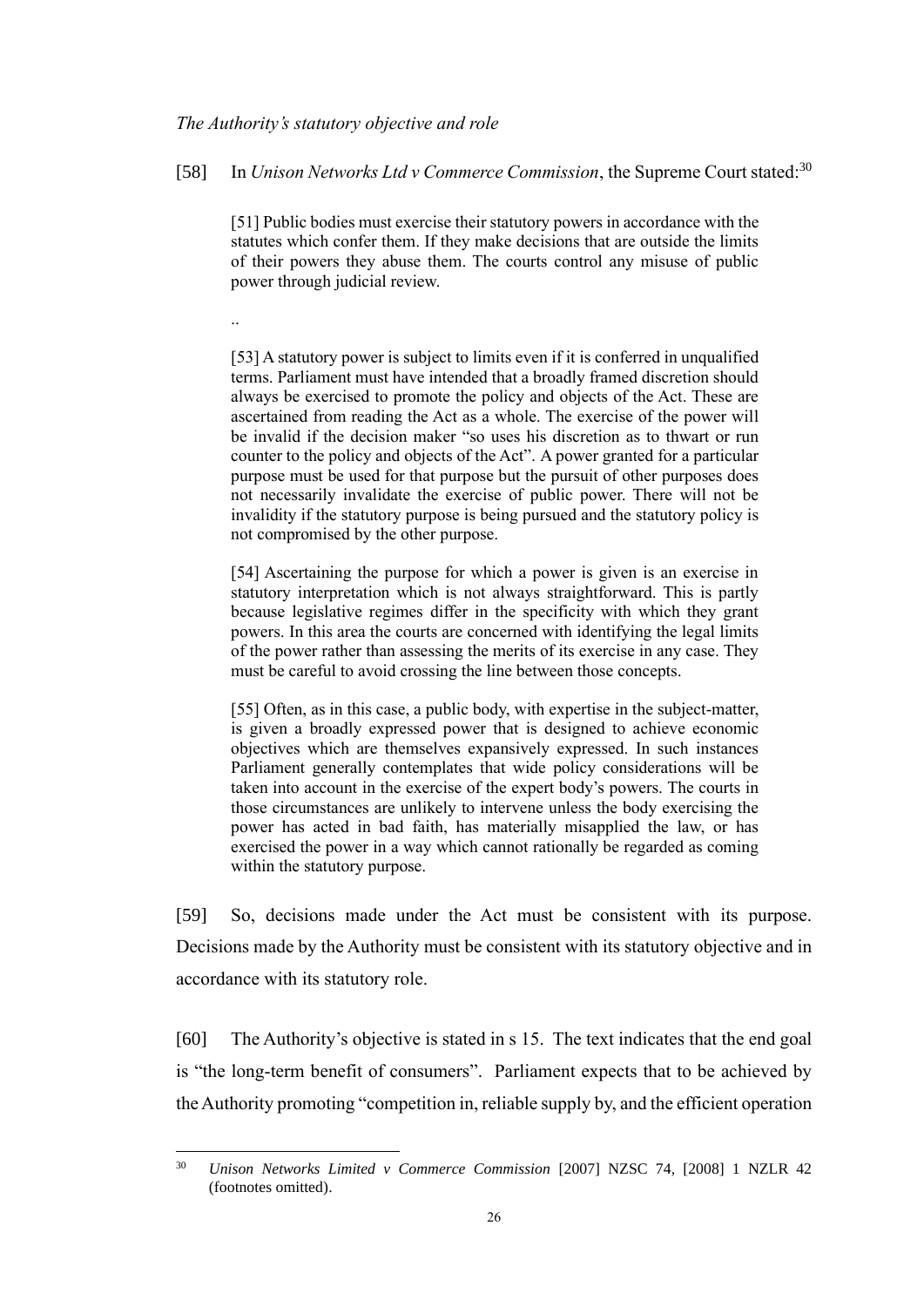of, the electricity industry". Given the scheme of the Act, and allocation of other powers to other statutory decision-makers, the Authority achieving its objective is a core element of the purpose of the Act, which is expressed by s 4 to be "to provide a framework for the regulation of the electricity industry".

[61] Nothing in the text of s 15, the scheme of the Act, or the other provisions, suggests that it should be read narrowly or technically to restrict the Authority's ability to achieve the end goal of promoting the long-term benefit of consumers. Section 18 empowers the Minister to request the Authority review and report on "any matter relating to the electricity industry". The Authority's members are required by ss 13(2) and 14(1) to have knowledge, experience and capability in the electricity industry, consumer issues and business generally, and to be independent. The Authority has powers to monitor compliance, market facilitation measures, the industry and market and investigate breaches and enforce the Act, regulations and Code. These are not the hallmarks of a constrained objective. An orthodox purposive approach to statutory interpretation suggests the objective of the Authority is not particularly constrained.

[62] Mr Hodder submits the Authority is really talking about some concept of overall efficiency. He criticises the use of "efficiency" rather than "efficient operation" in the third bullet point of paragraph [2.1.1] of the Authority's 2011 summary of its interpretation of its statutory objective:<sup>31</sup>

- <span id="page-29-0"></span>2.1.1 The Authority interprets its statutory objective as requiring it to exercise its functions in section 16 of the Act in ways that, *for the long-term benefit of* electricity consumers:
	- facilitate or encourage increased competition in the markets for electricity and electricity-related services, taking into account long-term opportunities and incentives for efficient entry, exit, investment and innovation in those markets;
	- encourage industry participants to efficiently develop and operate the electricity system to manage security and reliability in ways that minimise total costs whilst being robust to adverse events; and
	- increase the efficiency of the electricity industry, taking into account the transaction costs of market arrangements and the administration and compliance costs of regulation, and taking into account Commerce Act implications for the non-competitive parts

<sup>31</sup> Electricity Authority *Interpretation of the Authority's statutory objective* (14 February 2011) (footnotes omitted).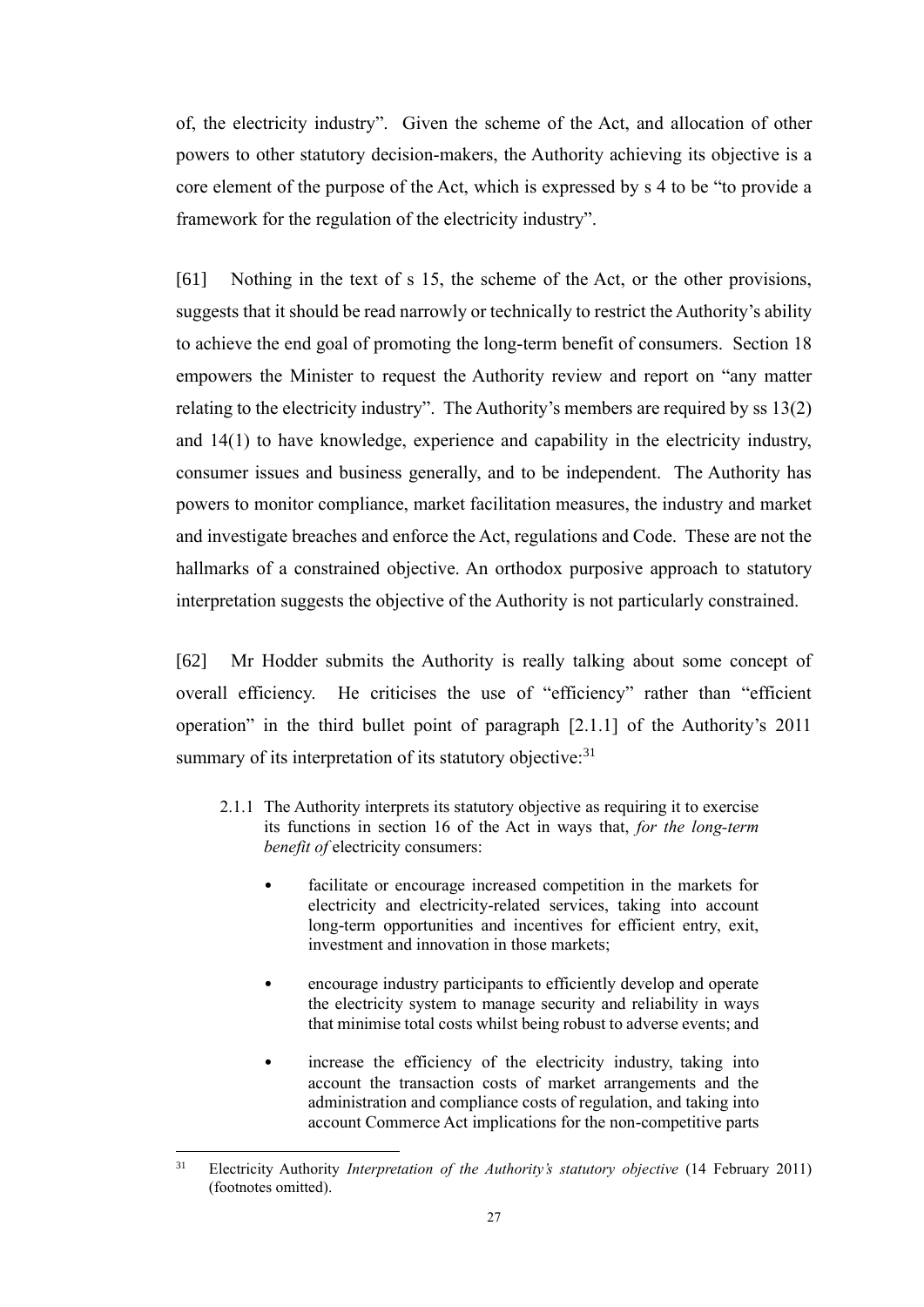of the electricity industry, particularly in regard to preserving efficient incentives for investment and innovation.

[63] The 2011 statement is not necessarily a good indicator of whether the Authority has acted unlawfully in making its 2020 Decision. But even if it were, the criticism splits a rather thin hair. It is true that, as terms of economic art, there is a difference between overall efficiency and operational efficiency. But there is nothing in the statutory text to indicate that such economic art was intended to be reflected in the legislative drafting here. And, as Mr Laurenson submits, "operational efficiency" is not "efficient operation", which is the phrase used by Parliament here.

[64] Rather, the objective accorded to the Authority appears from the legislative text to be a paradigmatic case of "a broadly expressed power that is designed to achieve economic objectives which are themselves expansively expressed", as the Supreme Court said in *Unison Networks Ltd*. <sup>32</sup> Accordingly, the Court went on to state, "Parliament generally contemplates that wide policy considerations will be taken into account in the exercise of the expert body's powers". I accept Mr Laurenson's submission that by using the words it does, the Act provides the Authority with broad powers to regulate the electricity industry. The objective is broadly drafted.

[65] Manawa seeks to rely on expert evidence by Emeritus Professor George Yarrow from Oxford University about "the meaning of section 15 as a matter of regulatory economics".<sup>33</sup> Mr Hodder characterises this as an economic backdrop, saying something about the language used in the Act. This does not assist me. The interpretation of the meaning of s 15 is a matter of law for the Court, not economic experts. I accept that economic terms can, of course, be useful background context and therefore relevant to statutory interpretation of a statute dealing with economic issues. But Professor Yarrow's count of the number of times the words "efficiency", "reliable" and "competition" are used in the Authority's decision is not relevant. And, in purporting to opine on what was within and without the "remit and functions" of the Authority, Professor Yarrow's evidence goes beyond his expertise and trespasses upon that of the Court.<sup>34</sup> Earlier this year the Court of Appeal noted that "[l]awyers

<sup>32</sup> *Unison Networks Ltd*, above [n 30,](#page-28-1) at [55].

 $\frac{33}{34}$  Manawa submissions at [25].

<sup>34</sup> Affidavit of George Yarrow, 27 April 2021, at [13], [88], [95].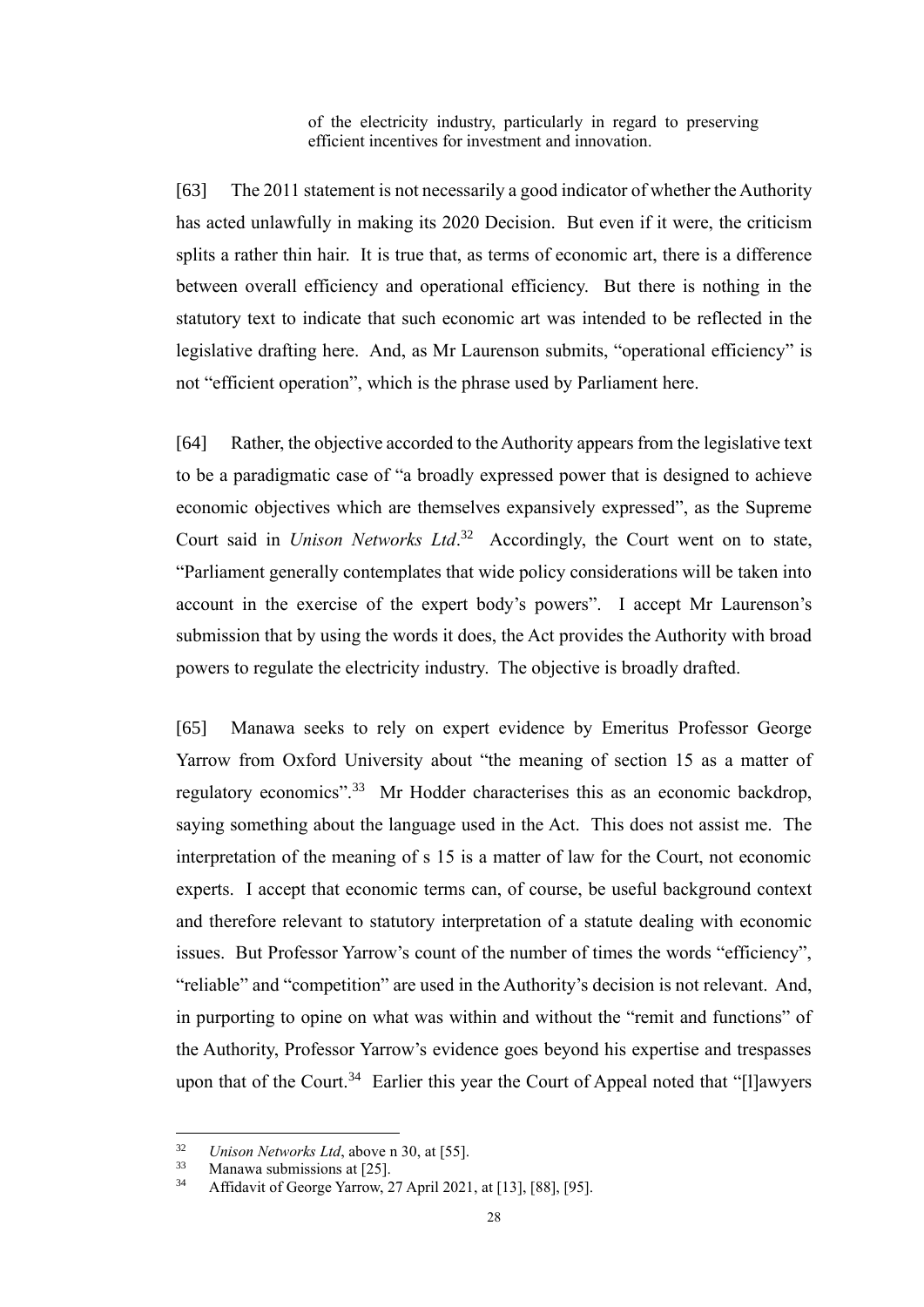should know better" than to permit affidavits to be filed on questions of law.<sup>35</sup> I uphold the Electricity Authority's objection to his evidence to that extent. I do not need to consider Professor Hogan's evidence in response.

[66] Mr Hodder and Mr Millard submit that the Authority's interpretation of its objective collapses the three limbs of s 15 into one. Mr Hodder is troubled by an explanation by the Authority that:<sup>36</sup>

… where it is considering initiatives that have conflicting effects within its statutory objective, the Authority will seek to make decisions consistent with maximising overall efficiency benefits for the long term benefit of electricity consumers.

[67] Mr Hodder criticises a statement in an appendix of that document, that the Authority interprets the third limb of s 15 "as providing an over-riding efficiency criterion for the Authority's decisions".<sup>37</sup> Mr Hodder points to the Authority's 2020 Decision in favour of the benefit-based charge as promoting the efficient operation of the electricity industry and "efficient investment and the efficient operation" of the industry.<sup>38</sup>

[68] In its decision on the Guidelines, the Authority rejects the suggestion that it has given primacy to the "efficient operation" limb of the statutory objective or reduced the three limbs into a single overall efficiency objective.<sup>39</sup> It sets out why it considered the benefits of the Guidelines tied directly into all three limbs.<sup>40</sup> Ms Stockman's evidence is that the Board considered its decision would promote each limb of its statutory objective.<sup>41</sup> Mr Dawson's evidence is that all three limbs were considered.<sup>42</sup> Ms Paterson's evidence is that the objective was at the core of the Authority's work.<sup>43</sup> Mr Hodder submits that they would say that, wouldn't they. And it is true that such assertions would not save an unlawful decision that went beyond the statutory objective. But I do not consider the premise of the challenge is well founded.

<sup>35</sup> *Newton v Family Court at Auckland* [2022] NZCA 207 at [191].

<sup>&</sup>lt;sup>36</sup> *Interpretation of the Authority's statutory objective, above n [31,](#page-29-0) at [2.4.1(c)].*<br><sup>37</sup> **At [A, 54]** 

 $37 \text{ At [A.54].}$ <br> $38 \text{ } 2020 \text{ Deci}$ 

 $^{38}$  2020 Decision document at [9.17] and [9.83].

At [4.20].

 $^{40}$  From [4.18].

<sup>41</sup> Affidavit of Lana Stockman, 9 June 2021 [Stockman Affidavit] at [2.15], [8.7] and [10.14].

<sup>42</sup> Affidavit of Allan Dawson, 8 June 2021 [Dawson Affidavit] at  $[3.12]$ .<br>43 Affidavit of Susan Peterson, 9 June 2021, [Peterson Affidavit] at  $[1, 7]$ 

Affidavit of Susan Paterson, 9 June 2021, [Paterson Affidavit] at [1.7].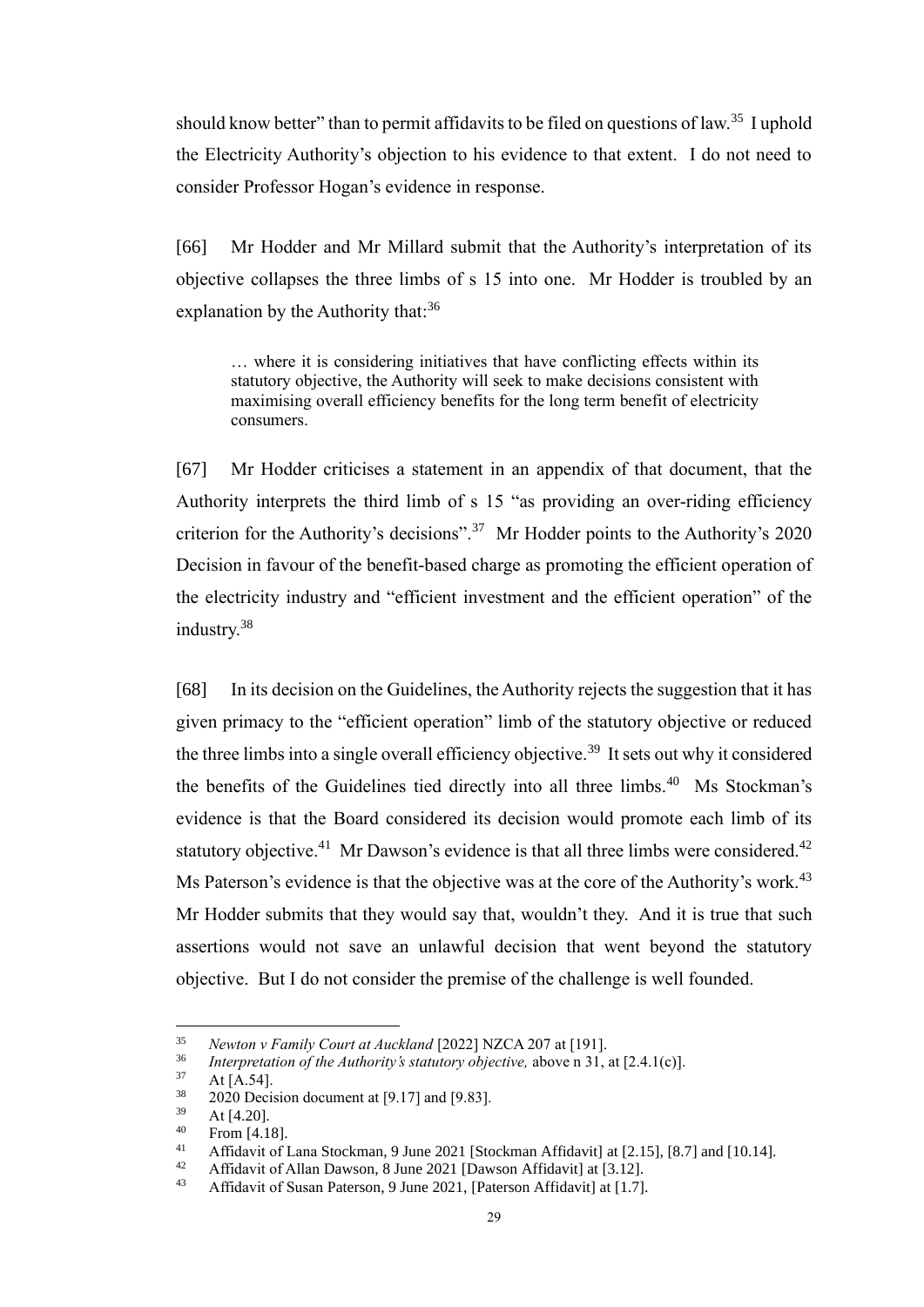[69] In identifying the three elements of competition, reliable supply and efficient operation of the electricity industry that it expects the Authority to promote, Parliament has not specified that they must be promoted equally. It has not specified that "promoting competition" is the most relevant. It has specified that the end goal of the three elements to be promoted is the long-term benefit of consumers. And it has specified that the Act provides a framework for the regulation of the "electricity industry" as a whole. These are all broad concepts. They indicate Parliament must be taken to envisage that the Authority will mix and match between the three elements, guided by that overall goal. Indeed, s 32(1) indicates that explicitly when it provides that the Code may contain any provisions consistent with the objective of the Authority and necessary or desirable "to promote any or all of": the three limbs of s 15; the Authority's performance of its functions; or other matters specifically referred to in the Act for inclusion in the Code.

[70] Mr Laurenson points to *Vector Ltd v Transpower New Zealand Ltd* where Williams J took no issue with the Authority's characterisation of its role as considering "overall efficiency of the electricity industry for the long-term benefit of consumers".<sup>44</sup> Case law regarding the scope of the "efficient operation of dairy markets" in the Dairy Industry Restructuring Act 2011 is similarly expansive.<sup>45</sup> He also points to case law interpreting the Commerce Act that links efficiency and long-term benefits to consumers.<sup>46</sup> These references do not determine the point, but they are consistent with my conclusions based on the text here.

[71] There is no need in law for each of the three limbs to be promoted equally or even at all, as long as one of them is promoted consistently with the long-term benefit of consumers. Where the Authority considers a particular measure in the Guidelines, consistent with one of the limbs of s 15, will achieve the long-term benefit of consumers, it is entitled to pursue it. I consider Mr Millard's submission that each of the three limbs of s 15 is a mandatory relevant consideration fails for that reason.

<sup>44</sup> *Vector Ltd v Transpower New Zealand Ltd* [2014] NZHC 3411 at [25].

<sup>&</sup>lt;sup>45</sup> Open Country Dairy Ltd v Commerce Commission [2020] NZHC 334 at [60]-[61].<br><sup>46</sup> Wellington, International Airport Ltd v Commerce Commission [2013] NZHC 33

<sup>46</sup> *Wellington International Airport Ltd v Commerce Commission* [2013] NZHC 3289 at [660]; *NZME Ltd v Commerce Commission* [2018] NZCA 389, [2018] 3 NZLR 715 at [71].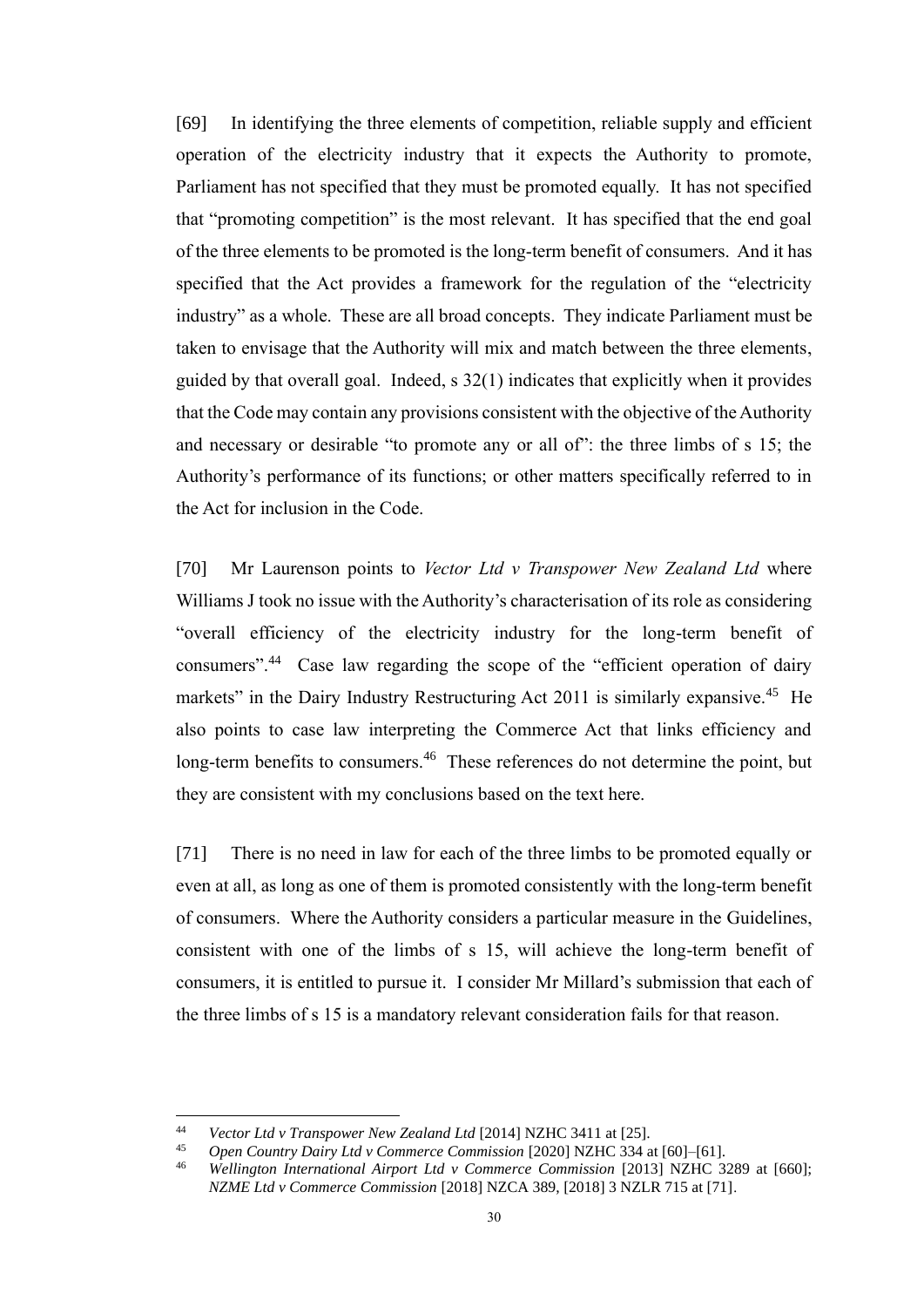[72] This interpretation is consistent with the above summary of the Authority's 2011 interpretation, which italicises "long-term benefit" of electricity consumers. It is consistent with the Authority's 2012 Decision-Making and Economic Framework, which Mr Hodder also criticises, in saying:<sup>47</sup>

- 12 The Authority considers that the TPM should focus on overall efficiency of the electricity industry for the long-term benefit of electricity consumers. This reflects the Authority's interpretation of its statutory objective. It also recognises that efficiency, and reliability, in the electricity industry involves facilitating:
	- (a) efficient investment in the electricity industry through providing incentives so that the right investments of the right amount occur at the right time, are in the right place and use the right technology. These investments can be in the transmission grid, generation (including distributed generation), distribution networks or by electricity consumers; and
	- (b) efficient operation of the transmission grid, generation (including distributed generation), distribution networks and demand-side management. This means providing incentives so that the day to day operation of transmission, generation, distribution and electricity demand-side infrastructure involves an efficient trade-off between reliability and cost.

[73] It is also consistent with the Authority's 2019 Issues Paper which Mr Hodder submits is similarly tainted:<sup>48</sup>

4.223 The Authority's statutory objective in section 15 of the Electricity Industry Act is to "promote competition in, reliable supply by, and the efficient operation of, the electricity industry for the long-term benefit of consumers". In the context of transmission pricing, the Authority has interpreted this statutory objective to mean that the TPM should promote overall efficiency of the electricity industry for the long-term benefit of electricity consumers.

4.224 The Authority's proposal is primarily targeted at the efficiency limb of the statutory objective. This is because the proposal promotes efficient investment in and operation of the electricity industry. There is a trade-off between a high level of granularity in providing benefit-based charges and the costs of developing and administering the methodology. There is also a tradeoff between dynamic efficiency, which the Authority considers supports benefit-based charges, and operational efficiency where charges need to avoid distorting operational decisions. The Authority considers that the proposal promotes efficient investment and operation while seeking to minimise inefficient avoidance through the inclusion of ex-ante charges that are aligned

<sup>47</sup> Electricity Industry *Decision-making and economic framework for transmission pricing methodology: Decisions and reasons* (7 May 2012).

<sup>48</sup> Electricity Authority *2019 Issues paper: Transmission pricing review consultation paper* (23 July 2019) (footnotes omitted) [2019 Issues Paper].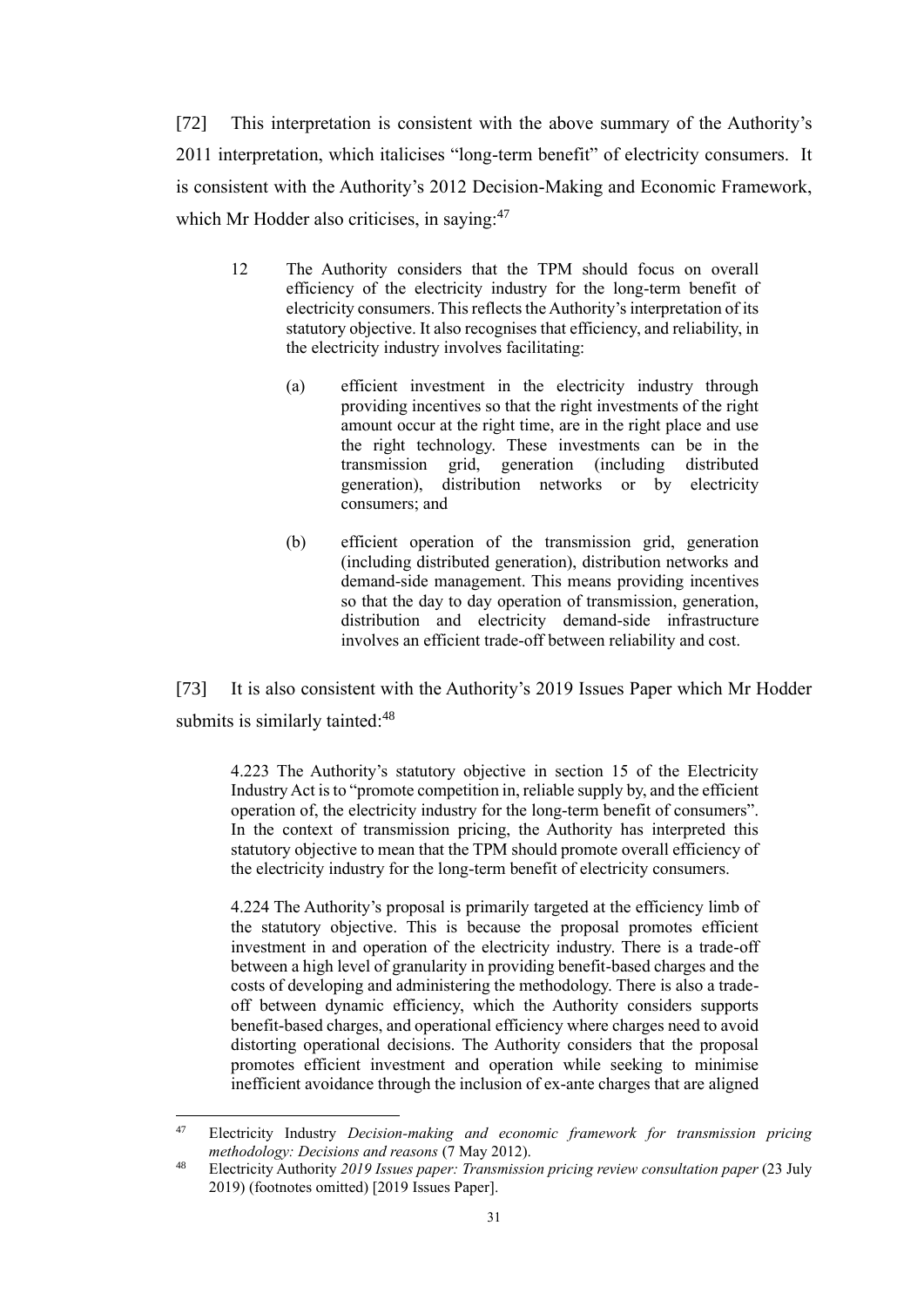to benefits and a historical-AMD-based residual charge, both of which promote efficient operation.

[74] Accordingly, I consider that the rather ironic challenges, by Manawa to the benefit-based charge and Nova to the residual charge, as being too much based in the objective of overall economic efficiency, fail. The Authority's statutory objective is wide enough to encompass such an approach.

[75] Manawa relies on criticism by Transpower of the proposed Guidelines during the process. For example, in its submissions on the Authority's 2019 Issues Paper, Transpower said "the Authority's current TPM proposal runs a risk of not being in consumers' best interests and may not meet the Authority's statutory objective of delivering significant long-term benefits to consumers".<sup>49</sup> Mr Hodder submits this is extremely significant and the Court is entitled to give Transpower's views an extra degree of attention. It is clear that Transpower did not support the Authority's approach. It was concerned that the pricing signals sent by the interconnection charges may be too strong and that the problem had not been adequately defined. But Transpower's interpretation of s 15, which it does not advance in these proceedings, has no particular weight. It is answered by the point that it is the Authority's role to formulate the Guidelines, not Transpower's role.

[76] In terms of legislative history, Mr Hodder points to the Electricity Commission having the principal objectives under s 172N of the Electricity Industry Act 1992 "to ensure that electricity is produced and delivered to all classes of consumers in an efficient, fair, reliable, and environmentally sustainable manner" and "to promote and facilitate the efficient use of electricity". By contrast, he submits Parliament intended to provide for a much narrower role for the Authority.

[77] It is true that there were references in the Parliamentary debates to the Authority having narrower functions than the Electricity Commission.<sup>50</sup> This is obvious from the reallocation of functions among the new organisations. The Commission's energy efficiency objectives were proposed to be undertaken by the

<sup>&</sup>lt;sup>49</sup> Transpower "Submission to the Electricity Authority on the Transmission pricing review 2019 issues paper" (1 October 2019) at 1.

<sup>50</sup> (15 December 2009) 659 NZPD 8567; (20 July 2010) 655 NZPD 12474.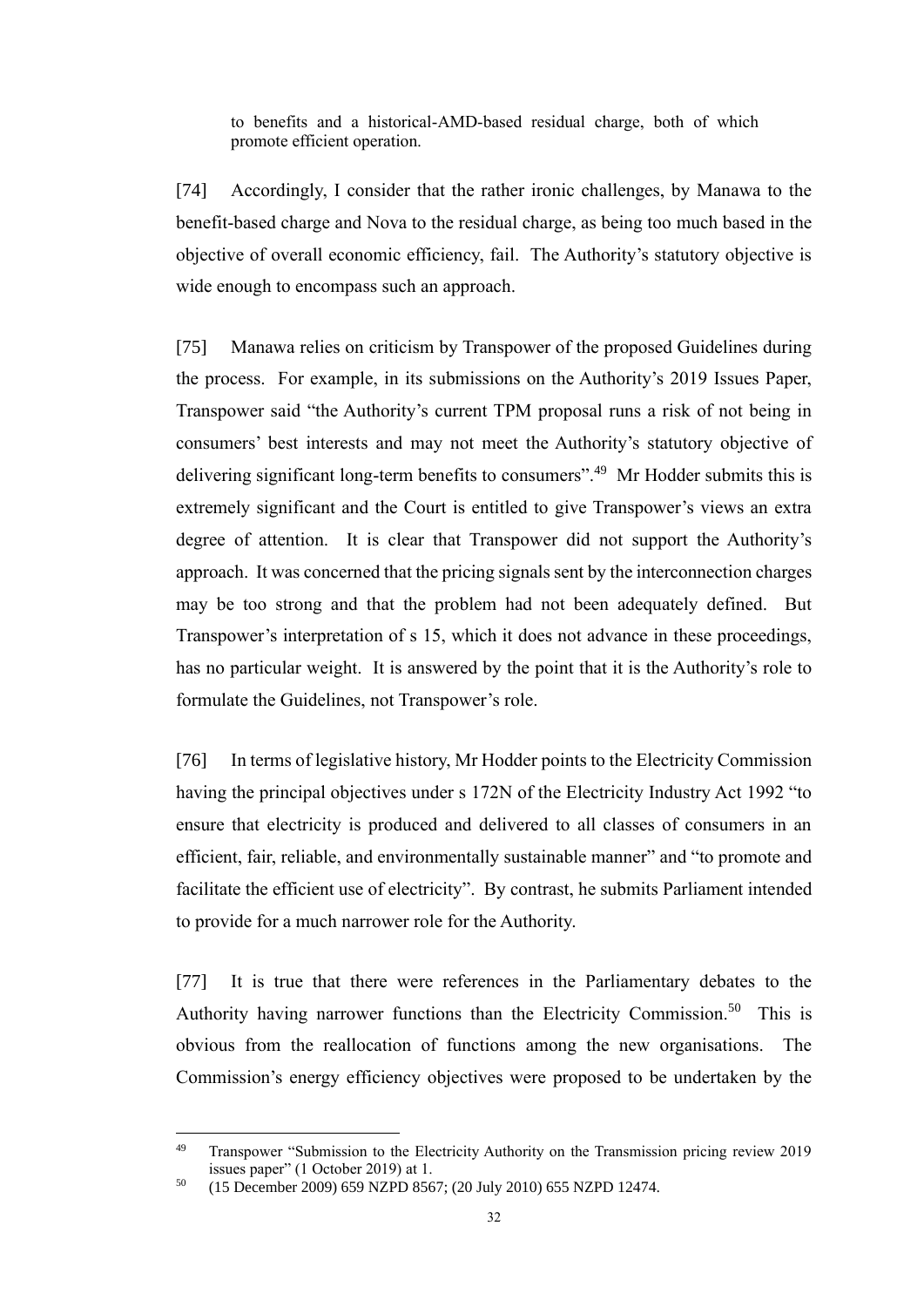Energy Efficiency Conservation Authority, the environmental objectives under the Resource Management Act 1992 and climate change policy and the fairness objective by the Minister's regulatory powers.<sup>51</sup> As mentioned above, the Electricity Commission's function of approving major capital expenditure under the Commerce Act was transferred to the Commerce Commission by s 54R of the Commerce Act.

[78] But, as Mr Laurenson submits, the legislative history does not support the technical reading advocated by Mr Hodder:

- (a) In August 2009, the Electricity Technical Advisory Group (ETAG) and Ministry of Economic Development (MED) proposed for the Ministerial Review of Electricity Market Performance that the Authority's sole objective would be ensuring "efficiency" for the "longterm benefit of consumers" which it envisaged would ensure the market was governed to ensure efficient prices, efficient investment and managing short and longer term security of supply risks.<sup>52</sup>
- (b) In response to submissions, in October 2009, ETAG and MED proposed a revised objective, "to promote secure and efficient operation of, and competition in, the electricity market for the long-term benefit of consumers".<sup>53</sup> That report formed the basis of a Cabinet paper on the Ministerial Review of the Electricity Market. The Cabinet paper noted that the Authority should be responsible for transmission pricing, given it is "strongly interrelate[d] with the overall operation and efficiency of the market".<sup>54</sup>
- (c) The November 2009 Cabinet Committee paper reformulated the objective to read "to promote competition, reliable supply and efficient

<sup>51</sup> Electricity Technical Advisory Group and Ministry of Economic Development *Improving Electricity Market Performance – Volume one: Discussion paper* (August 2009) at [202].

 $52$  At [201]–[202].

<sup>53</sup> Electricity Technical Advisory Group and Ministry of Economic Development *Improving electricity market performance: Summary note on recommendations taking account of submissions* (October 2009) at 42.

<sup>54</sup> Office for the Minister for Energy and Resources *Ministerial Review of the Electricity Market*  (Paper for the Cabinet Economic Growth and Infrastructure Committee, 2009) at fn 34.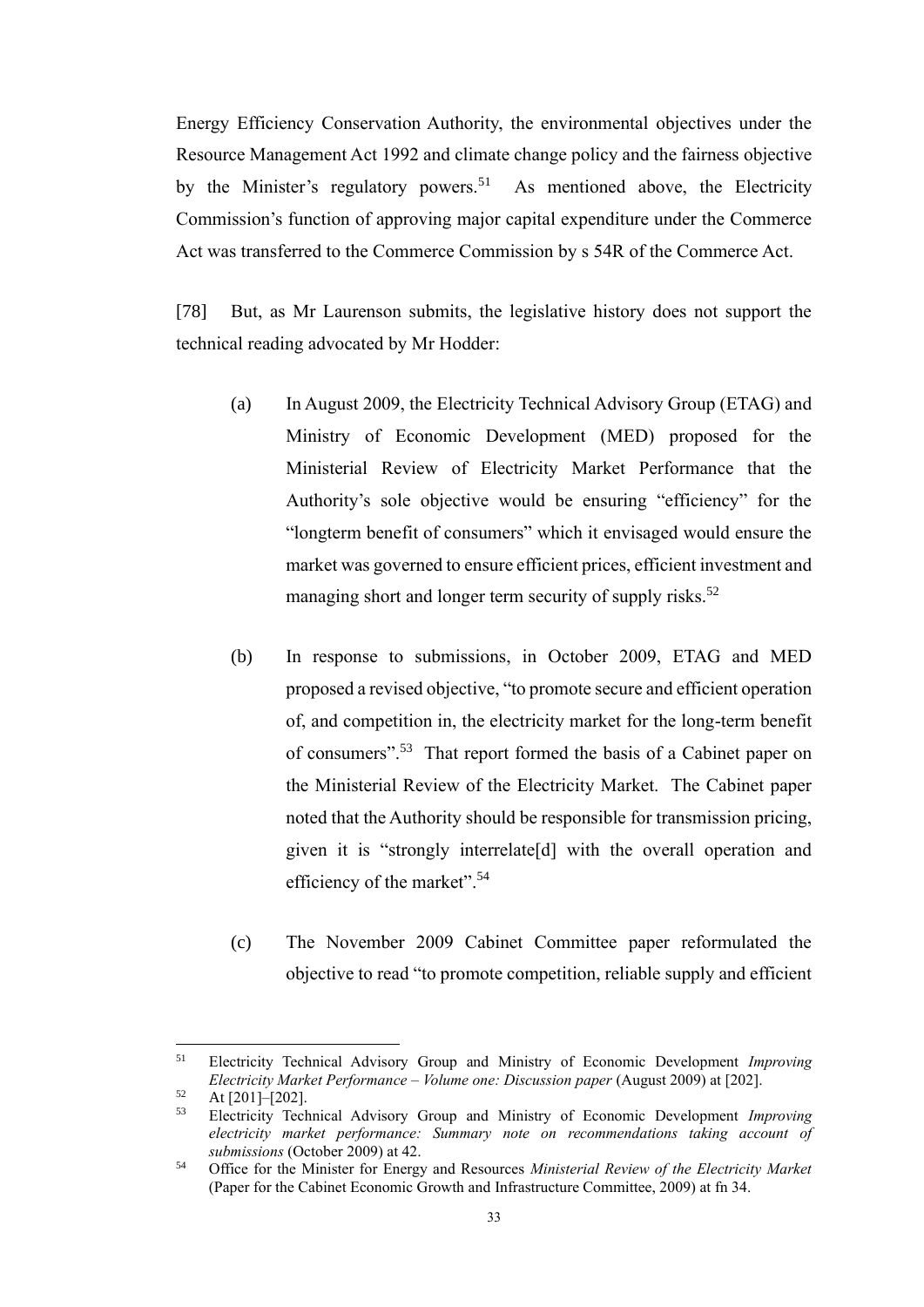operation of the electricity market for the long-term benefit of consumers".<sup>55</sup>

- (d) When the Electricity Industry Bill was introduced in December 2009, the objective was drafted with the text that was eventually passed. The Bill's Explanatory Note appears to use the phrases "efficient operation" and "efficiency" interchangeably.<sup>56</sup>
- (e) Ministry of Economic Development reports to the Finance and Expenditure Committee referred to the Authority's "overall efficiency mandate" and "efficiency objective".<sup>57</sup> Similar references were made in the Parliamentary Debates in the Second and Third Readings of the Bill.<sup>58</sup>

[79] None of this context is determinative. But it reinforces, rather than disturbs, the conclusions I come to above based on text, scheme and purpose. Given the context and legislative history of the evolution of the regulatory framework for electricity, it would be an unduly artificial constraint on the Authority's ability to regulate the electricity industry to interpret the words of s 15 as narrowly or technically as Manawa submits.

[80] The submission that the Authority is acting beyond its role, and trespassing on the role of other regulators, is the flip side of the submission that the Authority has misinterpreted what is a narrower role. I do not accept that either. The roles of the Authority, the Commerce Commission and Transpower are evident from the scheme, purpose and provisions of the Act and related provisions as outlined above. Each has its own role. Labelling the regulatory framework for electricity transmission as a "tripartite" arrangement involving the Authority, Transpower and the Commerce Commission does not assist determination of whether the Authority has transgressed its role in making the 2020 Decision.

 $55$  At [126].

Electricity Industry Bill 2009 (111–1) (explanatory note) at  $2 - 3$ , 8, 12 and 17.

<sup>57</sup> Ministry of Economic Development *Electricity Industry Bill -Briefing by Ministry of Economic Development* (17 February 2010) at 8; and *Electricity Industry Bill Official's report on submission to the Finance and Expenditure Committee* (16 April 2010)

<sup>58</sup> (20 July 2010) 655 NZPD 12474; and (23 September 2010) 667 NZPD 14292.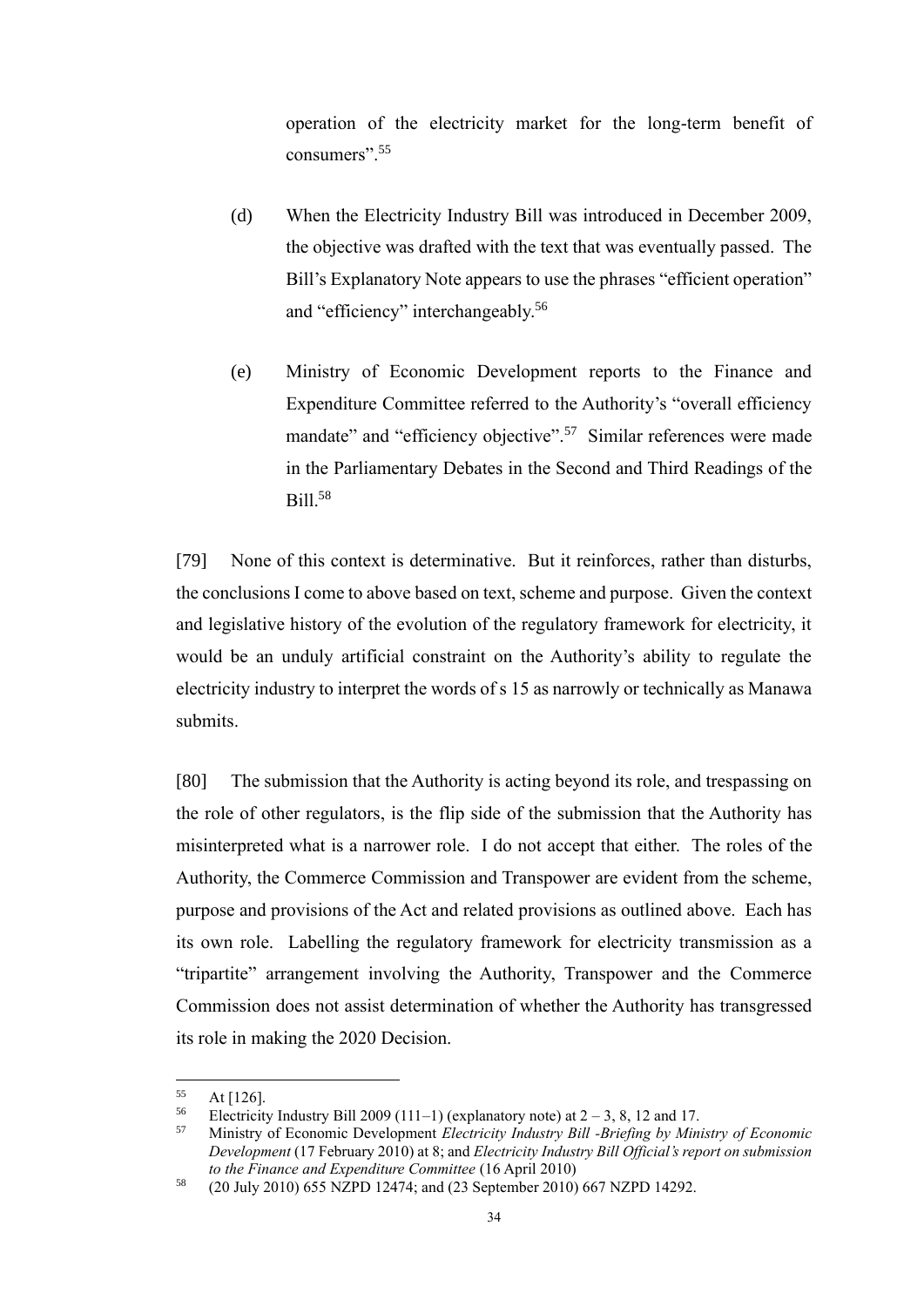[81] The Authority's role in making the 2020 Decision is to issue Guidelines for the TPM. Transpower has the role of using its own specialised expertise and knowledge to develop a proposed TPM based on those Guidelines. But Transpower, pursuing its objectives as an SOE, is a regulated monopoly whose prices affect the whole industry. The Authority is the industry regulator. The Authority's statutory role extends to determining whether and when the TPM proposed by Transpower is ready for consultation. It also extends to deciding whether to issue the TPM itself after it has been developed by Transpower in accordance with the Authority's Guidelines. And the Authority's role extends to amending the Code which regulates the criteria and process for amending the TPM, consistent with the requirements of s 39 of the Act and s 54V of the Commerce Act.

[82] The Authority would be acting outside of its role if it were to develop such a detailed TPM under the guise of Guidelines that Transpower had no TPM to "develop". But that is not what the Authority has done. The Authority consulted on how much flexibility should be provided in the Guidelines for Transpower's development of the TPM.<sup>59</sup> The 2020 Decision discusses the feedback it received.<sup>60</sup> As Mr Smith submits, for Transpower, the Authority's Guidelines are more restrictive in relation to some elements of the TPM than others. Transpower retains a fair degree of discretion over the development of the TPM, including in relation to the benefitbased charge. And cl 2 of the Guidelines provides a general ability for Transpower to depart from particular requirements in the Guidelines, though not its intent, if Transpower reasonably considers that doing so would better meet the Authority's statutory objective. It provides:<sup>61</sup>

2. The TPM may differ in its details from the particular requirements in these Guidelines (but not their intent, including as set out in the Authority's intent section of these Guidelines), if Transpower considers, in its reasonable opinion, that doing so would better meet the Authority's statutory objective than complying with these Guidelines in their entirety. For the avoidance of doubt, neither this clause (nor any other clause) limits the Authority's powers under clause 12.91 of the Code, including the power to refer back to Transpower a proposed TPM which it considers does not best meet its statutory objective and subsequently to amend a proposed TPM, nor

 $^{59}$  2019 Issues Paper at 110.<br> $^{60}$  2020 Decision document

<sup>&</sup>lt;sup>60</sup> 2020 Decision document at [7.10] onwards.<br><sup>61</sup> Electricity Authority Transmission pricing n

<sup>61</sup> Electricity Authority *Transmission pricing methodology: 2020 Guidelines* (10 June 2020).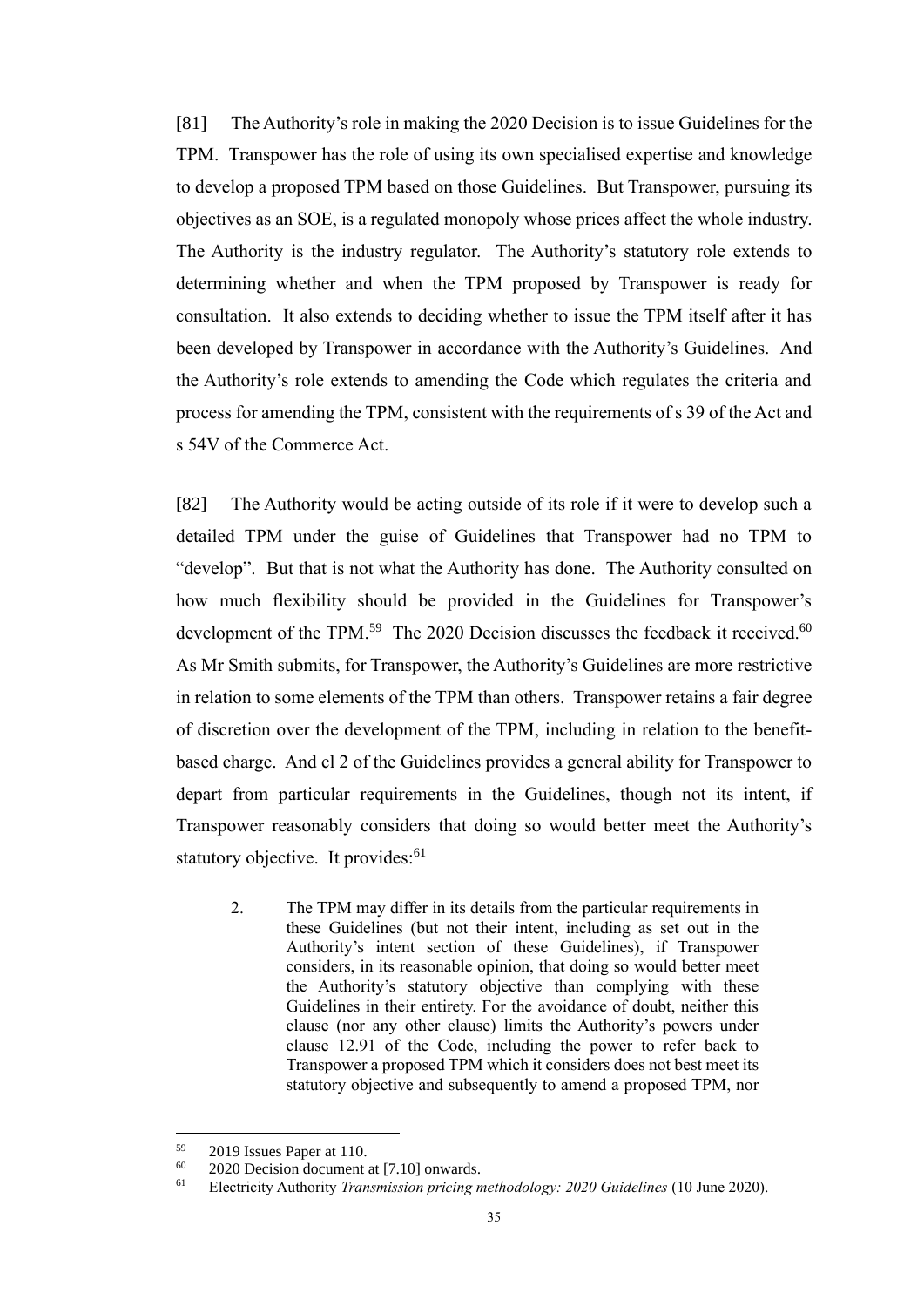its ability to interpret the Guidelines or its statutory objective in exercising those powers.

[83] That provides Transpower with wriggle-room that is explicitly consistent with s 15 of the Act. The Guidelines do not usurp Transpower's role or act as an unlawful fetter on Transpower's discretion. Given Transpower's opposition to aspects of the proposals for the Guidelines, it is understandable that the Authority considered it needed to be more specific or restrictive in relation to some topics.

[84] Neither do the Guidelines pre-empt a Code change. Rather, the Code specifically envisages the Authority's role as explained above. The Code provides for the Authority to:

- (a) prepare an issues paper on the process for the development and approval of a  $TPM$ ;<sup>62</sup>
- (b) consult on the issues paper;  $63$
- (c) publish the Guidelines;  $64$
- (d) receive the proposed TPM; $^{65}$
- (e) decide whether to consider it or not;<sup>66</sup>
- (f) approve it for consultation or refer it back to Transpower; $67$
- $(g)$  amend the proposed TPM and to consult on the proposed TPM;<sup>68</sup> and
- (h) consider whether to incorporate it into the Code. $69$

<sup>&</sup>lt;sup>62</sup> Electricity Industry Participation Code 2010, cl 12.81.<br>Clause 12.82

 $^{63}$  Clause 12.82.

 $^{64}$  Clause 12.83.

Clause 12.88.

 $^{66}$  Clause 12.90.

 $^{67}$  Clause 12.91.

 $^{68}$  Clauses 12.91(2) and 12.92.<br> $^{69}$  Clause 12.93

Clause 12.93.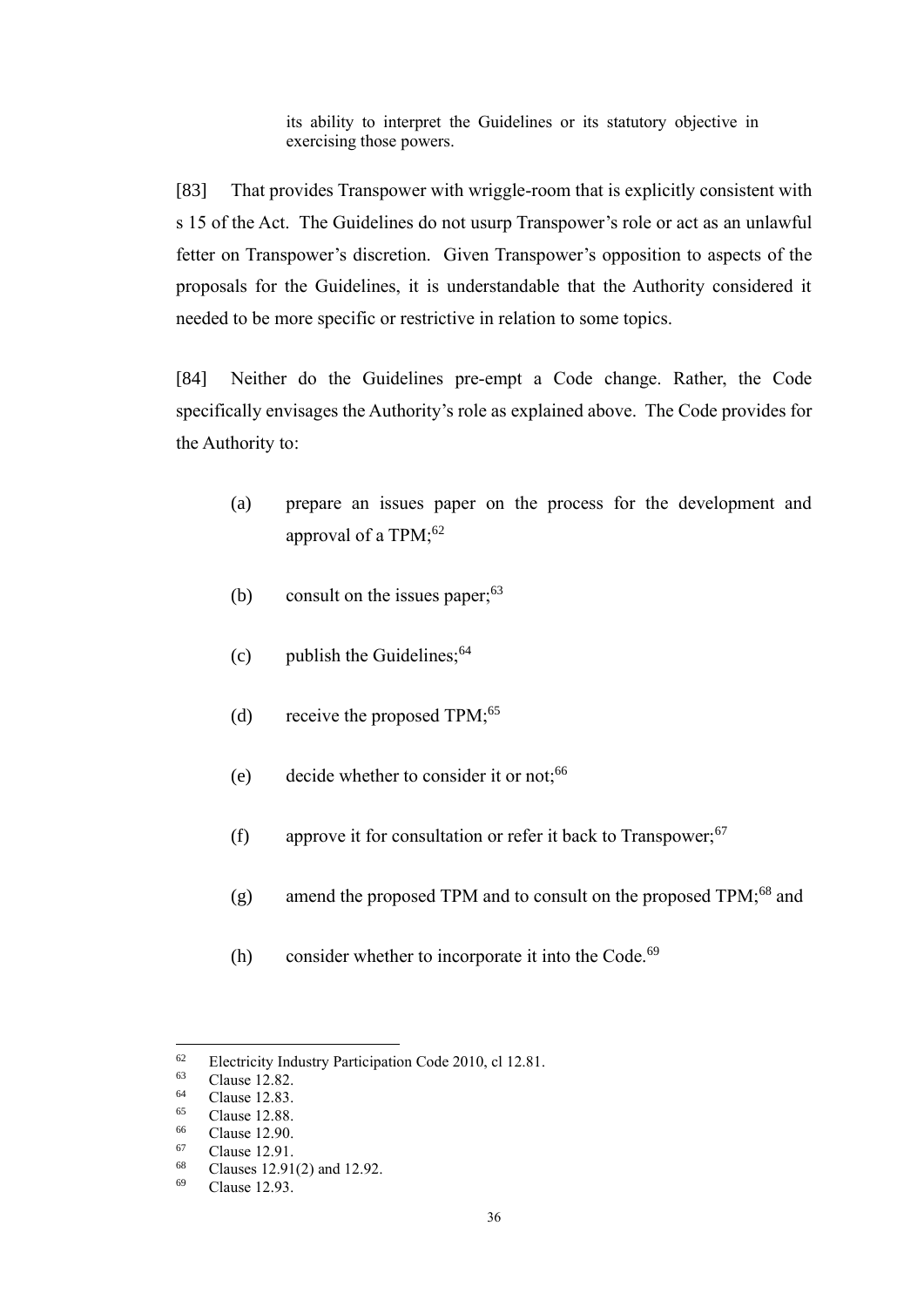[85] Under the Code, the Authority controls the content of the TPM, as it should as the industry regulator.

[86] The respective roles of the Authority and the Commerce Commission do not undermine the lawfulness of the Authority's 2020 Decision either. The Commerce Commission is responsible for the price-quality regulation of Transpower and approving Transpower's major capital expenditure as a natural monopoly. The Authority is responsible for regulating the whole of the electricity industry. In relation to the 2020 Decision, the Authority is given explicit statutory responsibility for the initial guidelines for, and final shape of, the TPM. That must be seen in the context of the Authority's wider objective explained above. The Act provides the framework for regulation of the electricity industry. The Authority's functions are set out in s 16, including monitoring, investigating and enforcing compliance with the Electricity Industry Act and the Code, undertaking market-facilitation measures, industry and market monitoring, contracting for market operation services and, potentially, itself performing the functions of the market administrator.

[87] The understandings of the Authority and the Commerce Commission of their respective roles is illustrated by their 2010 Memorandum of Understanding.<sup>70</sup> They recognise they share common interests in relation to their respective statutory functions. They set out their understanding of those roles in relation to monitoring and promoting competition and regulating lines services, including their common interest in regard to the regulation of Transpower. Ms Stockman's evidence is that the Authority worked with the Commerce Commission to ensure there were no issues with the Decision from its perspective and was aware of Transpower's role in making the 2020 Decision. $71$ 

[88] Manawa makes what Mr Hodder submits is a related but separately pleaded point about peak pricing and nodal pricing. The point is that peak pricing is vital in providing a signal that discourages peak demand in an efficient TPM. Mr Hodder submits there is no credible basis for removing peak pricing signals completely and

<sup>70</sup> Electricity Authority and Commerce Commission *Memorandum of Understanding between the Electricity Authority and the Commerce Commission* (December 2010) at [3]–[15].

 $71$  Stockman Affidavit at [4.16]–[4.20].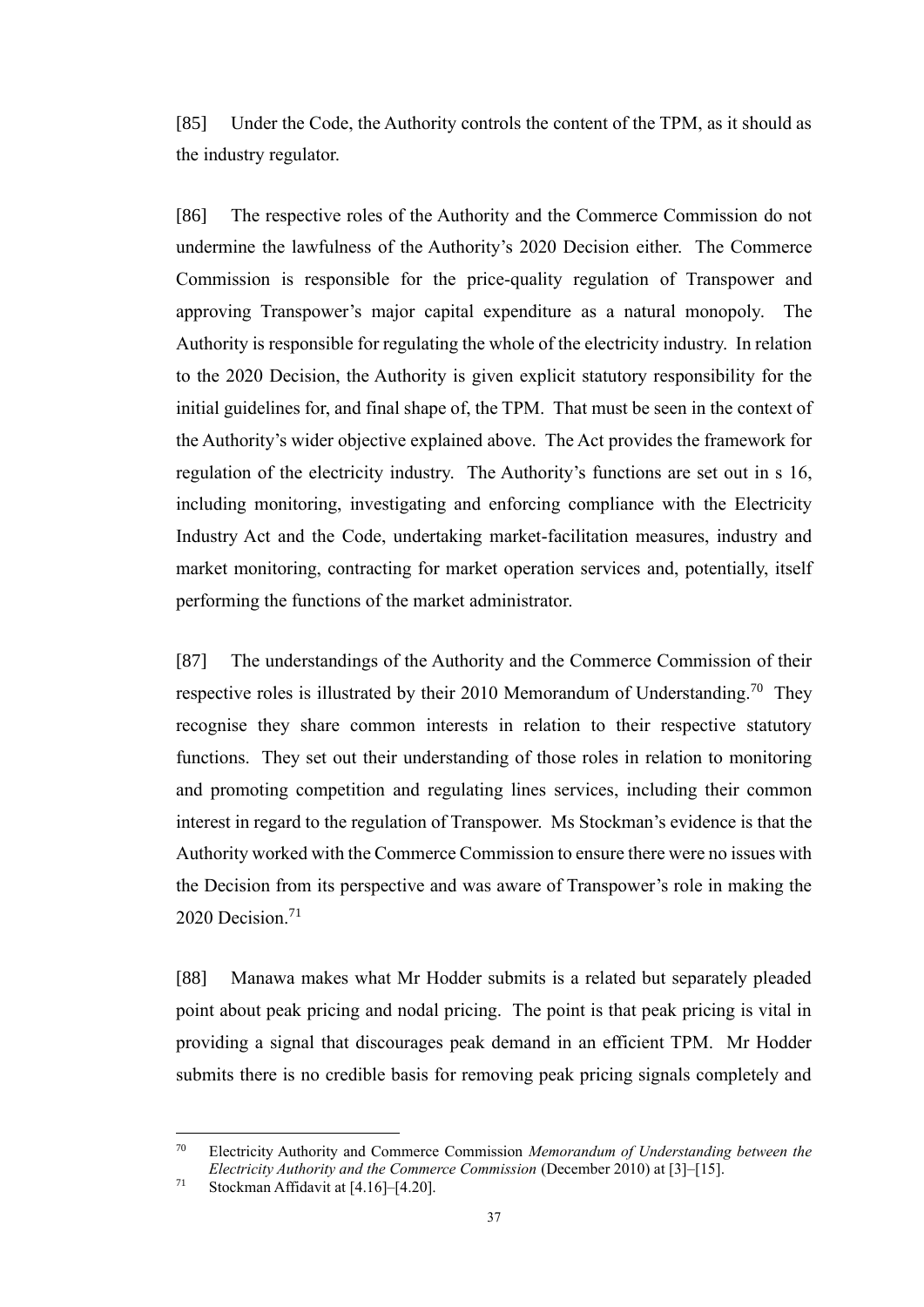relying only on nodal pricing. For that reason too, he submits that the Authority has misinterpreted s 15.

[89] But this, like other aspects of Manawa's submissions, simply suggests Manawa does not like the Authority's decision. The existence of views in a regulated industry that are opposed to regulatory decisions does not render the decision unlawful. The Authority has given its reasons for its decision. It considers the previous charging regime "inefficiently suppress[ed] electricity consumption at peak times and distort[ed] choices between transmission infrastructure, demand-response or generation options".<sup>72</sup> It considers the RCPD was a significant cause of year-to-year unpredictability and its removal would further its statutory objective.<sup>73</sup> The decision is not unreasonable in terms of the *Hu* test. It is not the Court's role to second-guess the Authority's decision on this basis.

[90] Similarly, Mr Hodder submits that "damning critiques" of the Authority's benefit-based charges illustrate the Authority's misinterpretation of s 15. He points to Covec's critique that the benefits-based charges will not send the desired price signals and that expert reports weigh heavily against the proposal promoting the long-term benefit of consumers.<sup>74</sup> He points to Transpower's 2019 submission to the Authority that the proposed benefit-based charges method "has a non-trivial risk of undermining New Zealand's climate change objectives and being detrimental to the long-term benefits of consumers".<sup>75</sup> These submissions also reflect disagreement with a policy decision that the Authority was entitled to make, in the absence of unreasonableness.

[91] Mr Millard contrasts the Authority's 2020 Decision to base the residual charge on the grossed-up AMD with comments by the Authority in papers in 2016, when it identified this option, that militate in a different direction. But previously identifying countervailing relevant considerations does not prevent the Authority from making the decision it did at law. The same is true of Mr Millard's criticisms of the residual charge as being inconsistent with each of the three limbs of s 15. Each of the arguments he

<sup>72 2020</sup> Decision document at  $[4.18(c)]$ <br>  $4 + 54.19(c)(v)$ 

At  $[4.19(c)(v)]$ .

<sup>74</sup> John Small *Expert Review of Expert Reviews of Transmission Pricing Methodology Reform Proposals* (Covec Ltd, 23 February 2017) [Covec Report] at [39]-[44]

<sup>75</sup> Transpower "Cross-submission: transmission pricing review 2019 issues paper" (31 October 2019) at 1.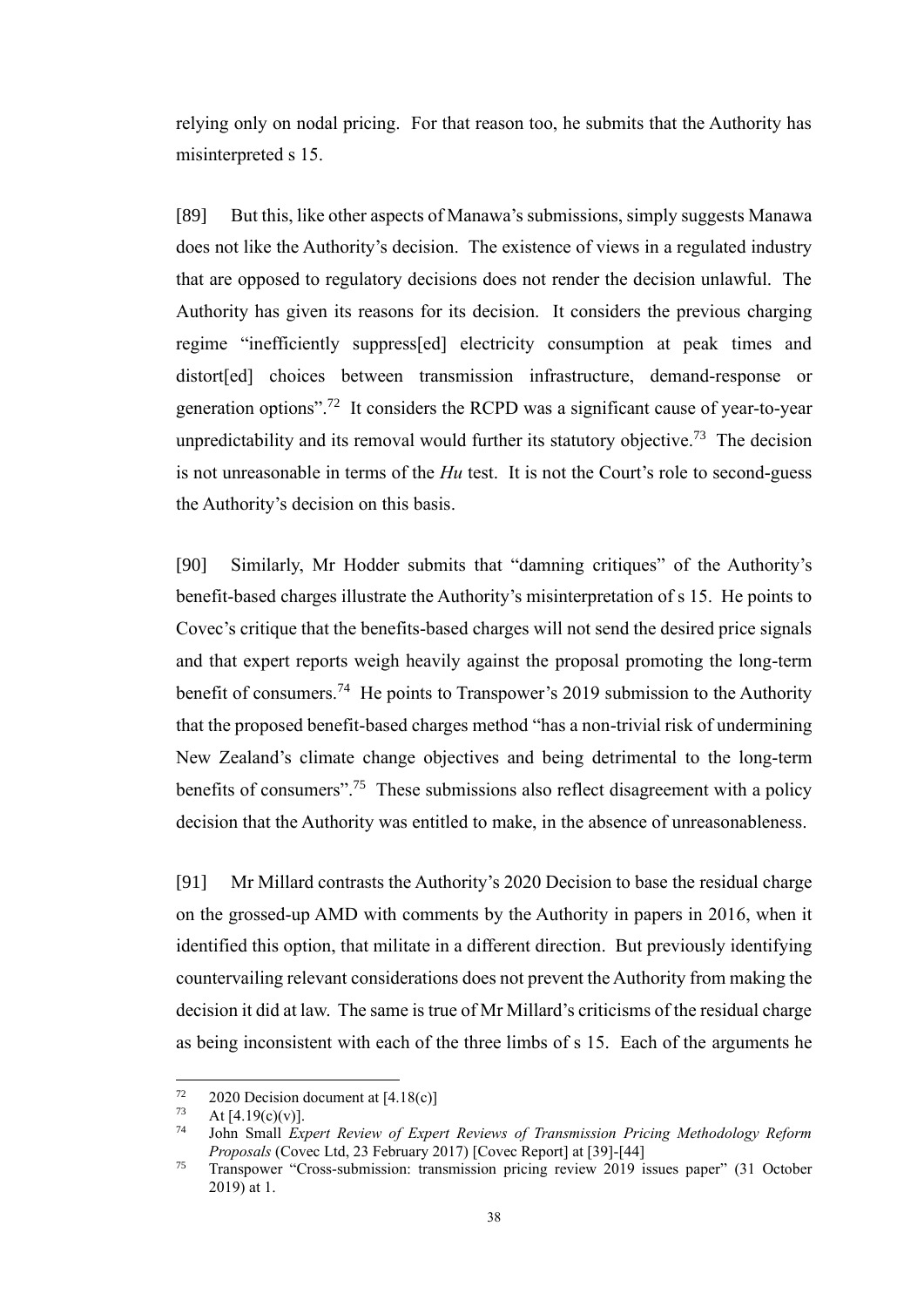makes is a consideration relevant to the three limbs. But they do not collectively or individually render the Authority's 2020 Decision about the residual charge unlawful for being inconsistent with its statutory objective.

#### <span id="page-41-0"></span>**Issue 2: Pre-determination and bias**

#### <span id="page-41-1"></span>*Relevant law of pre-determination and bias*

[92] Pre-determination and bias are aspects of decision-making that transgress the principles of natural justice. The right to the observation of the principles of natural justice is recognised by the common law of judicial review and guaranteed by  $s \frac{27(1)}{2}$ of the New Zealand Bill of Rights Act 1990. The rule against bias requires a decisionmaker to be impartial. Pre-determination is where the decision-maker has a closed mind, having already effectively made the decision. It can be seen as a form of bias for that reason. What is required will depend on the statutory and factual context.

[93] In *CREEDNZ Inc v Governor-General*, the Court of Appeal dismissed a challenge based on pre-determination or bias in a decision by the Executive Council under the National Development Act 1979:<sup>76</sup>

- (a) Cooke J stated that "if Ministers had approached the matter with minds already made up, the inference would readily be drawn that they could not genuinely have considered the statutory criteria when advising the making of the Order in Council".<sup>77</sup>
- (b) Richardson J held that the Act assumed that the Governor-General in Council had the ability to review the application without a closed mind, even though an earlier Ministerial decision, and considerable consultation and negotiation with the applicant, was required to initiate the application.<sup>78</sup> He stated that "[w]hat is fair in a given situation must depend on the circumstances" and that, to set a decision aside on the ground of bias: 79

<sup>76</sup> *CREEDNZ Inc v Governor-General* [1981] 1 NZLR 172 (CA).

 $\frac{77}{78}$  At 179.

At 192–193.

 $^{79}$  At 194.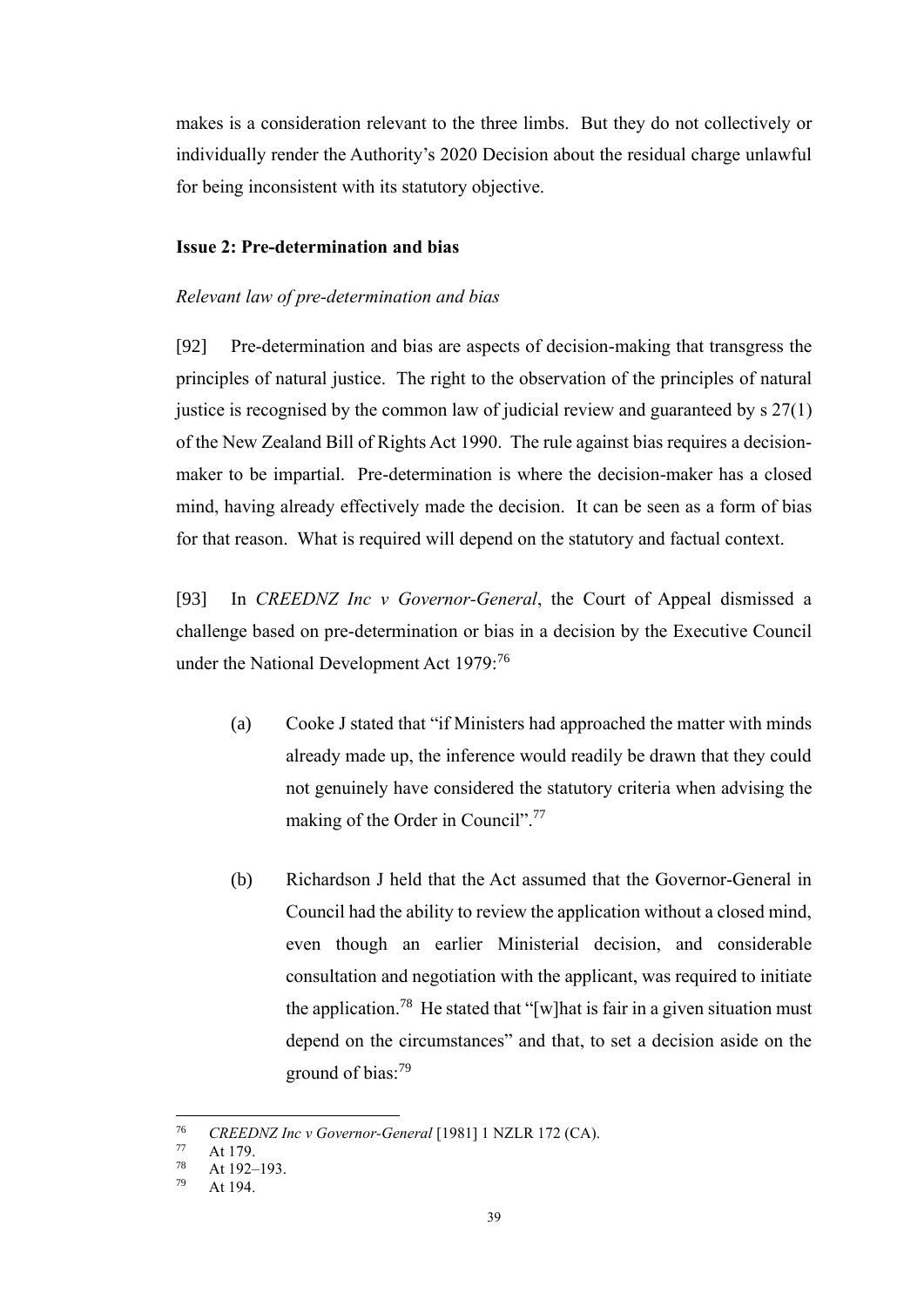… it must be established on the balance of probabilities that in fact the minds of those concerned were not open to persuasion and so, if they did address themselves to the particular criteria under the section, they simply went through the motions.

## $(c)$  McMullin J stated:<sup>80</sup>

It would be surprising if they did not have views. But that was not a disqualification so long as they approached the application with an open mind bonda fide prepared to consider any contrary views on their merits.

## <span id="page-42-0"></span>*Submissions*

- [94] Mr Hodder, supported by Mr Millard, submits:
	- (a) The Authority has been committed for a decade or so to one "solution" without open-minded consideration or justified rejection of credible options to amend the current TPM. The Authority's early enthusiasm for its solution became entrenched to the exclusion of other options to which it had a closed mind. No doubt decision-making involves taking a provisional view, which is not challenged here. But it did not remain open to persuasion to change course. The Authority did not ask whether some other course was open to it.
	- (b) The Authority consistently preferred an asset-specific benefit-based charge, ignoring its own expert peer reviews of the 2019 CBA, consistently dismissing views of Transpower, Manawa and a majority of other industry participants and their experts, and failing to engage in active and transparent intellectual dialogue with them. This was pre-determination and was also unreasonable.
	- (c) The Court will be assisted by independent expert evidence of Professor Jeffrey Rachlinski and Professor Mark Seidenfeld in the field of law and psychology in relation to cognitive bias, including confirmation bias. Mr Hodder submits this is not a new standard of review but an

<sup>80</sup> At 214.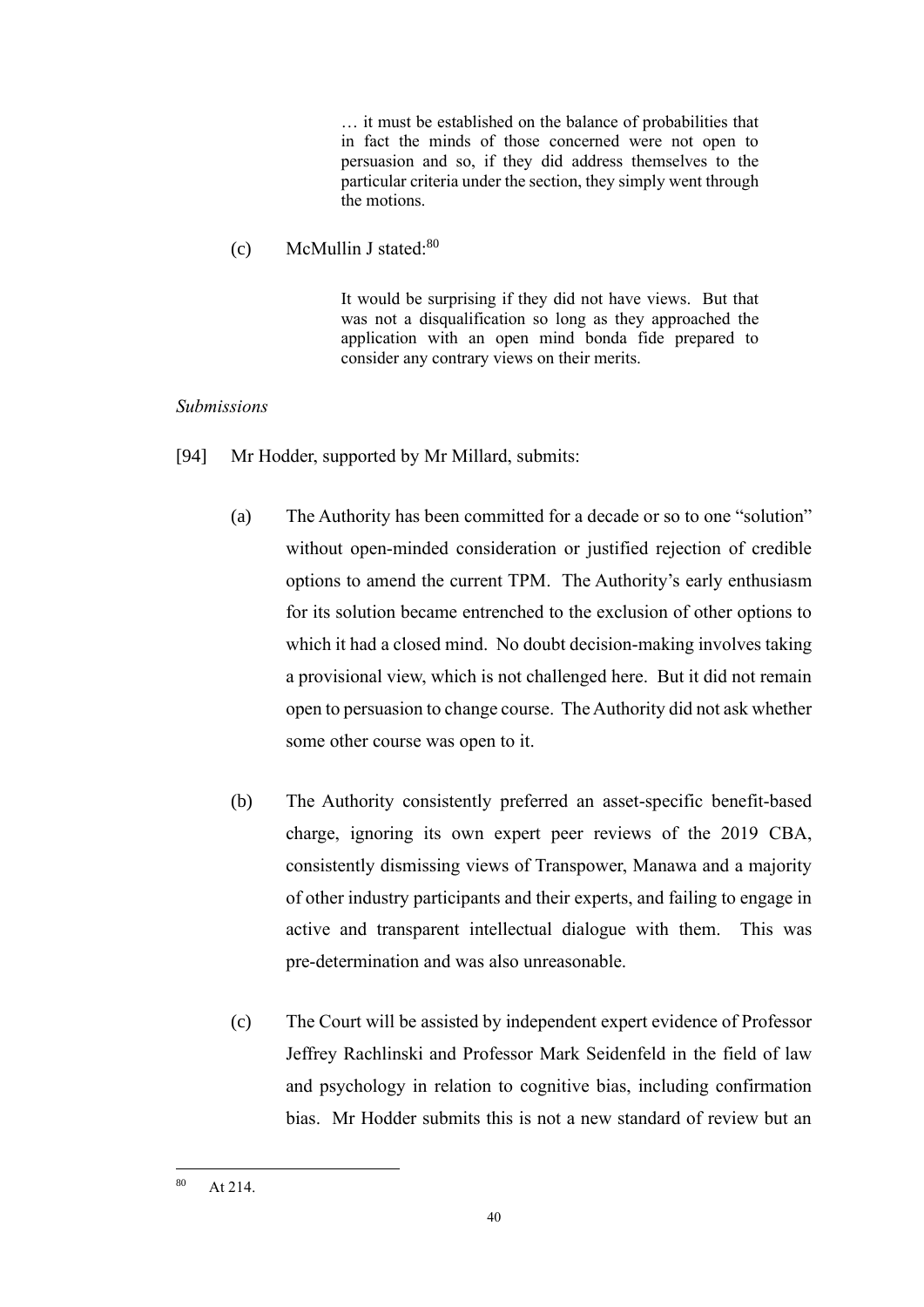explanation of how a long-standing standard incorporates issues that go to what constitutes an open mind. In summary:

- (i) Professor Jeffrey Rachlinski, of Cornell Law School, outlines the influence of cognitive bias on expert decision-makers in psychology. In his opinion, what he identifies as the Authority's failures to fully evaluate the implications of the existing pricing model, alternative reform options and assess objections to their own proposed model "are characteristic of the patterns of biased decision making that the research identifies as inconsistent with the kind of full rationality required by law of the [Authority]"; $^{81}$ and
- (ii) Professor Mark Seidenfeld, of Florida State University, addresses how the psychology of decision-making applies to the structure and processes of regulatory agencies. That includes the role of "confirmation bias" which he characterises as "a tendency to confirm an initial hypothesis in the face of later-acquired disconfirming evidence, even though the hypothesis may not have been based on substantial or reliable evidence".<sup>82</sup> He suggests the Authority's engagement of Professor Hogan in 2020 did not counteract confirmation bias.

[95] These opinions are supported by a report by Dr John Small of Covec in 2017 for nine stakeholders, including Manawa. Dr Small suggests that the Authority's definition of the existing TPM as including the absence of its preferred solution was compelling evidence of a problem.<sup>83</sup> He said:<sup>84</sup>

57. This review has left with me the strong impression that the EA has not been heavily influenced by the criticism these experts have made of its proposals. While there have been many consultation papers since the first issues paper, and the EA's proposals have changed over that time, the original firm commitment remains to eliminating the HVDC charge and introducing a

<sup>&</sup>lt;sup>81</sup> Affidavit of Jeffrey Rachlinski, 7 April 2021, at [12].

<sup>&</sup>lt;sup>82</sup> Affidavit of Mark Seidenfeld, 5 April 2021, at [13].

<sup>&</sup>lt;sup>83</sup> Covec Report at [1.2.2].<br><sup>84</sup> At [1.5]

At  $[1.5]$ .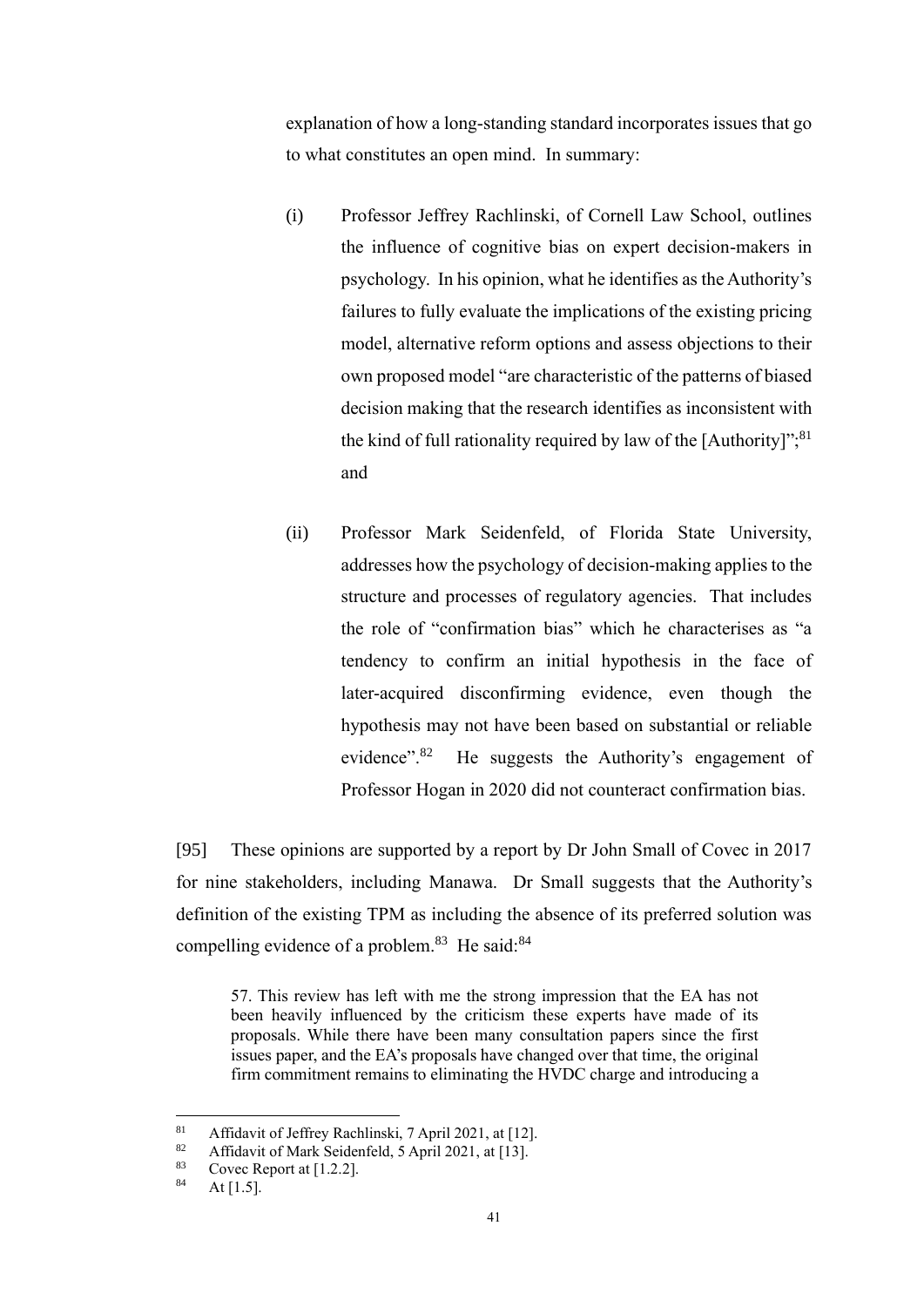node-based beneficiaries-pay charge for all new assets and a subset of existing assets. In the face of strong and detailed criticism from many different experts, the EA has modified its proposals, shifting wealth around between different participants, but never deviating from these two consistent goals, neither of which emerged from a disciplined policy development process.

[96] Mr Laurenson, for the Authority, submits there is absolutely no evidence of pre-determination or bias having affected the Authority's decision. There is significant evidence to the contrary; in the extensive consultation process over a prolonged period, consideration of submissions, revision of approach and multiple expert individuals being involved in the decision. Manawa is attempting to invent a new decision-making standard based on the opinions of two United States law professors, who make incorrect factual assertions and misread a tiny fraction of the documentary record, without regard to the law of judicial review or the practicality of their requirements.

[97] Dr Every-Palmer, for Meridian, supports the Authority's submissions. He submits no good reasons have been articulated as to why the Court should recognise the ground of review proposed by Manawa, and good reasons exist not to do so. It would reverse the onus of proof, impose new process requirements on decisionmakers, and create a thinly disguised merits assessment. He further submits that, applying the tests put forward by Professors Rachlinski and Seidenfeld, there is a high likelihood their own views suffer from cognitive bias.

#### <span id="page-44-0"></span>*Was the 2020 Decision biased or pre-determined?*

[98] Section 13 of the Act requires that the Authority is composed of members with knowledge, experience and capability in the electricity industry, consumer issues and business generally. Section 14 requires that no member may represent or promote the interests of any particular industry participants. That requirement of independence is a legislative indication that bias in favour of, or against, any particular industry participants would not be acceptable.

[99] But there is no evidence of bias or closed minds on the part of the staff of the Authority, the four Board members who made the 2020 Decision or the three other board members who had previously been involved in more than eight years of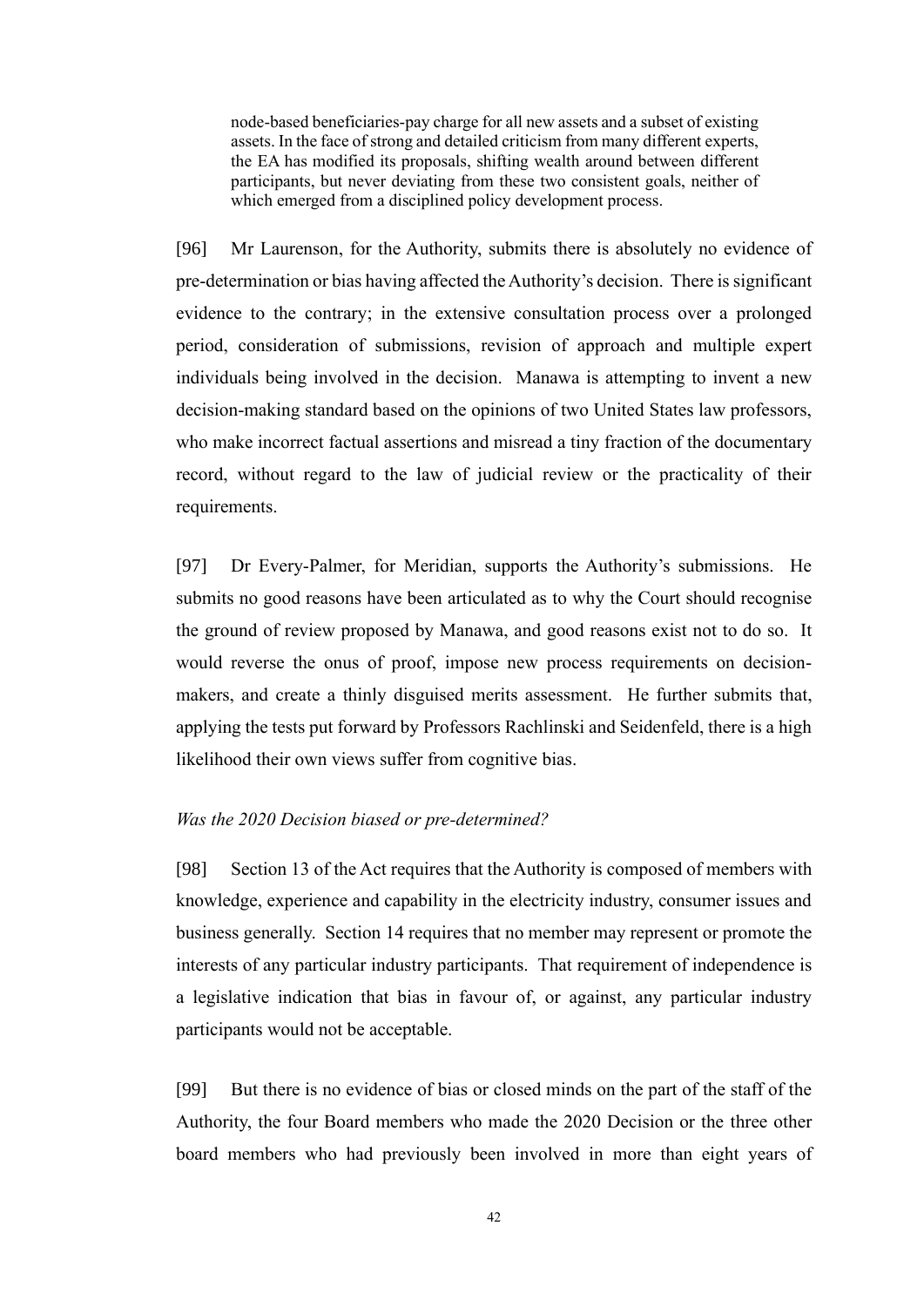consultations that preceded the decision. $85$  The fact that the Authority tended to consistently hold a particular view, or disagreed with others' views about a significant proposed regulatory change to the allocation of transmission costs, is not, in itself, evidence that the members of the Authority were biased or not open to persuasion.

[100] There are no smoking emails showing closed minds. Rather there were many meetings, discussions, requests for further information, reviewing of documents, and issuance of responses to criticisms. Appendix B of the 2020 Decision itself provides the Authority's views on the alternative proposals offered by submitters. And the Authority did make some changes to its position over the course of the consultation process including to: the method of assessing benefits; moving from a modified RCPD residual charge to a fixed-like charge based on maximum demand of individual customers; proposing and withdrawing a deeper connection charge and a LRMC charge; and adding a transitional congestion charge.

[101] The process for amending the TPM, which is set out in the Code, envisages consultation by the Authority about the Guidelines. The consultation has been exhaustive. In the process of that consultation, the Authority can be expected to make proposals and express views about their advantages and disadvantages. There is nothing to prevent it, having heard others' such views, from deciding to pursue a proposal which it had initially proposed. Indeed, if it considers that proposal best meets its statutory objective, it is obligated to do so.

[102] The evidence is that Authority staff were encouraged to raise questions or doubts throughout the process.<sup>86</sup> Board debates are described as "robust" and "lively".<sup>87</sup> The evidence of the new Board members, appointed in 2017, is that they did not have particular views on these issues before they encountered them at the Authority.<sup>88</sup> Ms Stockman undertook considerable further personal research into the issues in order to critically consider the Authority's thinking.<sup>89</sup> Mr Dawson also undertook independent research.<sup>90</sup> After consultation in 2012, the Authority paused

<sup>&</sup>lt;sup>85</sup> Paterson Affidavit at 69.<br><sup>86</sup> At [3, 12]

 $\frac{86}{87}$  At [3.12].

At  $[3.11]$ ; and Stockman Affidavit at  $[3.22]$ – $[3.23]$ .

<sup>88</sup> Stockman Affidavit at  $[1.9]$ ; Dawson Affidavit at  $[2.4]$ – $[2.5]$ .

Stockman Affidavit at [1.11], [3.19], [5.5]-[5.19].

<sup>90</sup> Dawson Affidavit at  $[2.6]$ – $[2.8]$ ,  $[3.15]$ – $[3.18]$ .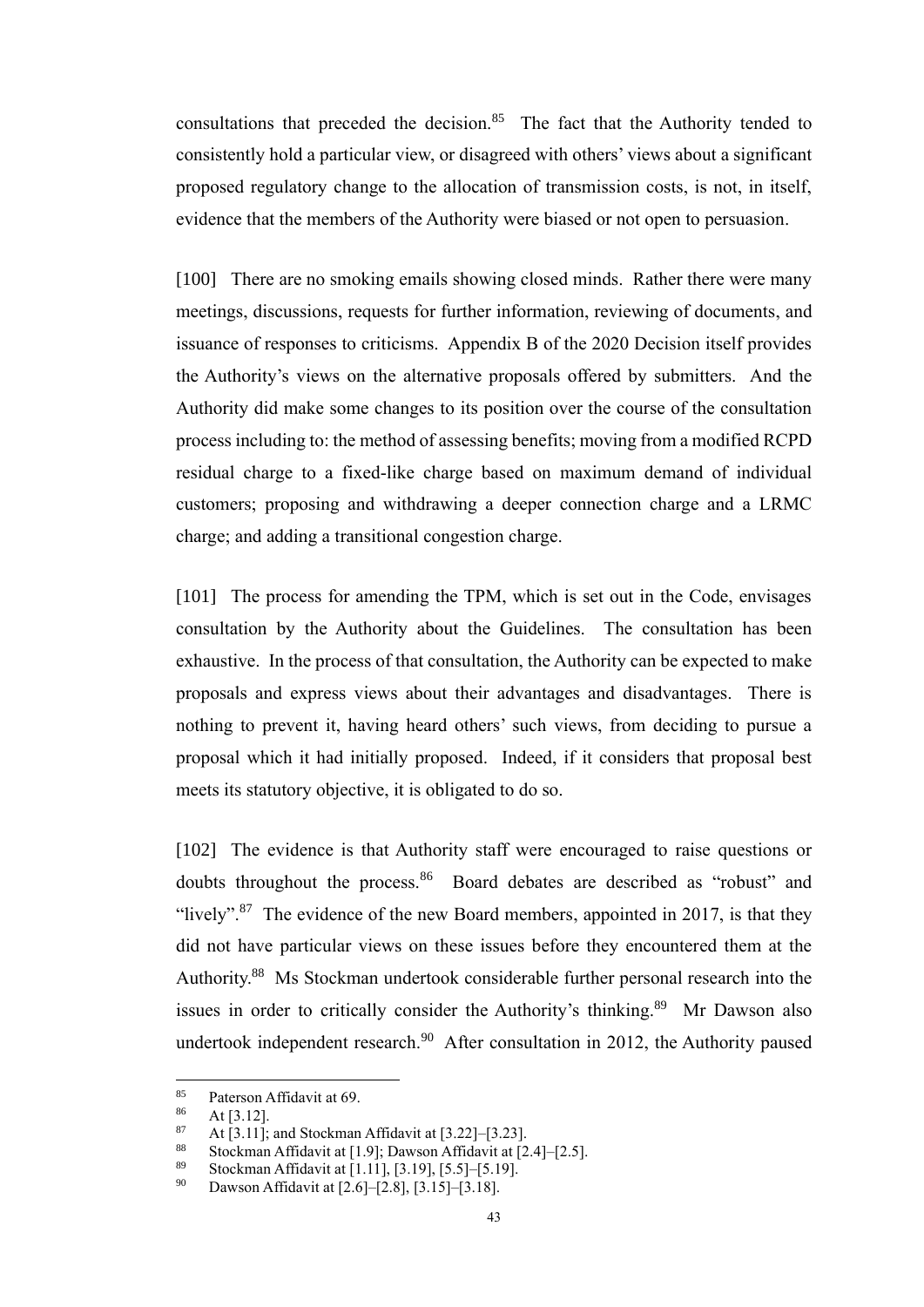and produced a series of working papers exposing its detailed thinking in relation to key points. The Authority also paused to reassess their position after the discovery of errors in the CBA in 2017 and the appointment of new board members. Ms Paterson characterises the decision this way:  $91$ 

The decision I reached on the TPM Guidelines was based on the hard work of Authority staff, comprehensive advice given to the Board by staff and others, detailed submissions received from a wide range of industry participants that provided a large number of perspectives on the issues, my own detailed consideration and analysis of all of these inputs and a significant amount of debate and challenging discussion between all Board members. I have been fortunate to have been part of an exceptionally high calibre Board since the Authority's establishment. Without exception, the Board members involved in the TPM project have been thorough, diligent and forthright in discussions with the Authority's statutory objective at the fore of our work.

[103] Mr Hodder points to a series of circumstantial points about the consultation process, and the opinions of the two American professors and Dr Small:

- (a) The Authority's erroneous approach to s 15 consistently led to (only) an asset-specific benefits-based approach to the TPM. It did not clearly define the problem or acknowledge its proposal did not solve some of the problems.
- (b) No issues paper was ever withdrawn, industry and expert submissions and reports went without response or engagement.
- (c) The views of Transpower and Manawa and other industry participants were consistently dismissed and the Authority failed to engage in active and transparent intellectual dialogue with them.
- (d) The Authority ignored its own expert peer reviews of the 2019 CBA that are still relevant to the 2020 CBA. It relied on circular reasoning in insisting the CBA was sound.
- (e) The Authority consulted on its problem definition well after it had consulted on the solution.

<sup>&</sup>lt;sup>91</sup> Paterson Affidavit at [1.7].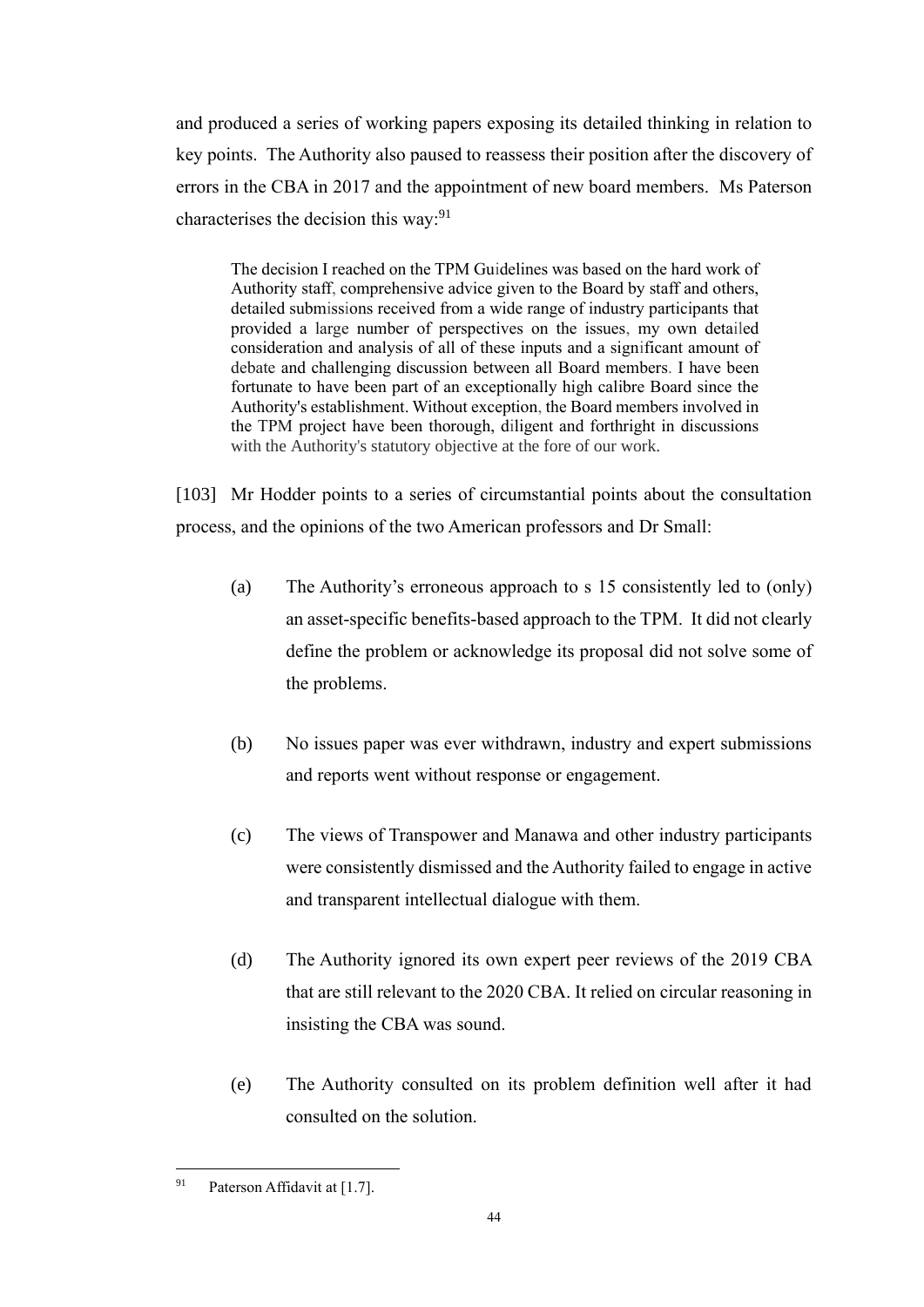- (f) Conferences were highly managed by Authority staff.
- (g) Workshops and oral hearings were extremely restricted and not receptive to views contrary to the Authority's thinking.
- (h) The Authority travelled only to the United States rather than London.
- (i) No expert advisory groups were appointed.

[104] In its submissions, the Authority makes a point-by-point rejection of each of these points. But none of them, either alone or in combination, amount to proof on the balance of probabilities that the Authority was biased or pre-determined its 2020 Decision.

[105] The views of Professors Rachlinski and Seidenfeld are interesting but not helpful in relation to either bias or pre-determination in law. Confirmation bias is a well-known phenomenon in the fields of psychology and behavioural economics. Despite its name, it is more related to pre-determination that other forms of bias. But positing the presence of confirmation bias in a decision-making process is not the same as determining a decision-maker is biased or has pre-determined their decision for the purposes of judicial review in New Zealand. That is consistent with Dr Every-Palmer's submission that Professor Rachlinkski's evidence is unsafe on the same grounds.

[106] These psychological experts' opinion evidence, based on part of the decisionmaking record, do not show there was either bias or pre-determination or unreasonableness by the Authority. The furthest they go is to make criticisms of the logic of the Authority's proposals and decision-making. And they suggest that the evidence supports the presence of confirmation bias amongst the members of the Authority in making the 2020 Decision. But Professor Cooper, for the Authority, points out that it is impossible to distinguish the marginal impact of confirmation bias on a regulator's policy choices.<sup>92</sup> I agree. The Authority's 2020 Decision is also consistent with the members of the Authority (who changed at various times) forming

<sup>&</sup>lt;sup>92</sup> Affidavit of James Cooper, 7 June 2021, at  $[5.2] - [5.4]$ .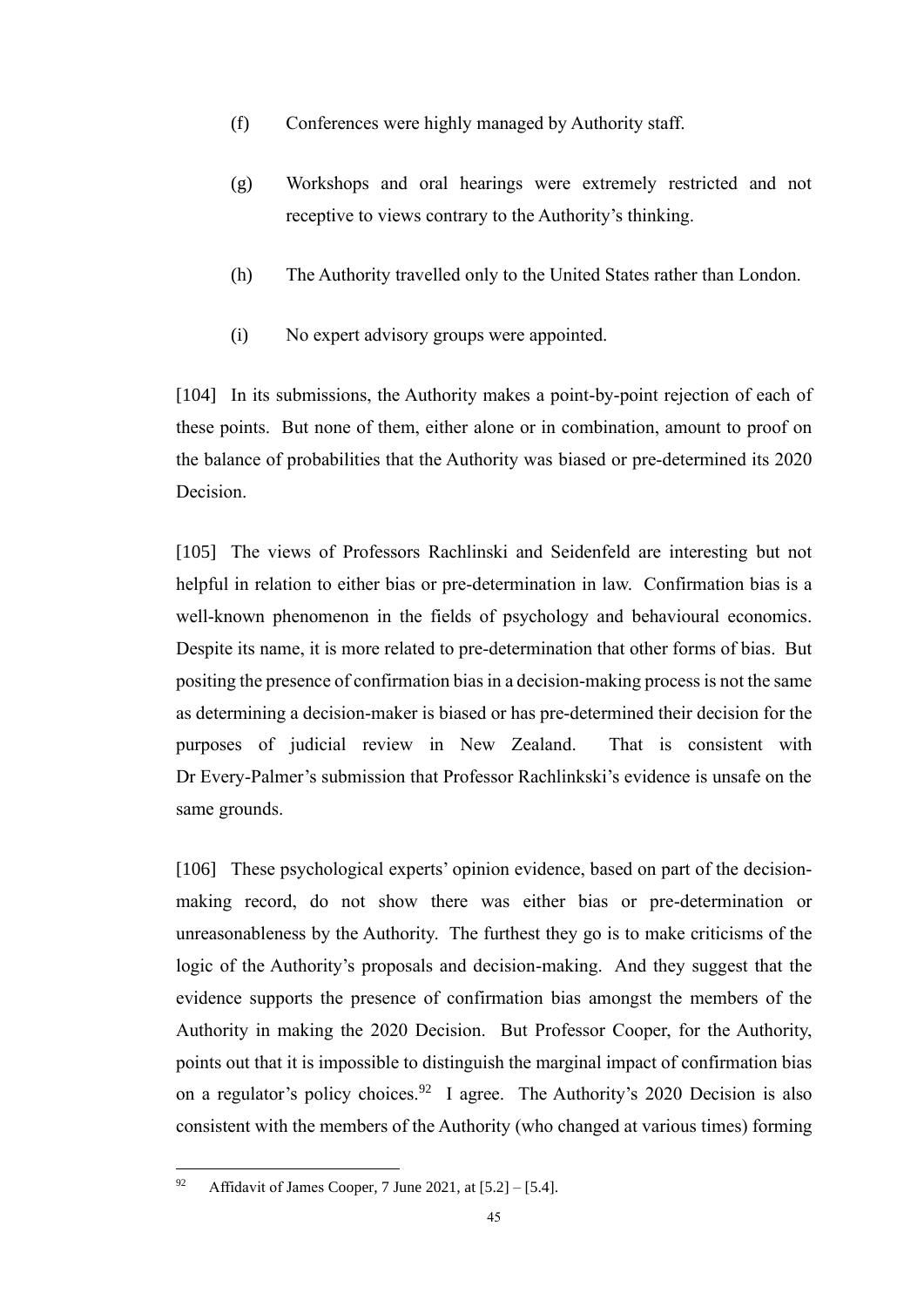a view that it continued to consider was the best regulatory solution, consistent with its statutory objective, to the issues it had identified.

[107] Conceivably, cognitive bias theory could be useful in helping to identify prophylactic techniques for a decision-maker to insulate themselves against accusations of legal bias. But they are not required by the legislation or by the law of judicial review. Professor Seidenfeld suggests that the threat of judicial review itself incentivises agencies against engaging in the pathologies that can lead to decisionmaking biases.<sup>93</sup> Here, the Authority was well aware of both the prospect of judicial review and Manawa's arguments about confirmation bias. Mr Farmer QC, for Manawa (then Trustpower), made reasonably full submissions on the issue in Manawa's unsuccessful judicial review of the Authority on the ground of inadequate consultation in 2016. Cull J explicitly noted that there would be further opportunities in the statutory process for such challenges, as there have been.<sup>94</sup>

## <span id="page-48-0"></span>**Issue 3: Cost-benefit analysis**

#### <span id="page-48-1"></span>*The use of cost-benefit analyses*

[108] The Authority prepared several CBAs in relation to its Decision:

- (a) In 2012, the Authority undertook a CBA for the changes it then proposed, resulting in an estimated benefit of around \$173 million. This was the subject of criticism by those opposed to the proposal. The Authority subsequently produced a working paper on how it proposed to use CBAs.
- (b) In 2016 the Authority commissioned from Oakley Greenwood a further CBA for its new proposals, resulting in an estimated benefit of \$213 million. This was the subject of criticism by those opposed to the

<sup>&</sup>lt;sup>93</sup> Mark Seidenfeld "Cognitive Loafing, Social Conformity, and Judicial Review of Agency Rulemaking" (2002) 87 Cornell Law Review 476 at 543–547. Judicial review is consistent with the three of five specific criteria Professor Seidenfeld suggests mechanisms to minimise confirmation bias must meet; see Reply Affidavit of Professor Mark Seidenfeld, 6 July 2021, at [3]

<sup>94</sup> *Trustpower Ltd (formerly Bay Energy) v Electricity Authority* [2016] NZHC 2914, [2017] 2 NZLR 253 at  $[60] - [66]$ , and  $[119] - [121]$ .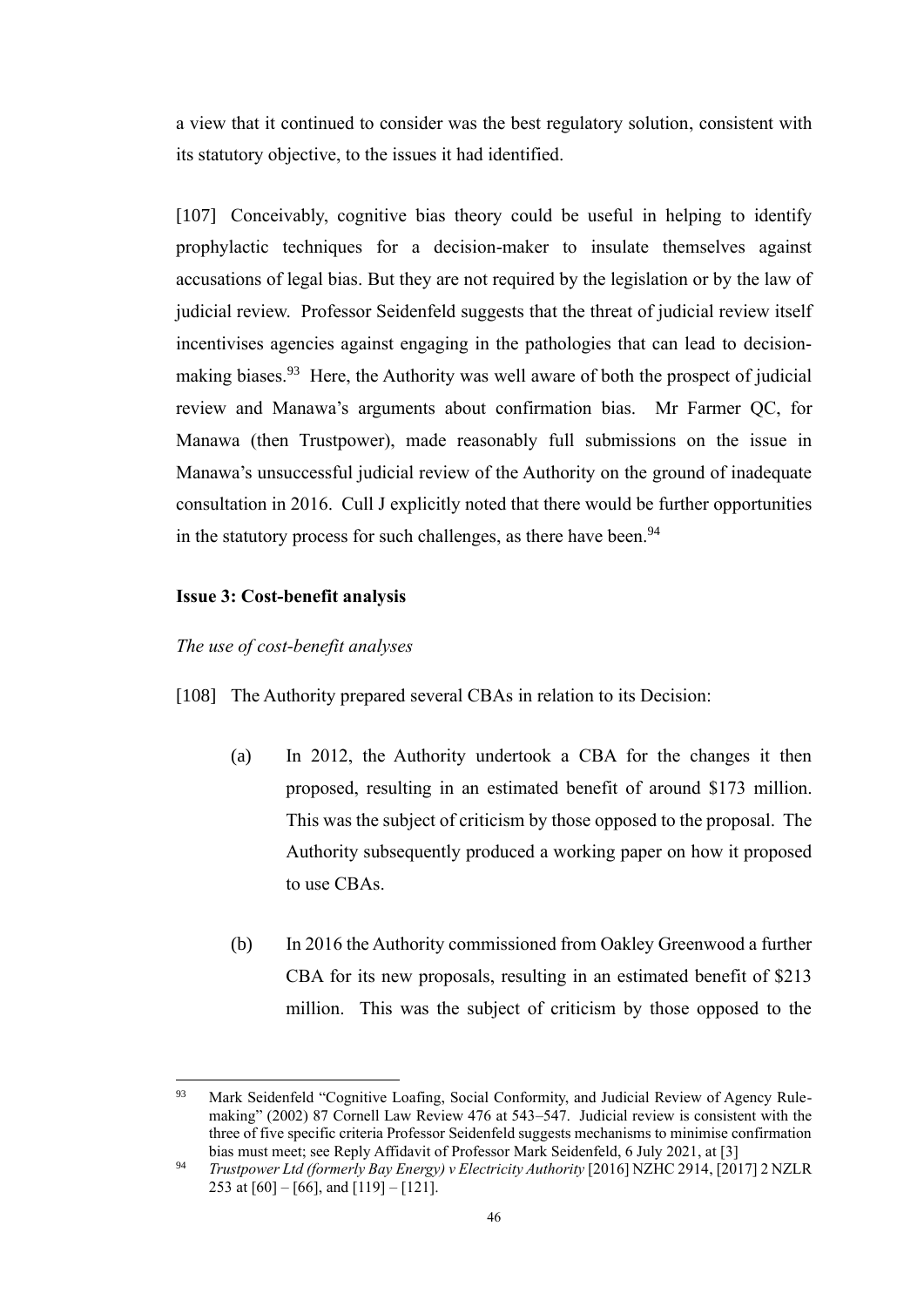proposal. In response to the criticism, the Authority first revised the CBA and then, in 2017, withdrew the CBA.

- (c) In 2019, the Authority produced another CBA to support its 2019 Issues Paper, resulting in estimated net benefits of \$2.7 billion. This was the subject of criticism by those opposed to the proposal. Transpower's expert review of the 2019 CBA by Axiom Economics concluded it was "irredeemably flawed" with errors which "serve to undermine completely the reliability" of the net benefit estimate. Manawa's expert review by HoustonKemp reached similar conclusions.
- (d) In 2020, in response, the Authority revised its CBA, resulting in a downwards revision of its headline benefit figure to \$1.3 billion. This is the figure it emphasised in the 2020 Decision that is under challenge.

#### <span id="page-49-0"></span>*Relevant law of cost-benefit analysis*

[109] Under s 38 of the Act, the Authority is empowered to amend the Code, subject to s 39. Section 39 provides:

#### **39 Consultation on proposed amendments**

- (1) Before amending the Code, the Authority must—
	- (a) publicise a draft of the proposed amendment; and
	- (b) prepare and publicise a regulatory statement; and
	- (c) consult on the proposed amendment and the regulatory statement.
- (2) The regulatory statement required for a proposed amendment to the Code must include the following:
	- (a) a statement of the objectives of the proposed amendment:
	- (b) an evaluation of the costs and benefits of the proposed amendment:
	- (c) an evaluation of alternative means of achieving the objectives of the proposed amendment.
- (3) Despite subsection (1), the Authority need not comply with subsection  $(1)(b)$  or  $(c)$  if it is satisfied on reasonable grounds that—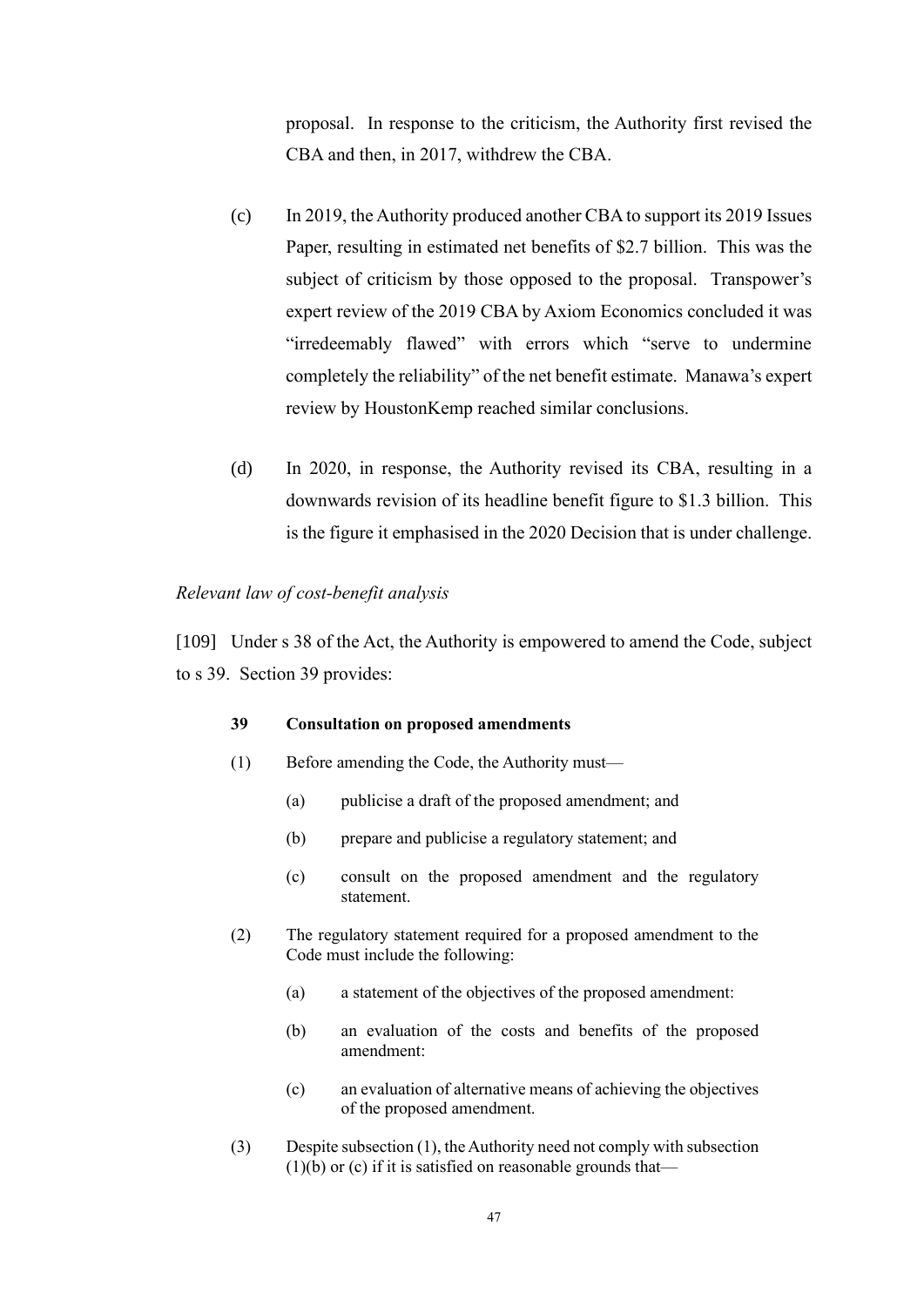- (a) the nature of the amendment is technical and noncontroversial; or
- (b) there is widespread support for the amendment among the people likely to be affected by it; or
- (c) there has been adequate prior consultation (for instance, by or through an advisory group) so that all relevant views have been considered.

#### <span id="page-50-0"></span>*Submissions*

- [110] Mr Hodder, for Manawa, submits:
	- (a) The Authority is required by s 39(2)(b) to evaluate the costs and benefits of the proposed amendment and alternative means of achieving the objectives. This requires both quantitative and qualitative analysis and a sufficient and competent cost-benefit analysis (CBA).
	- (b) The Authority failed to meet those requirements. First, neither the 2019 CBA nor the 2020 CBA properly identified or evaluated all credible options for achieving the objectives of the TPM, or all the relevant costs and benefits of the proposed Guidelines. A CBA was not even used to identify the most beneficial option for reform. Second, the quantified benefits are from wealth transfers and their magnitude is simply implausible.
	- (c) Mr Hodder relies on expert economic evidence of Mr Young from HoustonKemp to submit that fundamental errors in the Authority's CBA entirely undermine its claims of \$1.3 billion of net quantified benefits to consumers from the Guidelines over the next 30 years.
	- (d) The fundamental underlying problem with the benefit-based charge is that, on the evidence, it is impossible for Transpower to forecast private benefits for 25 to 30 years, which points in the direction of arbitrariness and undermines the case for change. There is no consensus in favour of the charge but there are cogent critiques by Transpower and Manawa.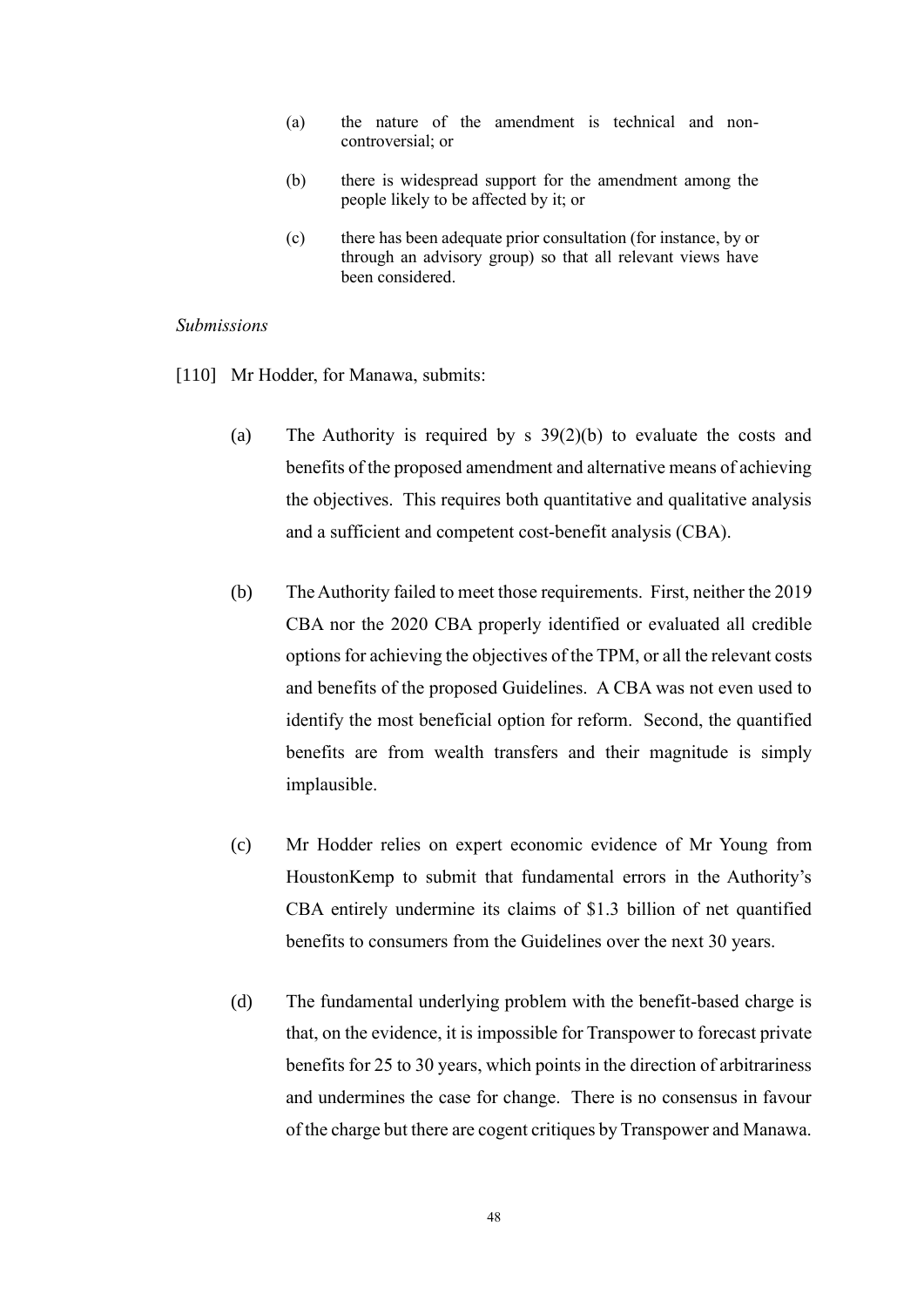- (e) This means the Authority failed to take into account relevant considerations and wrongly took into account irrelevant considerations, failing to adhere to proper standards of regulatory decision-making. Mr Hodder goes so far as to submit that the role of a regulatory authority is not to upend the regulatory regime but to maintain it in the absence of clarity that it is broken or could be materially better, about which some degree of consensus and a good CBA could be expected. The Authority put the cart before the horse in terms of rigorous decision-making processes.
- (f) In the absence of objective evidence-based decision-making, there is a serious risk of arbitrariness, unintended consequences and undermining the legitimacy of the statutory regime. Mr Hodder relies on an article by Professors Masur and Posner and case law in the United States to submit: there is no lack of institutional capacity in the courts to inquire into and determine whether an agency has utilised CBAs in a full and rigorous way because courts can apply simple logic and even simpler arithmetic;  $95$  and regulations imposing costs without justificatory benefits involve unlawful arbitrariness.<sup>96</sup>

[111] Mr Millard, for Nova, submits the requirement in s 39 for evaluations and a CBA implies that the Authority needs to undertake proper research into all important aspects of its proposed amendments. The policy behind the requirement is to bring rigour to a process which can create uncertainties, leading to investors requiring a higher rate of return. The Authority cannot make important assumptions without checking whether they are properly based. It must evaluate alternative methodologies. Mr Millard accepts that the impact of the totality of the new regime, and the breakdown of charges, was modelled. But he submits the residual charge is being imposed without any cost-benefit analysis, contrary to s 39(2)(b) of the Act. The failure to follow the procedure has led the Authority to make a decision on the residual charge that is unsupported by evidence, research or analysis, including a CBA.

<sup>95</sup> Jonathan S Masur and Eric A Posner "Cost-Benefit Analysis and the Judicial Role" (2018) 85 U Chi L Rev 935 at 949 and 960.

<sup>96</sup> Cass R Sunstein "Cost-Benefit Analysis and Arbitrariness Review" (2017) 41 Harv Envtl L Rev 1.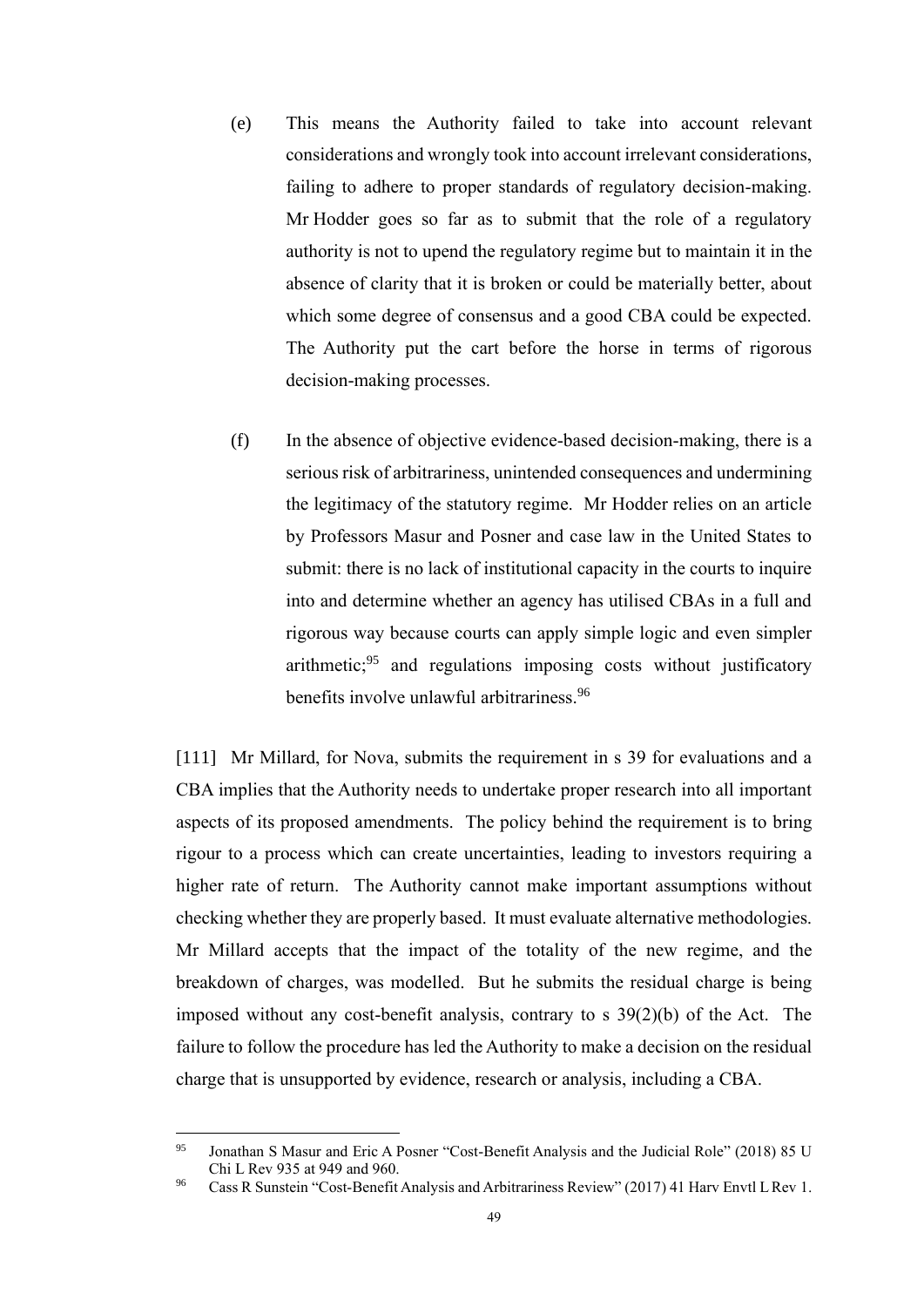<span id="page-52-0"></span>[112] Mr Dunning, for Fonterra, also criticises the Authority for not further investigating or analysing the alternative approaches. He submits that the CBA only modelled the total proposal against the status quo and on the assumption the residual charge would be imposed on load. He relies on *Godfrey Hirst NZ Ltd v Commerce Commission* to submit that a regulatory body must attempt, so far as possible, to quantify rather than rely on purely intuitive judgment.<sup>97</sup> The residual charge could have been quantitatively assessed but was not. The Authority took a more intuitive approach than was appropriate to satisfy s 39(2). There has not been robust evidence and analysis of who will pay more under the residual charge, and of the relative costs and benefits. If a decision-maker is going to place great weight on efficiencies, they should perform a CBA and attempt to measure them quantitatively and assess them under various scenarios. Mr Dunning submits this is a simpler complaint than that by Manawa, because no CBA of the residual charge was performed at all. That is an insufficient basis for a decision that is inconsistent with the imposition of the benefitbased charge on generation.

[113] Mr Laurenson and Ms Stevens, for the Authority, submit it clearly considered all the alternatives identified by Manawa, which really takes issue with the weight and degree of analysis of each option. Quantitative analysis of all options is not required by legislation or case law and would be entirely impractical. There are no legal requirements as to what its quantitative CBA should have looked like. The question is whether the CBA is so flawed as to render the overall decision unreasonable. Manawa cannot show it is, given the wealth of expertise involved in its production, the robust process followed, the limitations of quantitative analysis, and the endorsement of the Authority's approach by an international expert on transmission CBAs, Mr Mann. The Authority did conduct a CBA, accounting for its approach to the residual charge to understand how a new TPM would affect the industry. It did not compare a net versus gross approach but modelled its proposal as it stood. That was more than it was required to do. It considered whether netting off or including embedded generation would better correlate with ability to pay. It was not required to model the effect on existing investments or conduct a case by case analysis.

<sup>97</sup> *Godfrey Hirst NZ Ltd v Commerce Commission* [2016] NZCA 560, [2017] 2 NZLR 729 at [35]; citing *Telecom Corporation of New Zealand Ltd v Commerce Commission* [1992] 3 NZLR 429 (CA) at 447 (per Richardson J).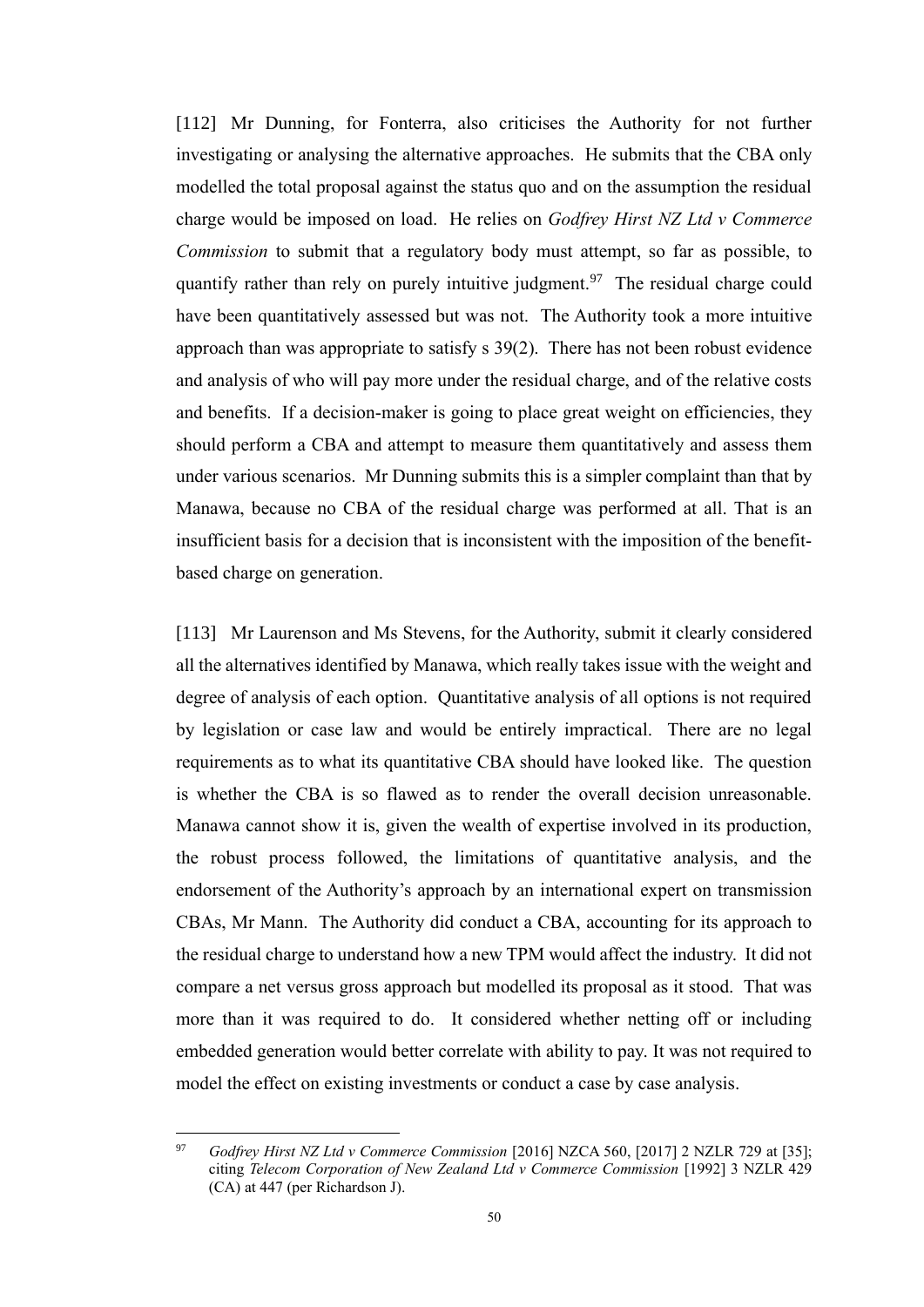[114] Dr Every-Palmer, for Meridian, adopts the Authority's submissions. He also defends the expert evidence of Mr Mellsop, for Meridian, as reinforcing the conclusion that the Authority's CBA was reasonable.

#### <span id="page-53-0"></span>*Cost-Benefit Analysis*

…

[115] Strictly speaking, s 39 of the Act does not apply to the Decision on the Guidelines but to a Code amendment. The Decision on the Guidelines is not itself a Code Amendment. But it leads to a Code amendment, so I deal with it on that basis, as did the Authority in its submissions.

[116] The text of s 39 requires that, in amending the Code, the Authority must prepare, publicise and consult on the proposed amendment and a regulatory statement. The regulatory statement must include "an evaluation of the costs and benefits of the proposed amendment" and "an evaluation of alternative means of achieving the objectives of the proposed amendment". But the Authority is not required to prepare, publicise and consult on the regulatory statement, or consult on the proposed amendment, if "there has been adequate prior consultation … so that all relevant views have been considered".

[117] The statutory text does not explicitly require quantitative analysis of costs and benefits or alternatives. That contrasts with other statutory provisions for economic regulation. For example, s 52I of the Commerce Act (as amended in 2008) imposes obligations on the Commerce Commission to conduct qualitative and quantitative analysis in conducting an inquiry into whether and how to regulate particular goods or services. It states, relevantly:

- (2) As part of an inquiry into particular goods or services, the Commission—
	- (b) must, when carrying out the analysis required by section  $52G(1)(c)$ , undertake a qualitative analysis of all material long-term efficiency and distributional considerations.
- (3) As part of that qualitative analysis, the Commission must, as far as practicable,—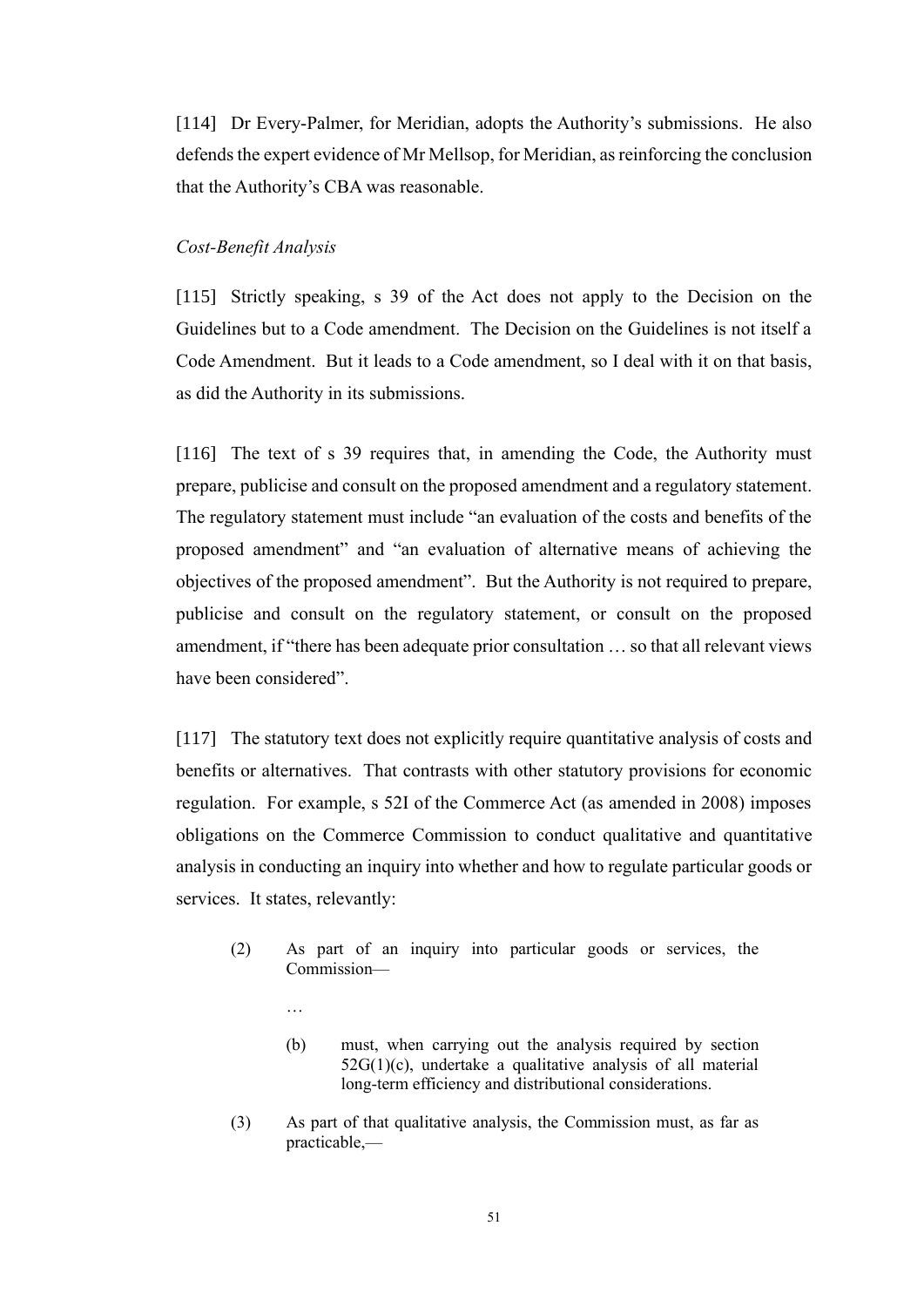- (a) quantify material effects on allocative, productive, and dynamic efficiency; and
- (b) quantify material distributional and welfare consequences on suppliers and consumers; and
- (c) assess the direct and indirect costs and risks of any type of regulation considered, including administrative and compliance costs, transaction costs, and spill-over effects.
- (4) As part of an inquiry, the Commission must, when considering which type of regulation might be imposed,—
	- (a) assess the benefits of imposing different types of regulation in meeting the purpose of this Part against the costs of imposing those types of regulation; and
	- (b) consider what would be the most cost-effective type or types of regulation in the circumstances.

[118] In *Telecom Corporation of New Zealand v Commerce Commission*, as one of five members of the Court of Appeal, Richardson J made an observation about a statutory requirement on the Commerce Commission to assess the likely public benefit and detriment from a business acquisition by Telecom:<sup>98</sup>

The third [observation] is the desirability of quantifying benefits and detriments where and to the extent that it is feasible to do so. The commission encourages applicants to quantify anticipated public benefits. In this case certain major efficiency gains were quantified for Telecom at some \$75 m. While both the commission and the Court did not accept elements in that quantification, both bodies considered that there would be significant efficiency gains if Telecom had management rights over both AMPS-A and AMPS-B. In those circumstances there is in my view a responsibility on a regulatory body to attempt so far as possible to quantify detriments and benefits rather than rely on a purely intuitive judgment to justify a conclusion that detriments in fact exceed quantified benefits.

[119] The implications of this were further considered by the Court of Appeal in *Godfrey Hirst NZ Ltd v Commerce Commission.*<sup>99</sup> The Court considered an argument that the Commerce Commission was bound to quantify the indirect benefit to the public and any corresponding detriments, before it could be satisfied that a business acquisition should be authorised. The statutory requirement was that the Commission

<sup>98</sup> *Telecom Corporation of New Zealand v Commerce Commission,* above n [97,](#page-52-0) at 447.

<sup>99</sup> *Godfrey Hirst NZ Ltd v Commerce Commission,* above n [97,](#page-52-0) at [30] (footnotes omitted in subsequent quotation).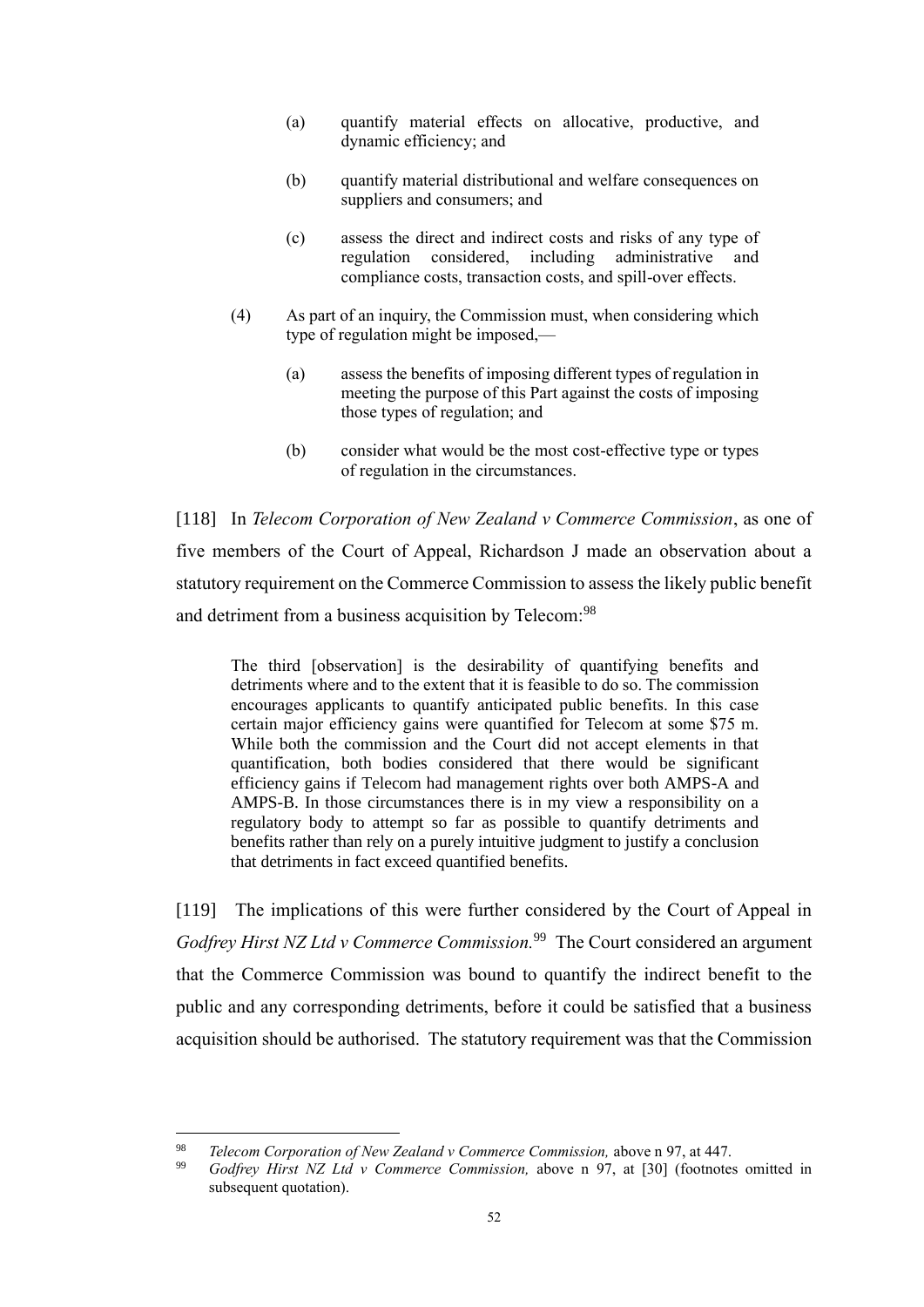must be satisfied that the acquisition will result, or be likely to result, in such a benefit to the public that it should be permitted. The Court held:

[35] The Commission correctly referred to judicial guidance. It highlighted in particular the view of Richardson J in *AMPS-A* CA that a regulatory body such as the Commission must "attempt so far as possible to quantify benefits and detriments [of the acquisition to the public] rather than rely on a purely intuitive judgment". This guidance may imply a dichotomy between strict objectivity and undisciplined subjectivity. It must not be allowed, however, to obscure the Commission's primary function of exercising a qualitative judgment in reaching its final determination. The Commission is a specialist body whose members are appointed for their particular expertise across a range of disciplines and who are expected to exercise their collective knowledge, skill and experience in making what is essentially an evaluative judgment on any application.

[36] Mr Dixon's submissions assume that the mathematical quantification of efficiencies will determine the Commission's assessment under s 67(3)(b). However, the statutory framework and legislative history shows that the Commission's determination must have regard to efficiencies when weighed together with long-term benefits to consumers, the promotion of competition, and any economic and non-economic public benefits at stake in the relevant market. Where possible these elements should be quantified; but the Commission and the courts cannot be compelled to perform a quantitative analysis of qualitative variables. This Court's observation in *New Zealand Bus Ltd v Commerce Commission* is apposite. When applying the prohibition under  $s$  47(1) against business acquisitions that would have the effect of substantially lessening competition, the Court stated:

It is true that some data will be weighed or considered in deciding whether the law is violated and some will not. Yet all the suggestions about more systematic ways to inform that judgment are merely techniques, or hand tools. In short, this Court should not allow a kind of false scientism to overtake what is in the end a fundamental judgment which is required by the Act itself.

[37] Axiomatically*,* the Commission is better equipped than the courts to apply "more systematic ways" to inform its evaluative judgment. But the dangers of "false scientism" survive. The Commission cannot be expected to render all relevant factors in quantitative terms. Nor should its qualitative judgment be reserved as a mere backstop. In this respect, we disagree with the framework outlined and applied in the High Court in Hirst's 2011 appeal. We endorse the Court's summary of the Commission's "standard practice" relating to quantifiable factors:

> [53] ... Consistent with economic theory, detriments (welfare losses) are quantified (as far as practicable) under three categories of efficiency losses: allocative, productive and dynamic. Efficiency benefits (welfare gains), recognised pursuant to s 3A, are also quantified. Other benefits claimed by a party seeking an authorisation are quantified if possible. The Commission then forms its view on the range, magnitude and likelihood of all the claimed benefits (those quantified and any that are not quantifiable).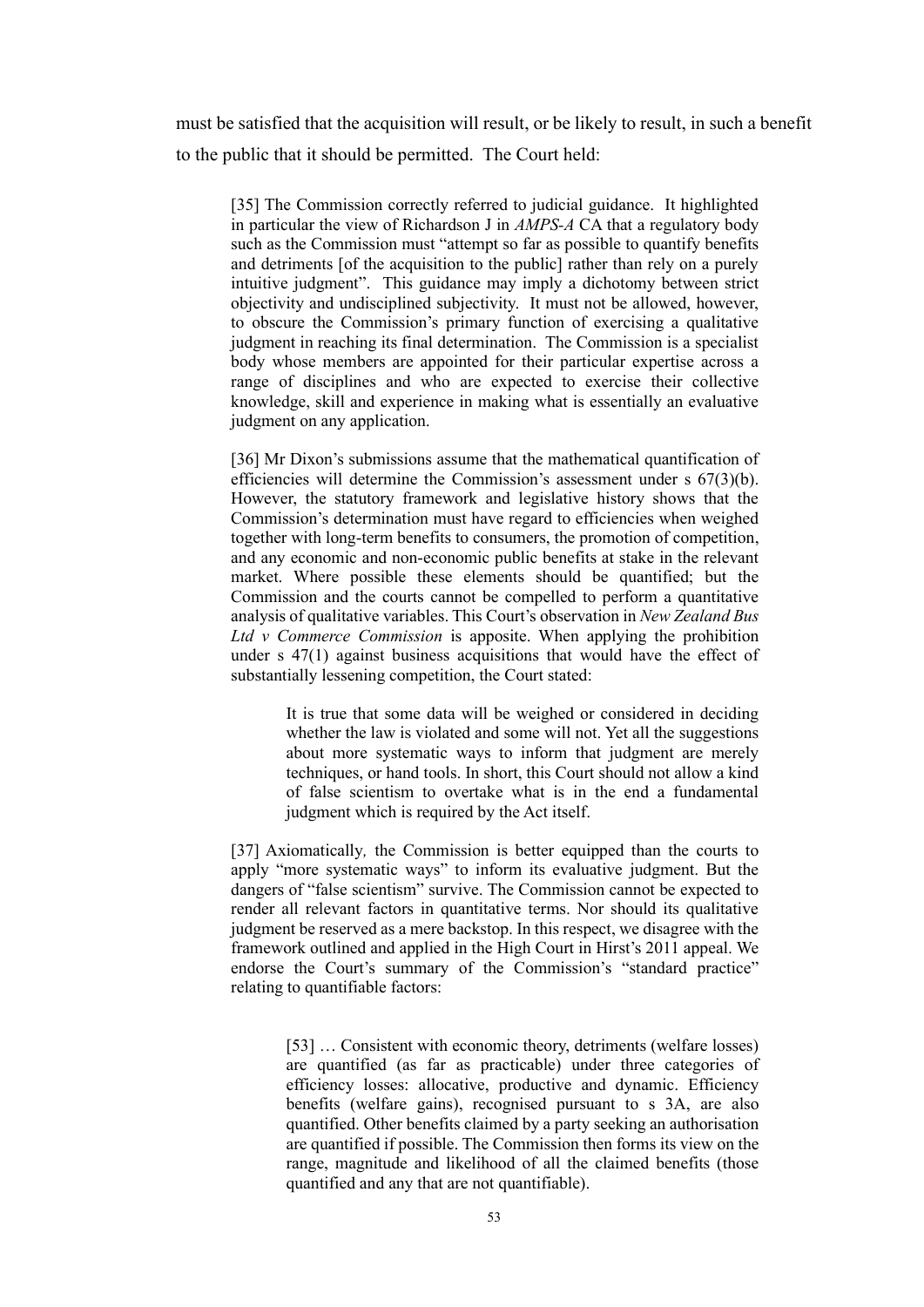[38] However, in the light of the statutory scheme, we are satisfied that a quantitative analysis of this nature cannot dominate the Commission's approach. In cases where the Commission is able to undertake parallel assessments of a qualitative and quantitative nature, each must be informed by and ultimately integrated within the Commission's determination by exercising its institutional expertise. Qualitative factors can be given independent and, where appropriate, decisive weight; it follows that nonquantifiable factors need not assume a merely supplementary function in a largely arithmetical exercise, as supposed in contemporary practice. Richardson J's concern to avoid "[p]ure speculation … and simple intuition" remains valid. This appeal demonstrates, however, the dangers arising from a narrow focus on quantified efficiencies — it invites technical dissection of discrete components of determinations which are beyond reproach when viewed as a whole.

[41] ... The statute does not allow for imposition of an artificial construct or gloss on what is a deliberately broad and evaluative test. The Commission is to have particular regard to any efficiencies which will result from the transaction within a wider quantitative and qualitative assessment. There is no warrant for imposing a rigid condition on its powers to determine whether an acquisition is in the public benefit by requiring the Commission to undertake an economically impossible and ultimately meaningless analysis.

[120] That analysis effectively applies here. I accept that a CBA can be a useful tool of economic and financial analysis of different policy options. The Treasury's 78-page *Guide to Social Cost Benefit Analysis*, to which Mr Hodder referred, makes that clear.<sup>100</sup> A CBA can bring quantitative discipline to policy choices and require assumptions to be made explicit. But a CBA is also only as good as the assumptions by which the quantification is undertaken. It is inherently difficult to quantify some sorts of intangible benefits. The Treasury's *Guide* makes such limitations clear too.<sup>101</sup> Quantification of costs and benefits can be a useful element of good regulatory practice. But there is more to good regulatory practice than quantification.

[121] The sort of "false scientism" identified by the Court of Appeal is always a risk of quantification. Quantification, and its underlying assumptions, can always be critiqued, as the process here shows. That just illustrates that a CBA is a tool, to be employed along with other tools and techniques of regulatory economic policy analysis. The Authority's 2020 Decision involved its members using the expertise for which they were appointed to exercise a qualitative evaluative judgment. It considered

…

<sup>100</sup> The New Zealand Treasury *Guide to Social Cost Benefit Analysis* (July 2015).

At [182].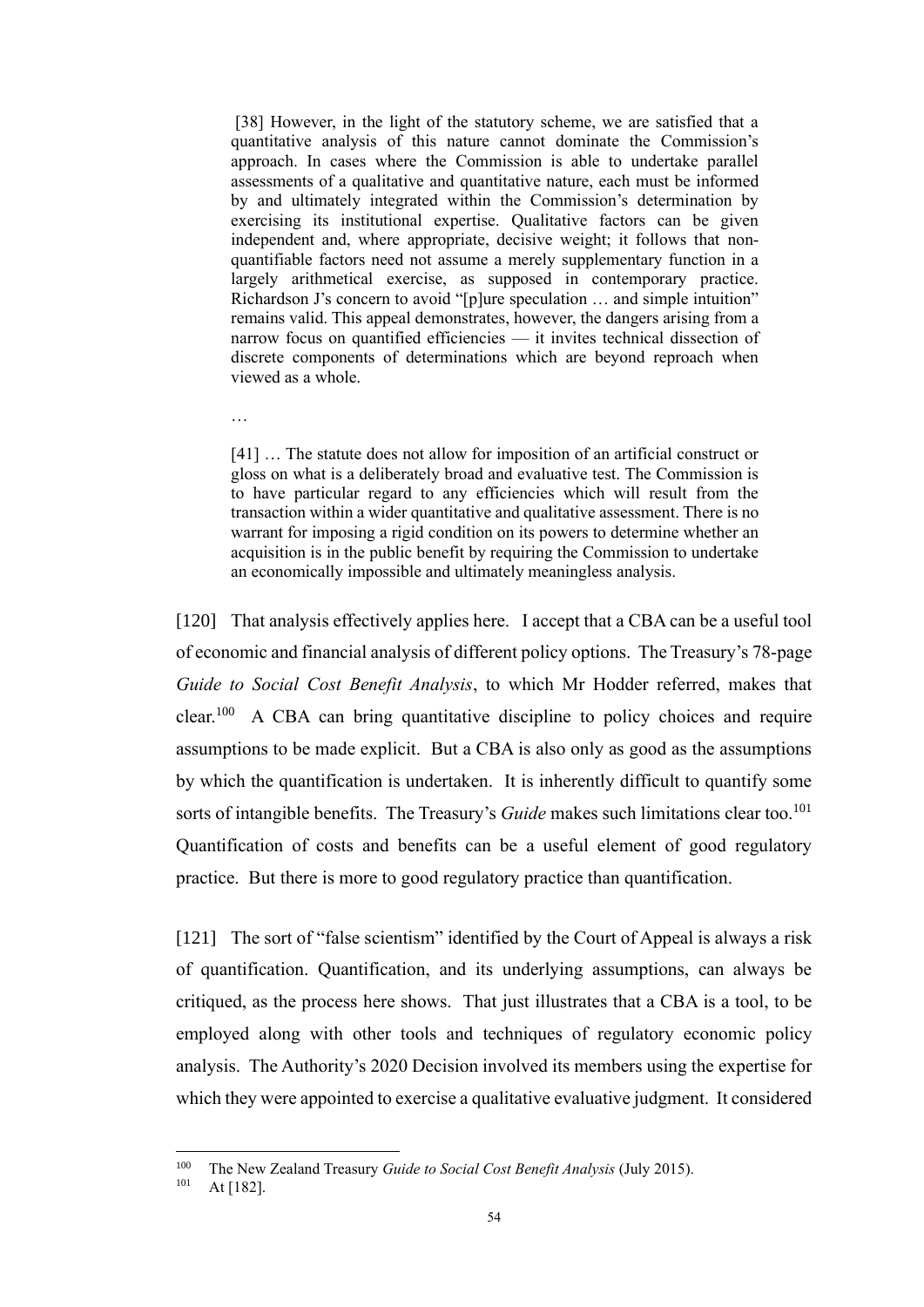a quantitative CBA of the proposed reform issued with the 2019 Issues Paper. It considered trenchant critiques of that CBA and produced a revised CBA to accompany its Decision. But, as the Court of Appeal said in *Godfrey Hirst*, a quantitative analysis cannot dominate the Authority's approach.

[122] Most importantly, the Act does not explicitly require quantification at all, let alone quantification to a particular standard. Neither does it require a separate quantification of each element of the Guidelines, such as the residual charge. Indeed, as a residual charge there is a rationale for analysing it as part of the overall proposal. This is the fundamental problem with these challenges: the Act does not require what the challengers say is required. Section 39 emphasises the importance of consultation over a regulatory statement involving an evaluation of costs and benefits. Under s 39(3)(c), if the Authority is satisfied on reasonable grounds that all relevant views have been considered in adequate prior consultation, no preparation and publication of a regulatory statement involving evaluation of costs and benefits is even required.

[123] I accept the implied compliment to the New Zealand Courts in Mr Hodder's submission that (even, I infer) judges can apply simple logic and even simpler arithmetic. I have sympathy for the views of Professors Posner and Masur that United States judges have been correct to require agencies to justify regulations by reference to valid CBAs. Economics is, after all, applied common sense. But there must be a legal basis for judges to consider the merits of economic arguments. I am a qualified economist who was employed as an Economic and Financial Analyst in my early career. It is tempting to enter into the economic debates engaged in by the parties. But that is not my role as a judge. Given the text, context and purpose of the Act, it is not the Court's role to imply into the legislation requirements as to the nature or standard of cost-benefit analysis that the Authority must engage in. Parliament could so provide. But it has not.

[124] The Act delegates the 2020 Decision on this aspect of regulation of the electricity industry, along with other aspects, to the Authority which is established as an expert body, advised by expert staff and consultants. It requires the Authority to consult, as does the common law of judicial review. But the Authority's exhaustive consultation process is not challenged. Given that, judicial interference in the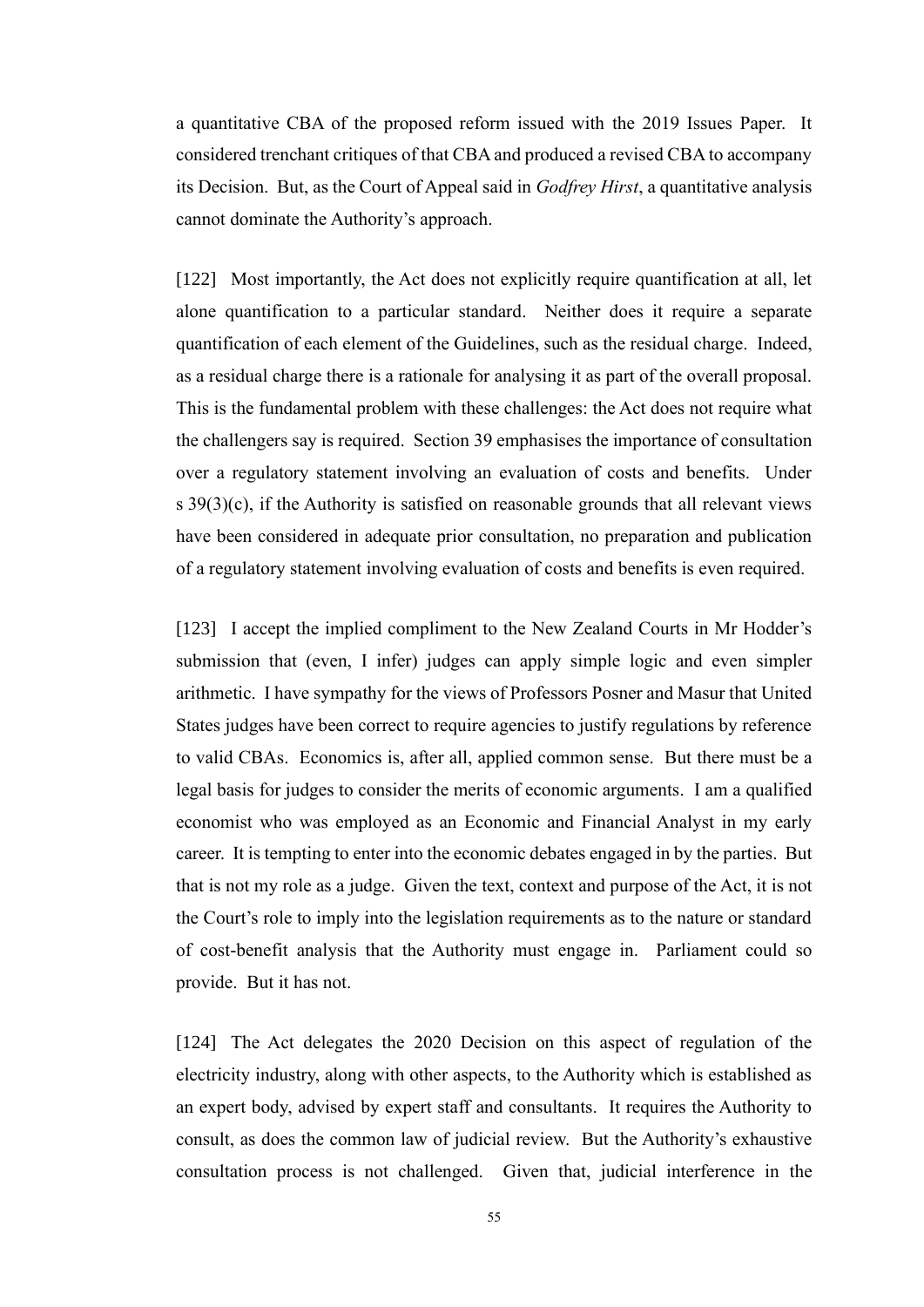requirements on its economic analysis on the basis of illegality against the Act would simply represent an additional compliance cost, and source of uncertainty, to the regulatory process. Or, as Kós J said in *Chorus Ltd v Commerce Commission*: 102

Economic regulation, on the other hand, is notoriously difficult to prescribe, given the extraordinary variety of business practices, markets and circumstances that fall to be addressed. The reality of economic regulation is that statutes present a chart of medium scale at best. The exact route to be taken is left to the judgment of the navigator, the decision-maker. Usually, as here, an expert tribunal for that very reason. In such cases, the decision-maker may have an "area of judgment".

[125] That is consistent with the statute here. Although the statutory context is not propitious for judicial standard-setting for economic regulation, the ultimate baseline judicial requirement of such decisions is that they may not be unreasonable. As explained above, the three scenarios identified in *Hu* are where the decision is not supported by any evidence, or the evidence is inconsistent with the decision, or the only reasonable conclusion contradicts the decision. But the criticisms raised here do not rise to that level. I respond to the most salient specific points.

[126] Mr Young provides an expert critique of the Authority's CBA. Against that, Mr Mann of FTI Consulting and Mr de Raad an economic consultant to the Authority gives expert evidence for the Authority and Mr Mellsop of NERA gives expert evidence for Meridian that dispute Mr Young's evidence and support the Authority's CBA. The following gives a flavour of key issues:

- (a) Mr Young criticises the Authority's choice of modelling methodology and the sensitivity of its results to assumptions. Mr de Raad defends it, saying the Authority considered it important to use a methodology that captured changes in demand arising endogenously from the proposal. Mr Mann considers that doing so was sensible, the results realistic and the sensitivity assessment appropriate.
- (b) Mr Young considers the Authority's CBA includes an estimated change in consumer surplus from lower average electricity prices, caused by removal of the RCPD charge, that involves a wealth transfer from

<sup>&</sup>lt;sup>102</sup> *Chorus Ltd v Commerce Commission* [2014] NZHC 690 at [15] (footnotes omitted).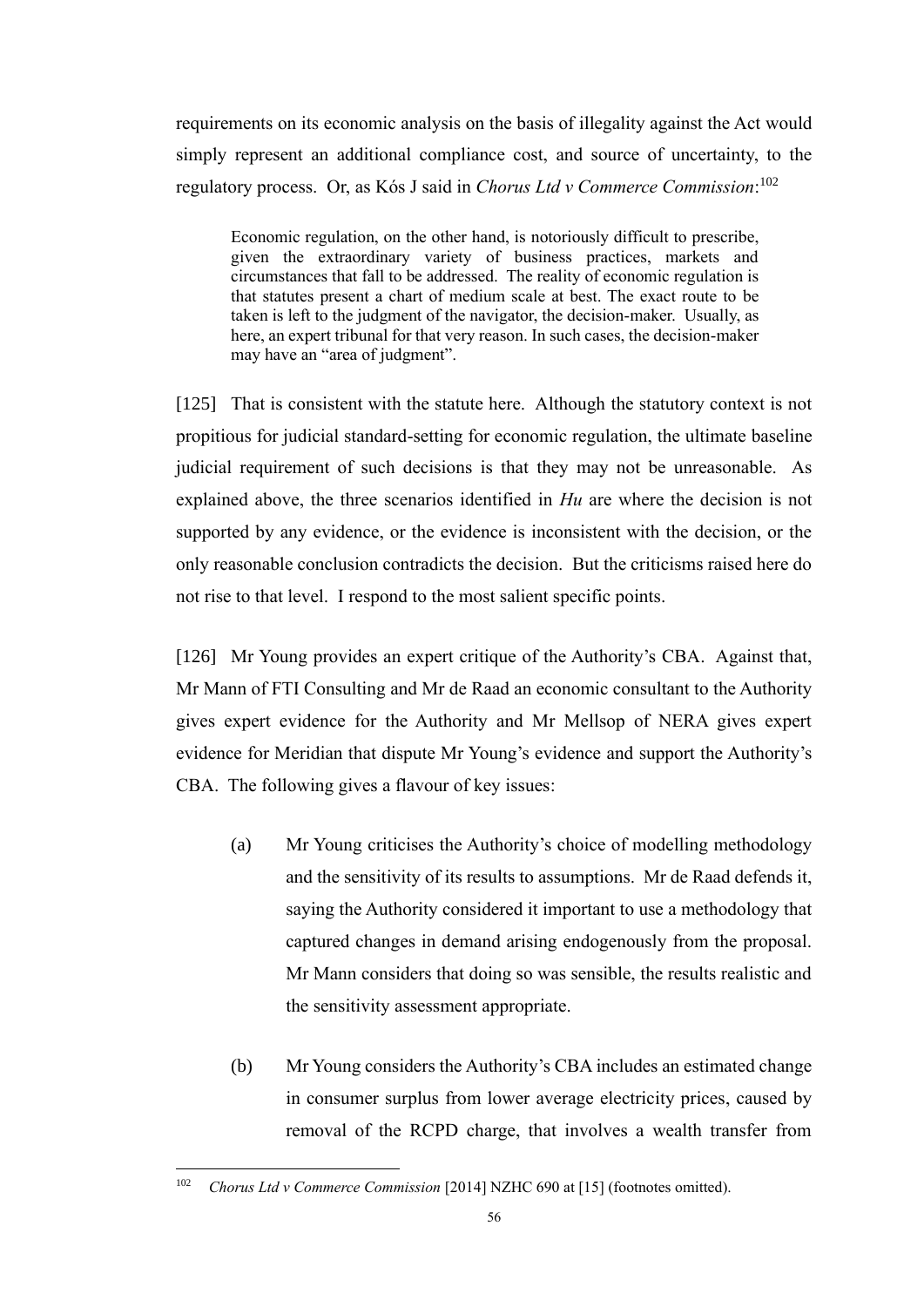suppliers to consumers, rather than a net benefit, which should be excluded from a CBA. The Authority's assumption that lower wholesale prices would reflect lower wholesale costs is implausible. The Authority's modelling of there being higher consumption at peak times could give rise to higher costs not lower costs. Mr de Raad explains the approach of the Authority to discount for the wealth transfer factor and other assumptions and calculations made in the CBA accompanying the 2020 Decision, in response to the same criticisms of the 2019 CBA. Mr Mann considers Mr Young's criticisms are based on a misunderstanding of the impact on the wholesale electricity market of a new TPM based on the Guidelines. He demonstrates that removal of the RCPD leads to a lower price to consumers but an increased price to suppliers, which increases supply. Mr Mellsop's opinion is that the increase in consumer surplus is a mixture of efficiency gains and wealth transfers and that Mr Young considerably overstates the extent of any wealth transfer.

- (c) Mr Young considers there was a failure to evaluate the proposals against a range of meaningful alternative options, with some alternatives being eliminated on the basis of a qualitative assessment only. Ms Stevens, for the Authority, submits that the decision-making record shows that it gave extensive consideration to alternatives and it was not required to give conduct any quantitative CBA for all options, especially given the quality and extent of its qualitative analysis.<sup>103</sup>
- (d) Mr Young considers generators and distributors costs, in providing capacity to meet estimated increases in peak demand, are incorrectly excluded. He considers Transpower's transmission costs are underestimated because they are based on historical data. Mr de Raad explains historical transmission cost data was used to formulate a relationship between demand and transport costs and then estimate

<sup>&</sup>lt;sup>103</sup> The Authority's submissions replicate and amend, in nine pages, Table 4 of Manawa's submissions explaining what alternatives were considered by the Authority. See Electricity Authority's Submissions, at 134–142.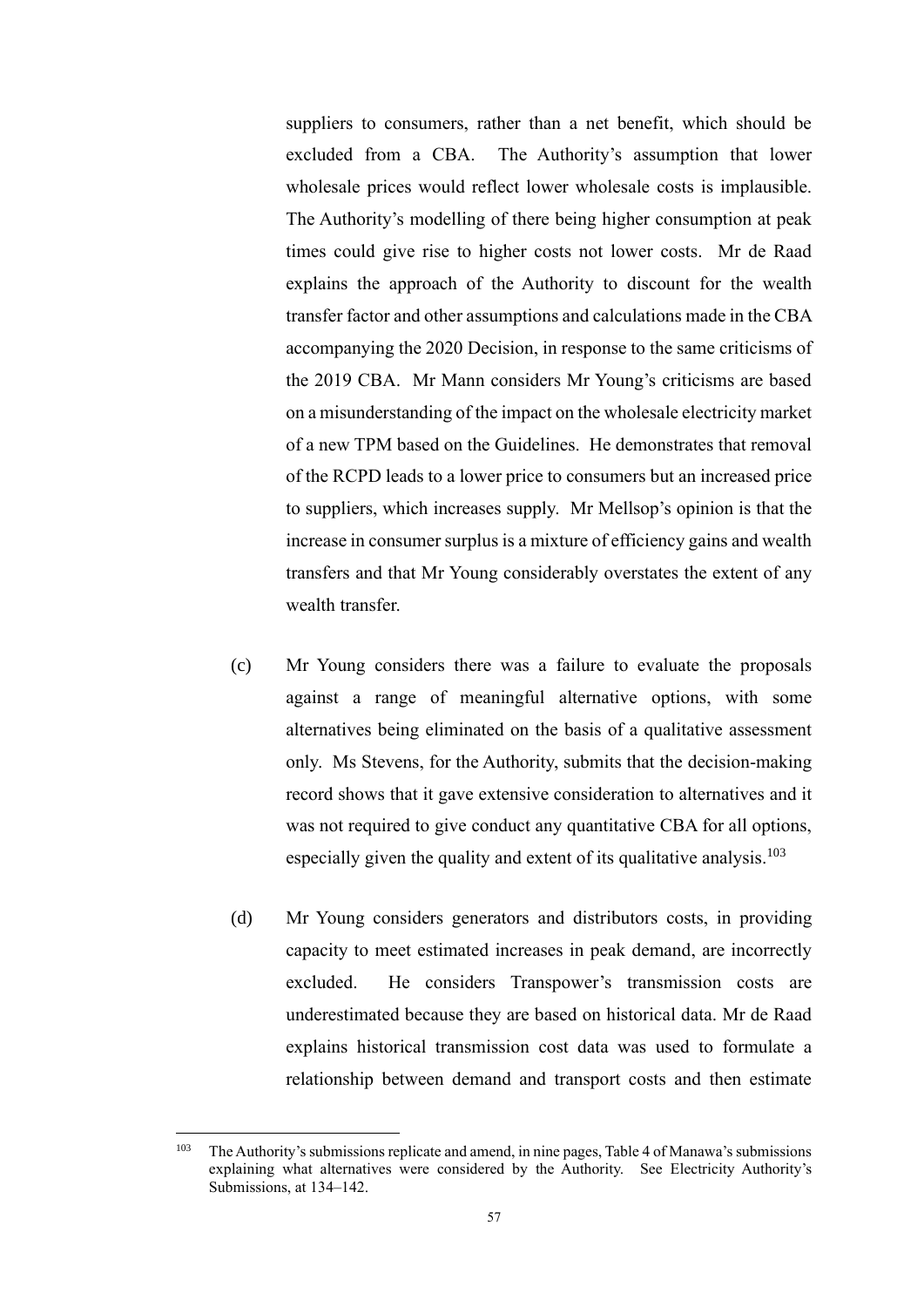forward. He explains how the Authority considered increased generation investment costs would be captured, which Mr Mann considers reasonable. Mr Mann rebuts Mr Young's other criticisms. Mr Mellsop considers these costs are immaterial, the distribution costs were considered (though not quantitatively) and the transmission costs were appropriately modelled.

(e) Mr Young considers assumptions in the Authority's 2019 CBA, that the proposal would deliver more efficient outcomes valued at \$145 million, are not supported by any reliable evidence. Mr Mann explains why he considers Mr Young's criticisms are misconceived. Mr Mellsop considers there are investment efficiencies in that the benefit-based charge will improve locational decisions, transmission investments will be subject to greater scrutiny and there will be greater certainty for investors. He conducts two "plausibility tests" of the benefits of more efficient grid use.

[127] A number of Mr Young's criticisms have force. So do the responses. Good points are made on both sides. This amounts to a contest between experts. The merits of the criticisms of the CBA are not so one-sided as to impugn the 2020 Decision. And the CBA was only one tool supporting an evaluative judgment by the Authority. It was subject to, and known by the Authority to be subject to, limitations and aggressive debate between experts after consultation.<sup>104</sup> None of the challenges to the CBA persuade me the Decision is close to unreasonable. Manawa has not been able to demonstrate, on the balance of probabilities, that the Authority's decision is not supported by any evidence, or the evidence is inconsistent with the decision, or the only reasonable conclusion contradicts the decision.

#### <span id="page-60-0"></span>**Issue 4: Other challenges to the residual charge**

[128] In addition to the challenges to the residual charge amongst the above issues, Nova and Fonterra challenge the residual charge on other grounds. Fonterra is most

<sup>104</sup> Stockman Affidavit at [7.14] and [9.29]; Dawson Affidavit at [3.6]–[3.10]; Paterson Affidavit at [10.5].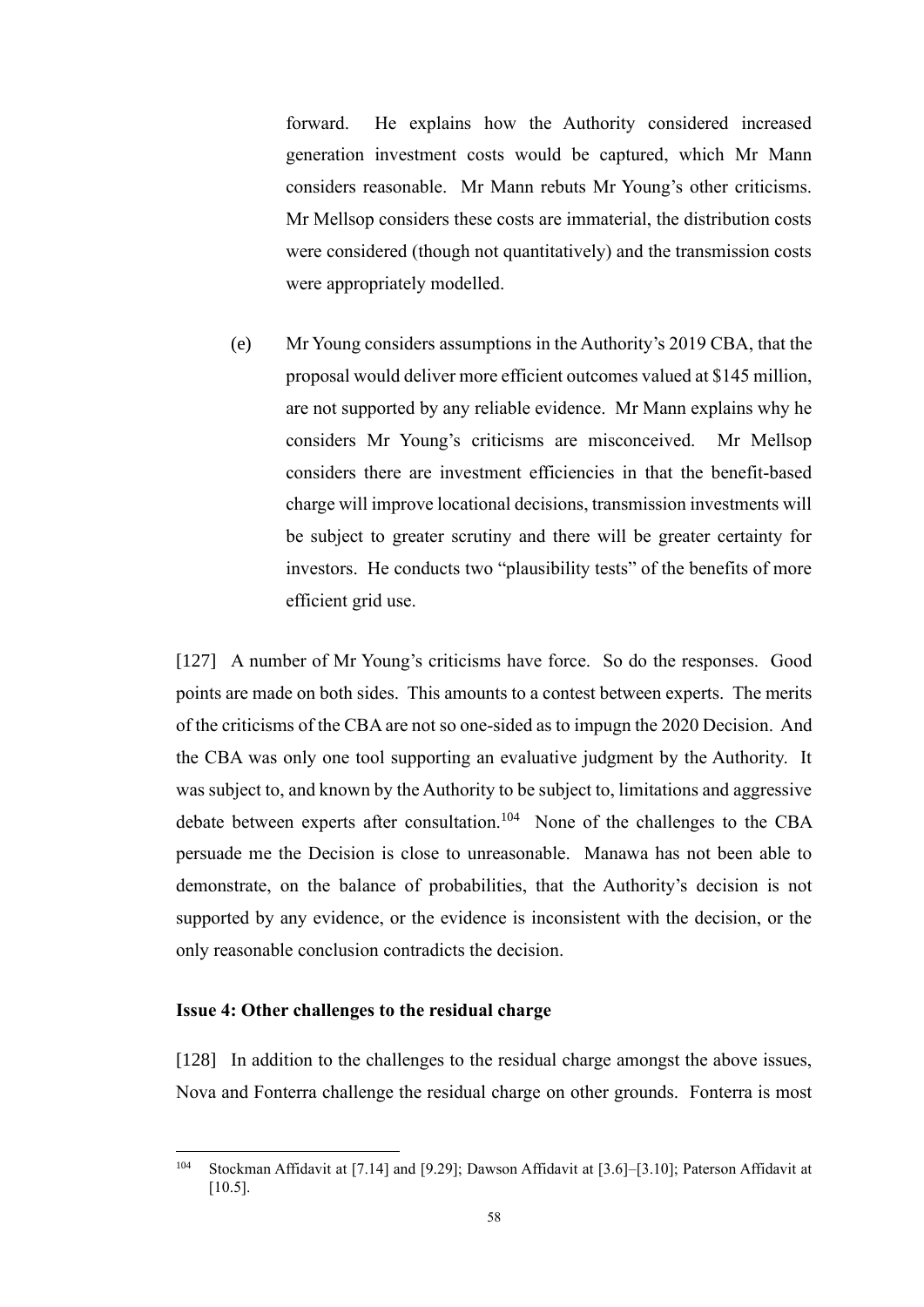concerned with the imposition of the residual charge on load customers (such as itself). Nova is concerned with the charge being based on grossed-up Anytime Maximum Demand (AMD), which includes electricity loads supplied by co-generation (such as it supplies), behind the point of connection with the national grid. The Authority makes the point that Nova and Fonterra challenge the residual charge for not reflecting the benefit the participants receive from the grid while Manawa submits that a charge that does reflect benefits is unreasonable and unlawful. Meridian submits that the challengers seek to draw the Court into the economic substance of the Authority's decision.

#### <span id="page-61-0"></span>*The residual charge*

[129] The residual charge will be the most significant charge in the early years of the regime. It is expected to collect 70 per cent of the total interconnection charges initially, declining to 20 per cent by  $2047$ .<sup>105</sup> This reflects that the fact the benefitbased charge, which will largely apply to new investments, and connection charges will ramp up over time. However, cls 54 and 62 of the Guidelines require Transpower to extend the benefit-based charge to additional existing investments, reducing the initial residual charge, if it considers that would better meet the Authority's statutory objective. Clause 2 of the Guidelines also allows Transpower to propose a TPM that differs in the details but not the intent of Guidelines regarding the residual charge.

[130] The residual charge recovers Transpower's overheads or unallocated fixed costs – a vexed issue in the economic regulation of natural monopolies – and the sunk costs of existing investments. It is set on the basis of each transmission customer's historical average AMD at each of its grid exit points. It is calculated on historic use of electricity (from the grid and not from the grid). It is adjusted over time, with a lag, based on the customer's gross annual energy usage. The overall aim is to avoid distorting market behaviour, including in the way the RCPD based on load could be avoided by regulatory arbitrage.

[131] As context for the residual charge, it is worth noting:

<sup>&</sup>lt;sup>105</sup> 2020 Decision at [10.10].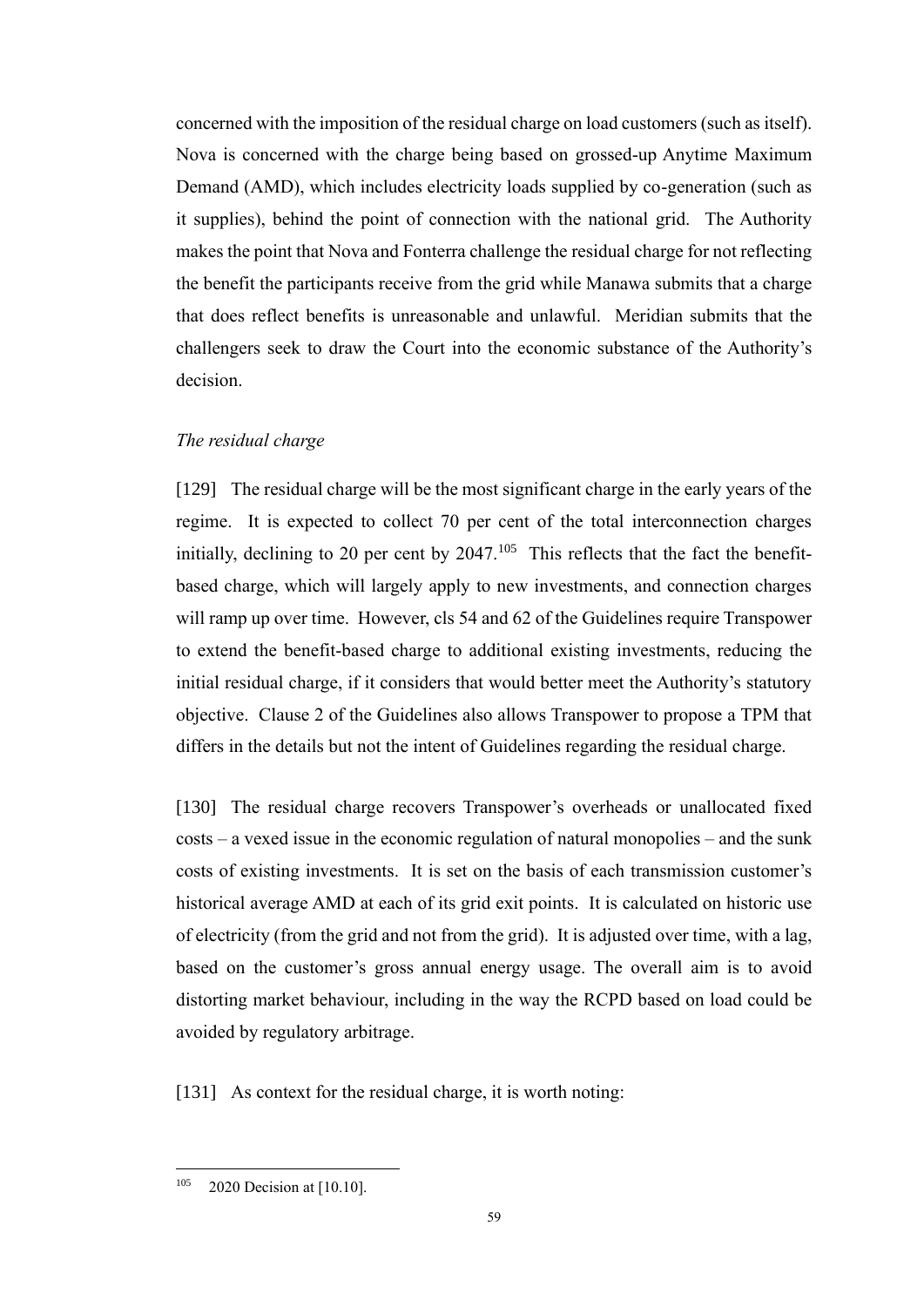- (a) There is a transitional price cap on transmission charges for each existing load customer's benefit-based and residual charges, which occasioned some argument. Its intention is to reduce price shocks for customers. There was argument at the hearing as to whether the cap necessarily applies to Nova. The Authority submits it does and Nova submits it does not. Perhaps later in the process, given a change in incentives, those positions will reverse themselves. In any case, I do not need to pre-judge the resolution of this issue to decide the case.
- (b) The prudent discount policy (PDP) for customers is available where they can show it would be feasible and beneficial for them to bypass the grid inefficiently, because that would cause others to pay more. Alternatively, it is available when the customer's transmission charges exceed the "efficient standalone cost" of the transmission services received. The details of the PDP are left for the TPM.

[132] The Authority consulted on residual charge issues in its 2012 Issues Paper, 2015 Options Working Paper and 2016 Second Issues Paper. In its 2019 Issues Paper, the Authority stated, relevantly:

Our current preferred option is that the residual should be allocated based on a gross load approach, as gross demand is a better proxy for customers' size (and so their willingness and ability to pay) than net demand. As is discussed in appendix D: decision making framework, allocation of common costs based on this is consistent with what would occur in a workably competitive market. If the operation of distributed generation reduced the residual charge, the allocation would no longer be based on customer size or ability-to-pay. It would also risk creating an artificial incentive for investment in distributed generation over time, in advance of the residual allocator being updated (particularly if updating occurred frequently).

[133] In its 2020 Decision, the Authority stated: $106$ 

10.15 We received submissions both for and against the proposal that the residual charge should apply to load customers only. Some generation customers supported the Authority's position that load customers should pay the residual charge. Some load customers argued the residual charge should be allocated to generation as well as load customers. For example, Vector (citing Compass Lexecon and Professor Bunn) argues that requiring generators to pay the residual charge would not raise energy prices:

<sup>&</sup>lt;sup>106</sup> 2020 Decision document (footnotes omitted).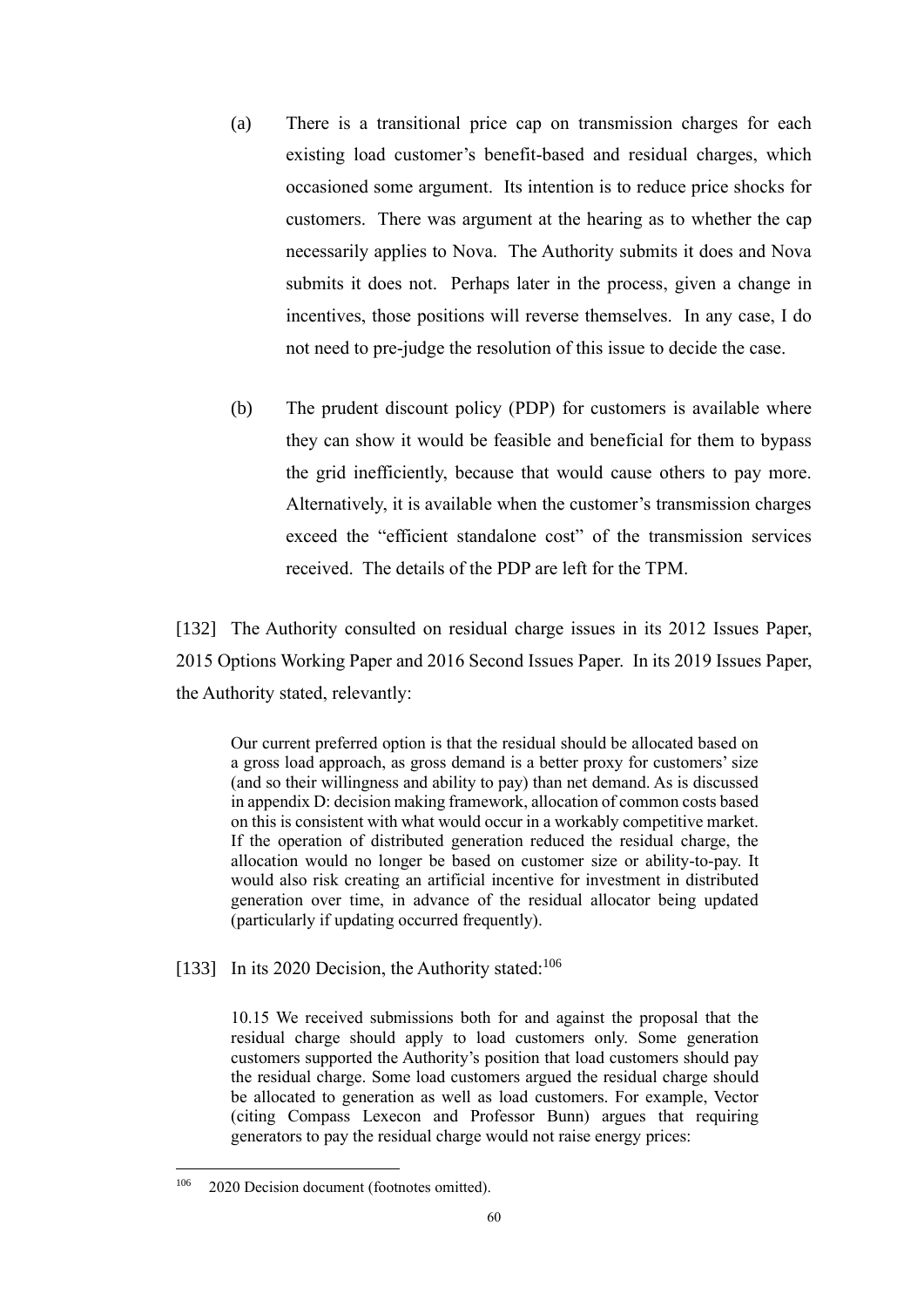'Compass Lexecon's 2015 expert report for Vector explains clearly why this view is incorrect. Specifically, the residual charge would be a fixed cost for generators that would not be affected by dispatching decisions, which in a competitive market are determined by marginal costs. It is therefore not the case that generators would be able to simply pass through fixed transmission charges to load customers, at least in the short-run.'

10.16 Professor Bunn submitted that fixed costs would not be simply passed through:

> '…as the transmission charges would be fixed, not short-run marginal, costs, one would not expect those to go through a simple pass through into the energy market. Rather, they would be part of all the annual fixed costs that have to be covered by wholesale market profit contributions…'

10.17 We agree with these statements by Compass Lexecon and Professor Bunn. In a competitive market, if generators paid residual charges they would not take the residual charge into account in short-run dispatching decisions; rather, they would be part of annual fixed costs that have to be covered by wholesale market profit contributions. However, it is not our contention that there would be a simple pass-through into the energy market via generators increasing their wholesale market offers. Rather, we expect investors in new generation would respond to the requirement to cover a larger annual fixed cost by not entering or by delaying their entry until energy prices were expected to cover the additional cost of the residual charge.

10.18 Rio Tinto accepted that new generation should not pay the residual charge — for the reasons set out in the preceding paragraph. However, Rio Tinto argued that the residual charge for existing transmission infrastructure should be paid by existing generators (as well as load customers). As new generators would be exempt from the charge, they would then not factor the charge into their entry considerations, so in that case any residual charge on generators would not result in higher energy prices.

10.19 We understand this line of argument. However, we consider that making the distinction between future and existing generation as suggested by Rio Tinto would be problematic. Allocating a residual charge to existing generation only would, in effect, subsidise new generation, so would distort competition in the generation market (e.g. it would cause existing generation to be less profitable and therefore risk premature exit). It would most likely be seen as regulatory opportunism, heightening uncertainty and so indirectly increasing energy prices.

10.20 Having considered the matters raised in submissions, the Authority remains of the view that it would be consistent with its statutory objective for the residual charge to apply to load customers, but not to generation customers (except to the extent they have load).

[134] The Authority also stated, relevantly:<sup>107</sup>

 $107$  At [10.34](b).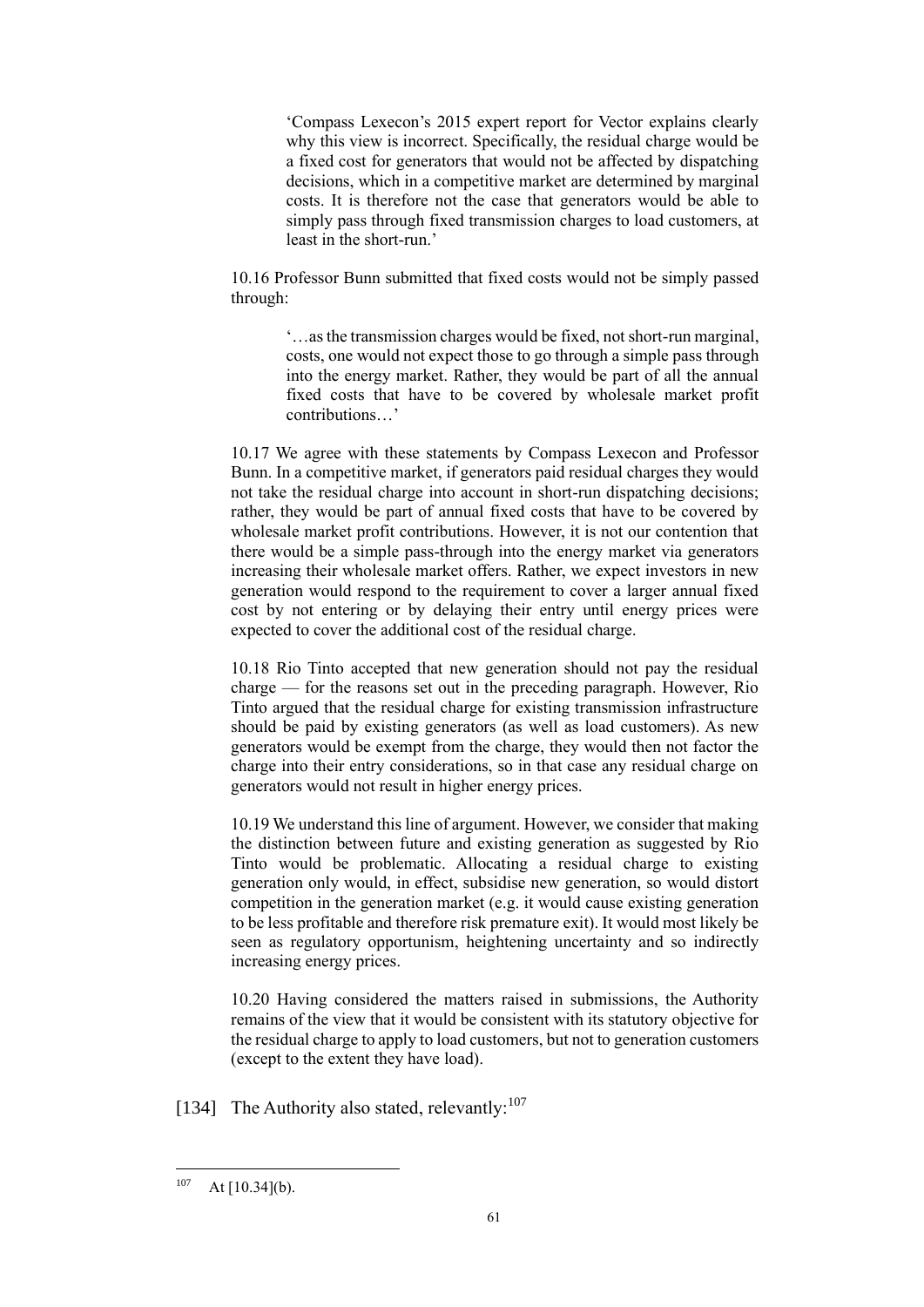- (a) the benefit-based charge reflects the benefit a customer gains from an investment. If a load customer has generation behind its point of connection, it is likely to receive a lower benefit from new grid investment and this is reflected in a net measure
- (b) the residual charge is not intended to reflect a customer's benefit from or burden on the transmission network. Rather, it is to recover remaining revenues in the least distorting manner. In the long-term, it will recover unallocated overheads and costs, for example, Transpower's Human Resources system costs: these costs are not related to grid use and not related to the benefits customers receive from particular grid investments. Residual charges are allocated on a proxy for customers' size and so their ability to pay (much like the way the tax system works). This is not reduced by the presence of generation behind the point of connection.
- (c) allocation of the residual charge based on net demand would risk creating an artificial incentive for investment in distributed generation, in advance of the residual allocator being updated (and the shorter the lag with which updating occurs, the worse this inefficient incentive would be). This risk does not present itself in relation to the (largely fixed) benefit-based charge – parties face the cost and benefits of either the grid investment or of their decisions to avoid or minimise grid investment.

## [135] The Authority went on to state:<sup>108</sup>

10.36 The Authority acknowledges that distributed generation has many benefits for consumers and plays a crucial role in energy markets, including as an alternative to transmission. Distributed generation can be rewarded in various ways (for example, through prices realised in the energy market or from entering a grid support contract with Transpower). In our view, however, it is generally appropriate for generation behind the customer's point of connection to reduce a load customer's liability for the benefit-based charge for future investments, but not for the residual charge (for the reasons explained above). We would observe that over time, we expect the share of total grid costs recovered through the benefit-based charge to materially increase as the share of the residual charge reduces.

10.37 … The Authority's view is that gross AMD is a proxy for customers' size and ability to pay. It is a better measure of size and ability to pay than net demand. In principle, the fact that some customers manage their use of the grid using embedded co-generation should not have the effect of reducing their allocation of the residual charge.

…

[10.46] We acknowledge the residual charge is not based on the drivers of grid investment. This is intentional. …

 $108$  At [10.37].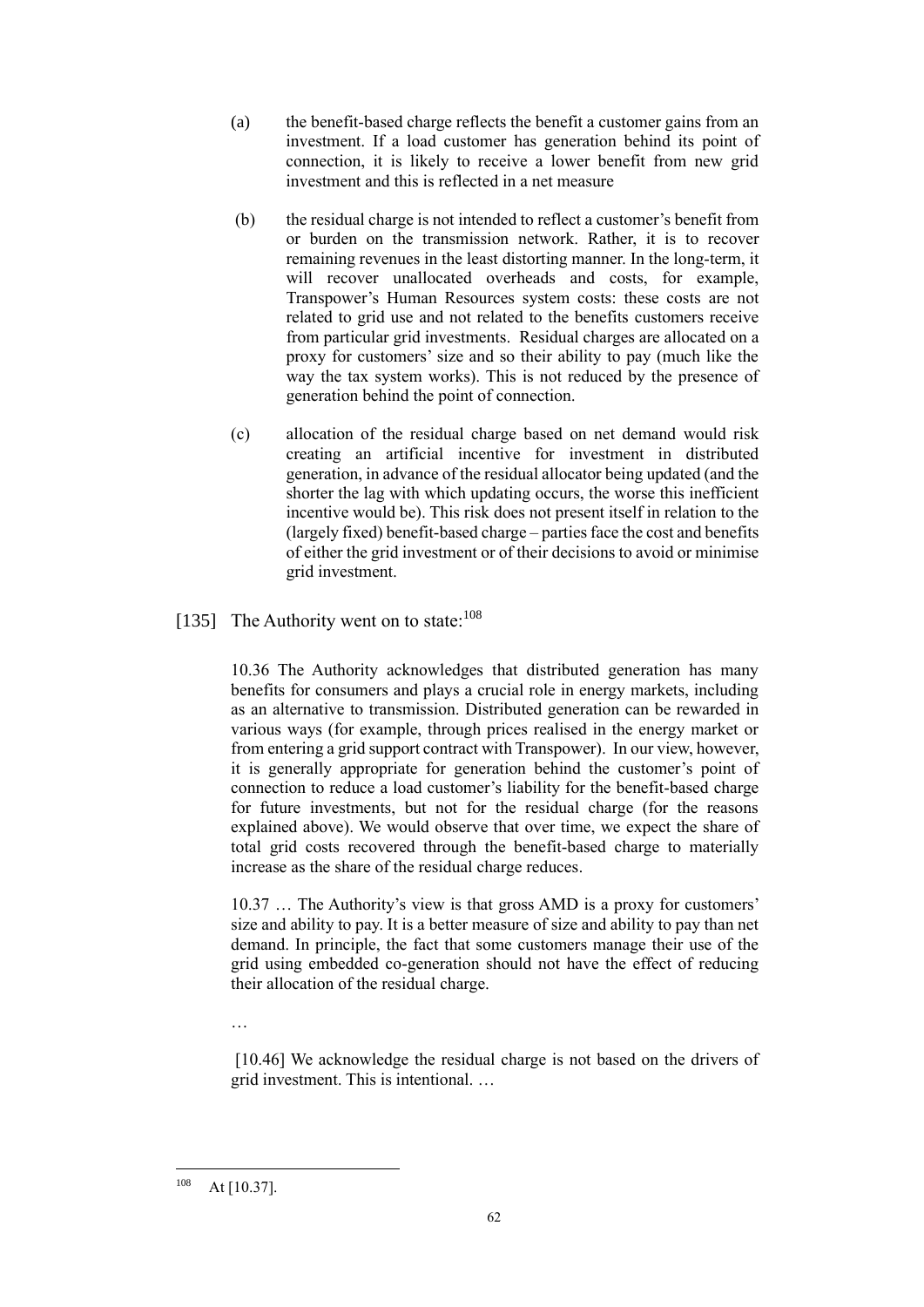#### <span id="page-65-0"></span>*Relevant considerations, irrelevant considerations and unreasonableness*

[136] The core of Nova's and Fonterra's challenges revolve around the overlapping grounds of failing to consider relevant considerations, considering relevant considerations and unreasonableness.

[137] Mr Dunning, for Fonterra, submits that despite the Authority's justification for imposing the residual charge on load customers, it is difficult to imagine how the alternative it rejects could result in a greater financial burden on them. Beyond Issues 1 and 3 regarding the statutory objective and CBA, dealt with above, he submits in particular that the Authority:

- (a) failed to take into account relevant considerations regarding:
	- (i) the relative impacts between different types of consumers, including having regard to relative elasticities of demand;
	- (ii) the relative merits of alternative proposals such as allocating costs to generation and the benefits of encouraging embedded generation;
- (b) took into account irrelevant considerations of:
	- (i) who is most able to pay and least able to avoid paying, referring to tax policy;
	- (ii) the efficiencies associated with passing costs borne by generation on to load; and
- (c) failed to act reasonably as a result of these errors.
- [138] Mr Millard, for Nova, submits:
	- (a) Basing the residual charge on the ability to pay is to give weight to an irrelevant consideration. AMD may not reflect size, which is assumed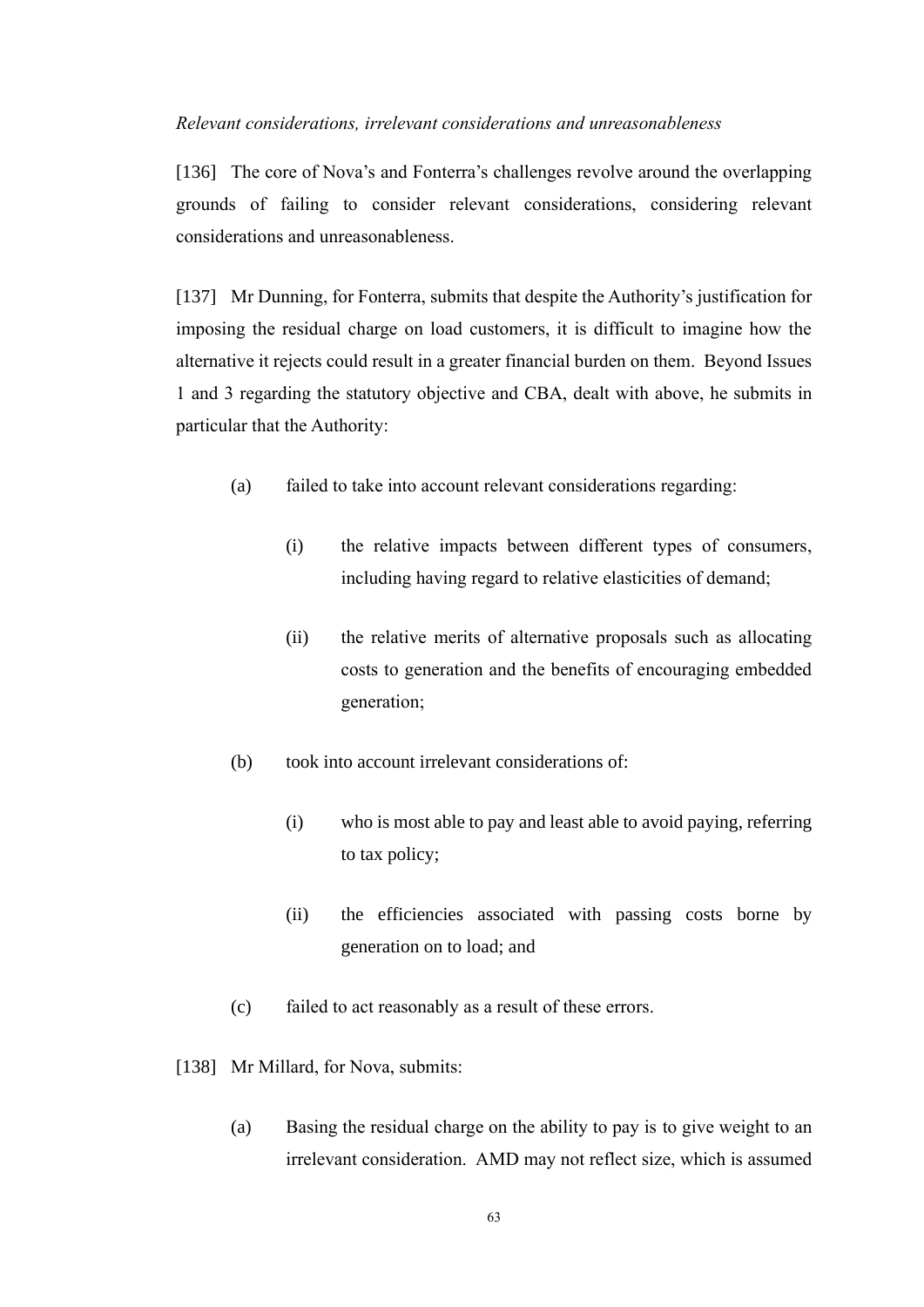to reflect ability to pay. Westpower would suffer the fourth largest increase in charges but Westland is hardly a place with great ability to pay. The assertion that grossing-up better reflects size and ability to pay is wrong. Co-generation is located near the load it services and usually in rural areas, neither of which has anything to do with ability to pay. Ability to pay must be related to the size of the customer base and the affluence of those customers, neither of which have anything to do with embedded generation. The evidence shows the reverse.

(b) The decision regarding the residual charge is unreasonable. Grossing up for load that does not use or impose cost on the grid contradicts the Authority's own statements and reasoning. The Authority considered that allocation of the residual charge based on net demand would risk creating an artificial incentive for investment in distributed generation. That does not apply to existing investment decisions made under a different charging regime and is, in any case, baseless.

[139] Mr Laurenson, for the Authority, submits the residual charge recovers the costs of services provided as explicitly allowed under pt 4 of the Commerce Act. The Authority was entitled to take inspiration from tax policy in identifying an approach to recovering certain overhead and sunk costs in the least distortionary way. The Authority considered the matters the parties say are relevant and the alleged irrelevancies reflect disagreement on the substantive decision. The Authority's approach to the residual charge was fully reasoned and considered, often supported by other submitters, and was reasonable. The change for Westpower, which supported a gross approach, is relatively small once distortionary payments are accounted for. Imposing the charge on load avoided harm to wholesale electricity market competition from delaying entry of new generation and avoiding distorting consumption decisions. Including load supplied by co-generation avoided distortion from parties changing connection arrangements to avoid charges.

[140] Dr Every-Palmer, for Meridian, supports the Authority's submissions. He submits that Fonterra's argument fails to respond to the Authority's concern that imposing the residual charge on generation would create a new distortion by delaying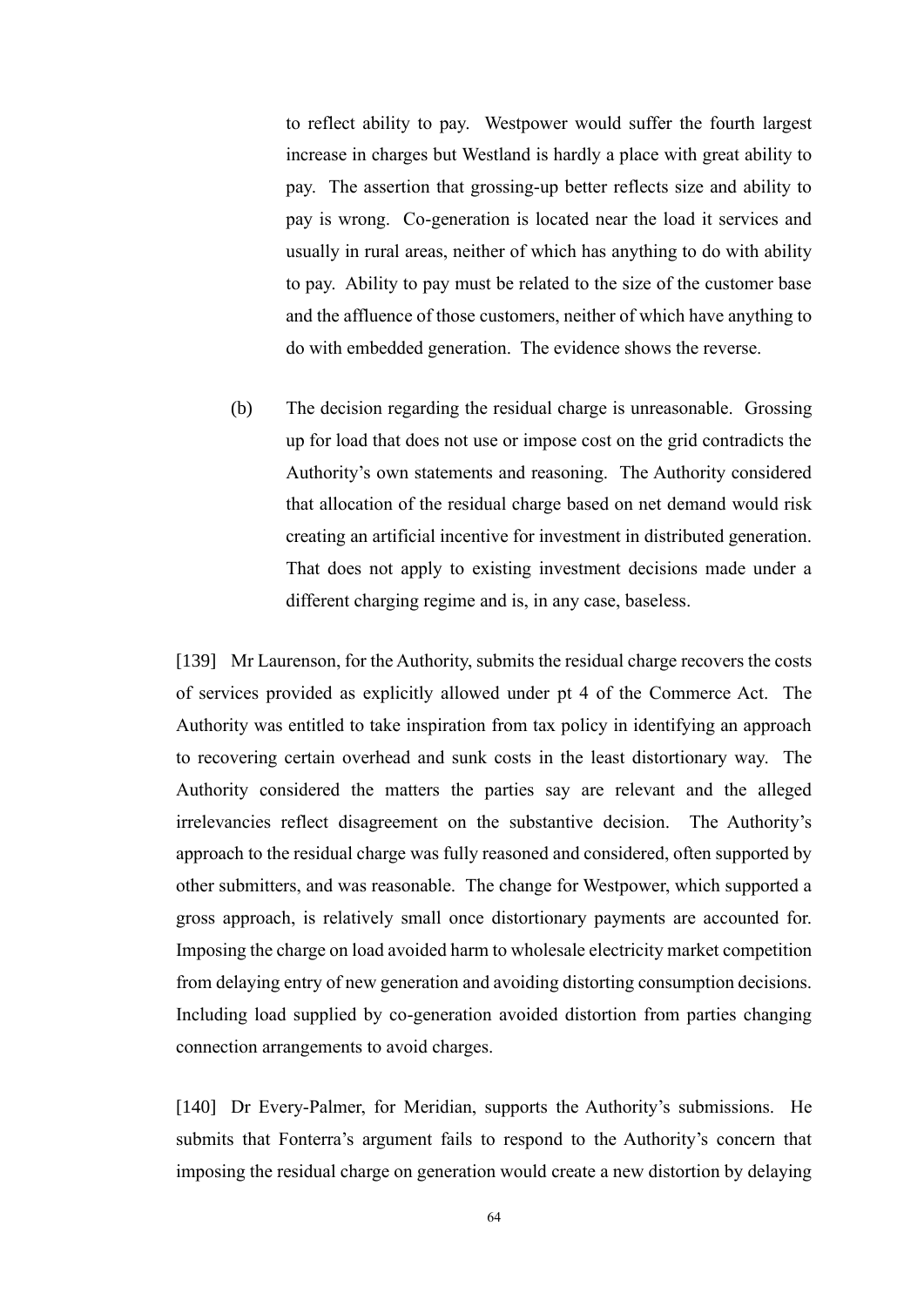entry to the generation market and thereby result in higher electricity prices. He submits that Fonterra's preferred Ramsey-pricing approach actually supports imposing the residual charge on load only, the opposite of what Fonterra advocates. He also submits the different purposes of the benefit-based and residual charges explain the differences between them in signalling, and not signalling, prices.

[141] I hold that none of these challenges to the residual charge succeed. The Authority did take into account the considerations Mr Dunning submits are relevant, as the extracts quoted above demonstrate. The Authority considered the position of load with attached co-generation.<sup>109</sup> It invited and considered alternative proposals, including, as identified above, in relation to allocating costs to generation. It explicitly commented on the value of co-generation, which includes embedded generation.

[142] The legislative and factual context suggests that the considerations Mr Dunning or Mr Millard submits are irrelevant are relevant to the Authority's Decision. Allocating costs according to customers' ability to pay, in order to avoid market distortions, is not irrelevant or unreasonable, given the Authority's statutory objective. The Authority's reference to tax policy was by way of pursuing the objective of avoiding distortionary effects of regulation. Neither is it irrelevant to have regard to the efficiencies of passing through costs borne by generation to load customers. The Authority's analysis, quoted above, is explicit that it did not contend there to be a simple pass-through; it takes into account the effect on wholesale prices and on the incentives on investors in new generation. There is nothing in the legislation that prohibits the residual charge being imposed on load or that requires it to be imposed on generation.

[143] The Authority has reasons for its Decision, which it has explained as noted above. It sought to recover overhead and sunk costs while avoiding market distortions. It considered that tying the residual charge to use of electricity, on a gross load approach, would prevent customers from avoiding charges by locating themselves behind the point of connection to the grid. It would avoid transmission pricing favouring co-generation over other forms of electricity supply. Meridian's

 $109$  2020 Decision document at [10.37].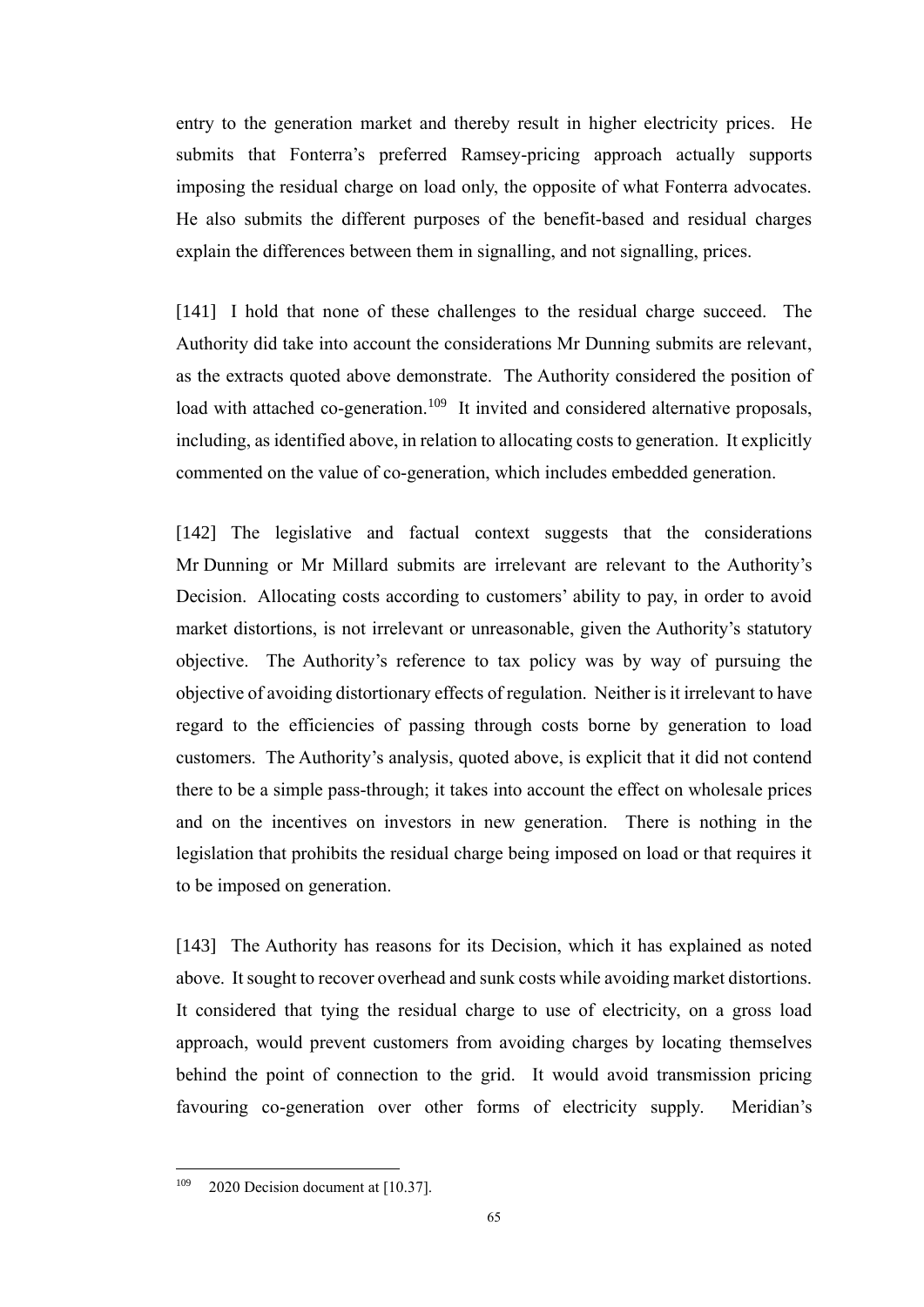submissions were instructive as to the extent of the economic distortions in the current pricing regime. The price cap and PDP are relevant context for the residual charge in the proposed regime. Overall, the reform tries to avoid behavioural distortions and to avoid over-weighting the costs of the benefit-based charge.

[144] The Authority consulted extensively on the issues. It considered the issues raised by submitters, including from Fonterra and Nova. There are reasonable arguments against the residual charge aspect of the Decision. The Authority itself acknowledges the issue is difficult. But there are also reasonable arguments supporting the Authority's position. Nova and Fonterra have not demonstrated unreasonableness as a ground of judicial review in terms of *Hu* or any other authority. They simply disagree with the decision and seek to draw the Court into the economic merits of the Decision. It is the Authority's role, not the Court's, to make judgments on the merits of the competing policy arguments, as emphasised in the quotation from *Unison Networks Ltd v Commerce Commission* earlier in this judgment.

## <span id="page-68-0"></span>*An unlawful tax*

[145] Mr Millard submits the residual charge is not related to benefits or costs and is an unlawful tax. He submits a tax cannot be imposed except by clear and express words contained in a statute. Clauses 12.77 and 12.78 of the Code regarding cost recovery do not apply. The power to collect levies in s 128 of the Act has not been invoked. So the Authority cannot impose levies to recover actual costs.

[146] There is, as the Authority's 2012 Issues Paper noted, an analogy between a postage stamp charge and a tax.<sup>110</sup> But the residual charge is not a tax, as Mr Laurenson and Dr Every-Palmer submit. Subject to the regulatory regime in the Act and the Commerce Act, Transpower is expected and empowered to recover its costs. As cl 12.78 of the Code provides, the purpose of the TPM is to ensure that the full economic costs of Transpower's services are allocated. The industry participants who are connected to the national grid are charged for access to the grid. Whether they choose to use it is beside the point. Their alternative is to disconnect from the grid. The residual charge is an element of the charge for connecting to the grid.

 $110$  2019 Issues Paper at D.79 – D.84.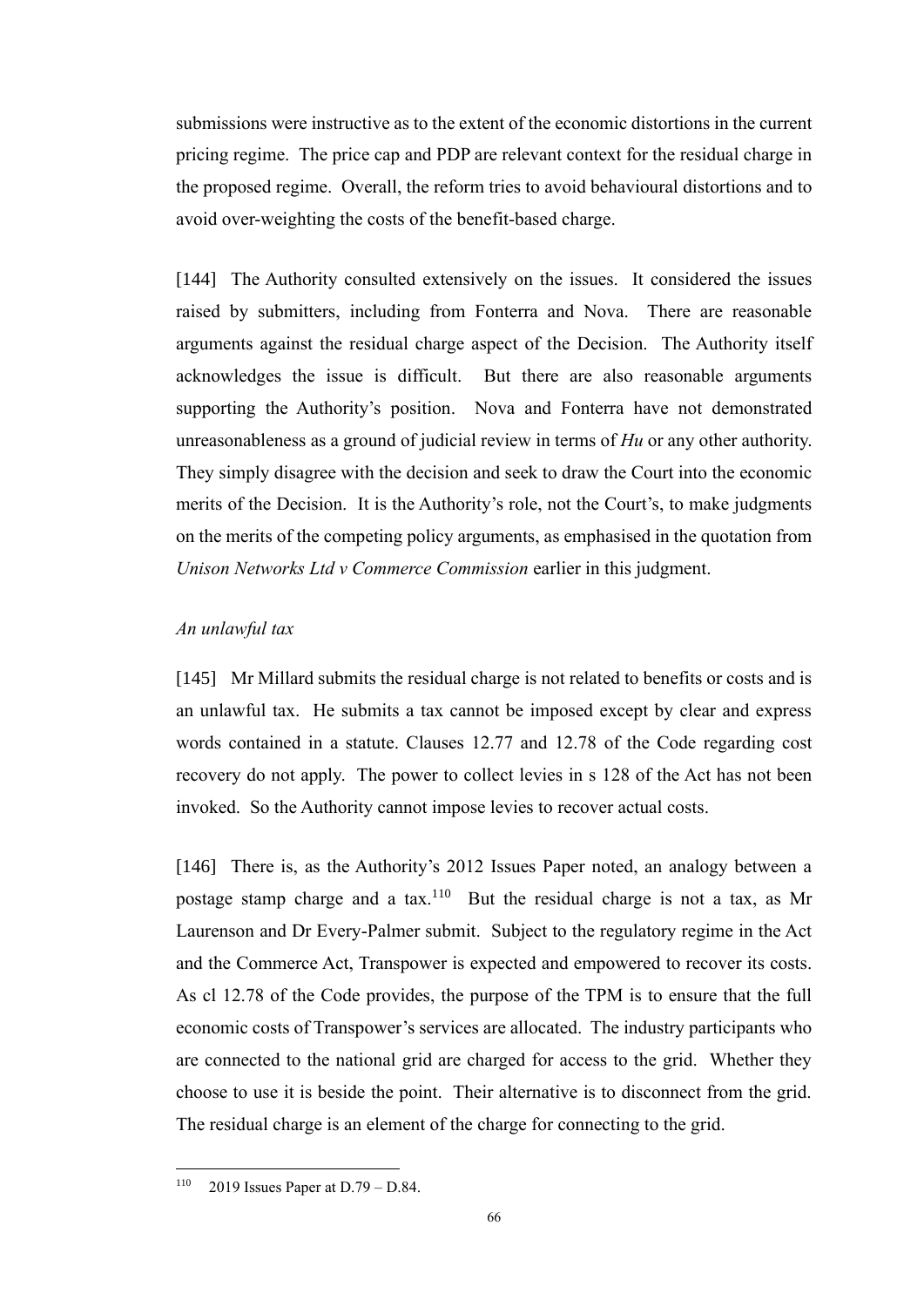#### <span id="page-69-0"></span>*Material error of fact*

- [147] The advice to the Authority was that: $111$ 
	- (a) we have now estimated the difference in charges between the net and gross load approaches, and we see no evidence to support the view that it would be material enough to alter a decision to exit one way or the other (particularly in the early years while the price cap is in effect)

[148] Mr Millard submits that is a material error of fact because it underestimates the impact on Nova by some four times. Mr Laurenson acknowledges the figures presented for Nova did not account for its connected load so the Authority's data was incomplete. He submits that would not have changed the Authority's decision because it does not mean the proposal does not accord with s 15. The impact on a small number of customers does not outweigh the benefit of avoiding the distortionary impact on incentives to take inefficient decisions from a net approach.

[149] The Authority subsequently received submissions from other parties about such adjustments, though not Nova, which it accounted for in the 2020 Decision Paper.<sup>112</sup> So Nova had an opportunity to correct the error it says is material. But, in any case, as the label "indicative charges" suggests, the Authority's analysis did not purport to be definitive. And there is no evidence a correction would have changed the decision. I do not accept this was a material error.

#### <span id="page-69-1"></span>**Relief**

[150] The challengers sought various forms of relief. But Transpower submitted there would be significant consequences for Transpower and other industry participants if the Guidelines were set aside in a way that requires all subsequent work on the methodology to be set aside. Both the Authority and Transpower submitted that, if the application for judicial review succeeds, the appropriate relief would be affected by the ground on which the challenge succeeds and the gravity of the error. At the hearing, all parties agreed that any exercise of the Court's discretion on relief

<sup>111</sup> Tim Sparks *TPM: net versus gross load approach for allocation of residual and benefit-based charges* (Electricity Authority, 6 May 2019) at [7.12].

<sup>&</sup>lt;sup>112</sup> Stockman Affidavit at [12.49].